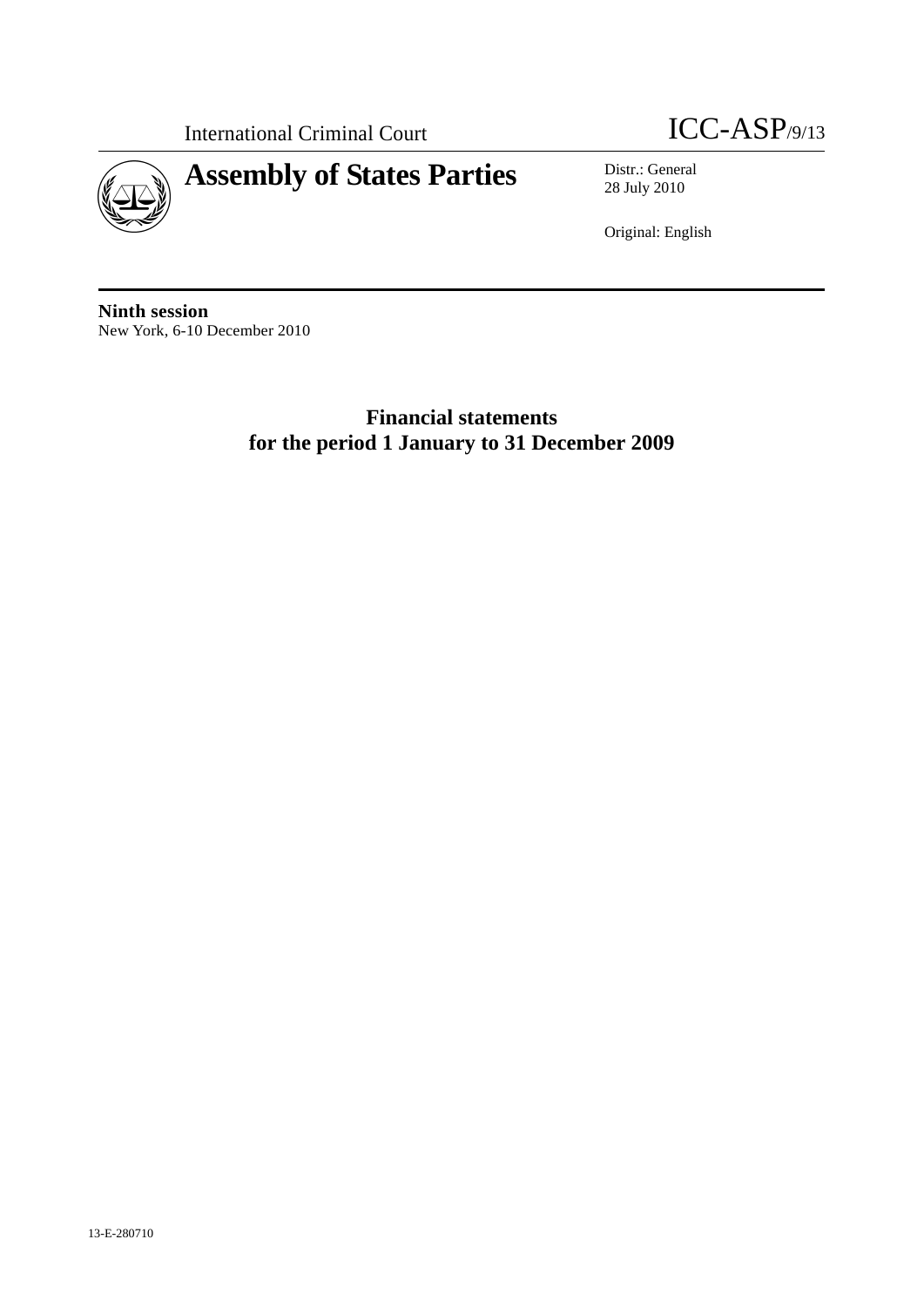# Contents

|                   | Statement of Internal Control and Report on the 2009 Financial Control Environment 4   |  |
|-------------------|----------------------------------------------------------------------------------------|--|
| <b>Statements</b> |                                                                                        |  |
| Statement I       | Income and expenditure and changes in fund balances for the period ending              |  |
|                   | Statement II Assets, liabilities, reserves and fund balances as at 31 December 2009 28 |  |
|                   |                                                                                        |  |
|                   | Statement IV Appropriations for the period 1 January to 31 December 200930             |  |
| Schedule 1:       |                                                                                        |  |
| Schedule 2:       | Status of Working Capital Fund as at 31 December 2009 36                               |  |
| Schedule 3:       | Status of advances to the Working Capital Fund as at 31 December 200937                |  |
| Schedule 4:       |                                                                                        |  |
| Schedule 5:       |                                                                                        |  |
| Schedule 6:       | Status of voluntary contributions as at 31 December 2009 44                            |  |
| Schedule 7:       |                                                                                        |  |
|                   | Notes to the financial statements                                                      |  |
| 1.                |                                                                                        |  |
| 2.                | Summary of significant accounting and financial reporting policies  47                 |  |
| 3.                |                                                                                        |  |
| 4.                | General Fund, Working Capital Fund and Contingency Fund 52                             |  |
|                   |                                                                                        |  |
|                   |                                                                                        |  |
|                   |                                                                                        |  |
|                   |                                                                                        |  |
| 5.                |                                                                                        |  |
| 6.                |                                                                                        |  |
|                   |                                                                                        |  |
|                   | Table 6: Summary of non-expendable property funded by other sources56                  |  |
| 7.                |                                                                                        |  |
| 8.                |                                                                                        |  |
| 9.                |                                                                                        |  |
| 10.               |                                                                                        |  |
| 11.               |                                                                                        |  |
| 12.               |                                                                                        |  |
| 13.               |                                                                                        |  |
| 14.               |                                                                                        |  |
| 15.               | The Permanent Premises Project: Accounting and financial reporting policies 58         |  |
| 16.               |                                                                                        |  |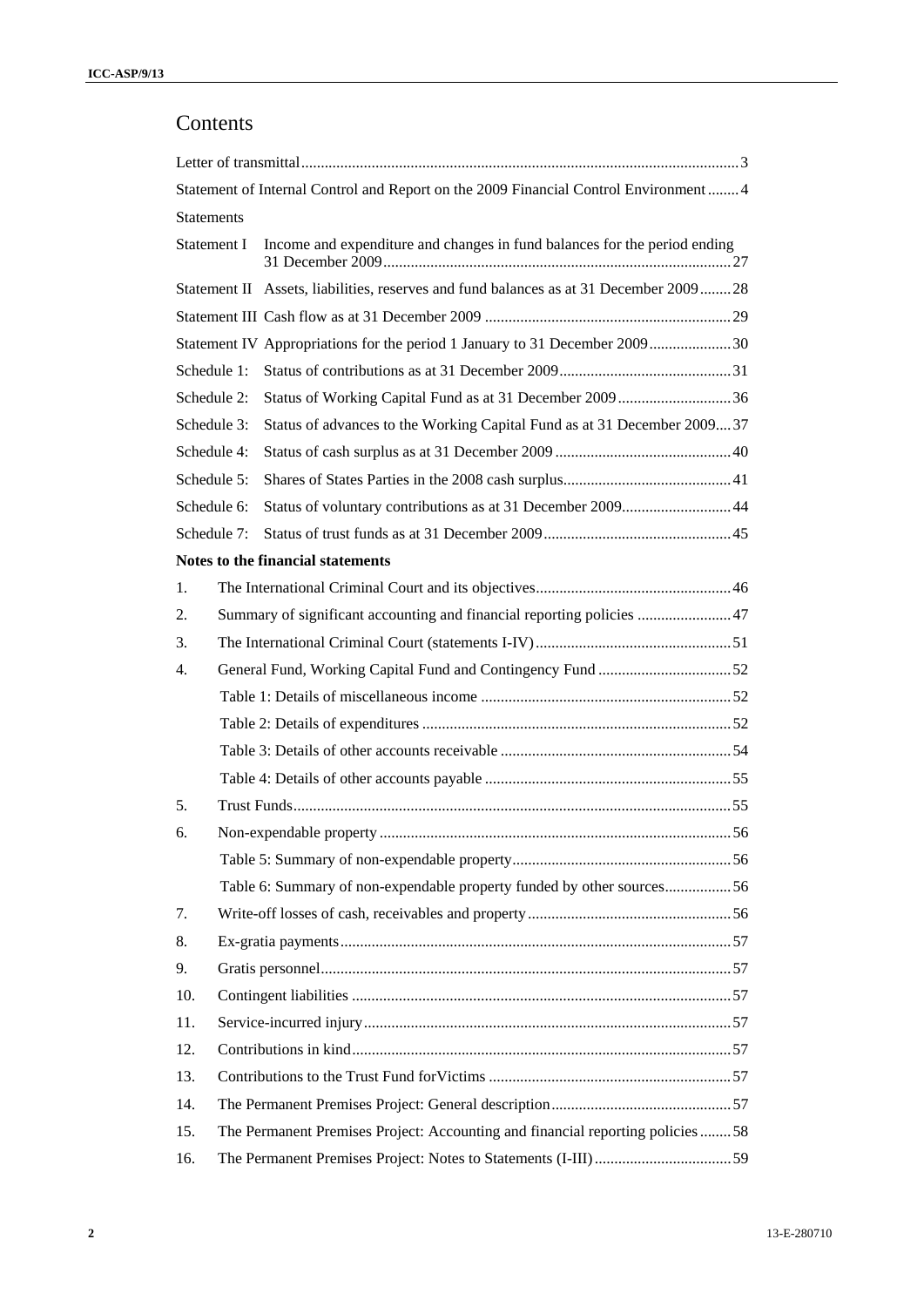# **Letter of transmittal**

 $5<sup>th</sup>$  of July, 2010

In accordance with Financial Regulation 11.1, I have the honour to submit the financial statements of the International Criminal Court for the financial period 1 January to 31 December 2009.

> (Signed) Silvana Arbia Registrar

Mr. Damian Brewitt Director National Audit Office 157-197 Buckingham Palace Road London SW1W 9SP United Kingdom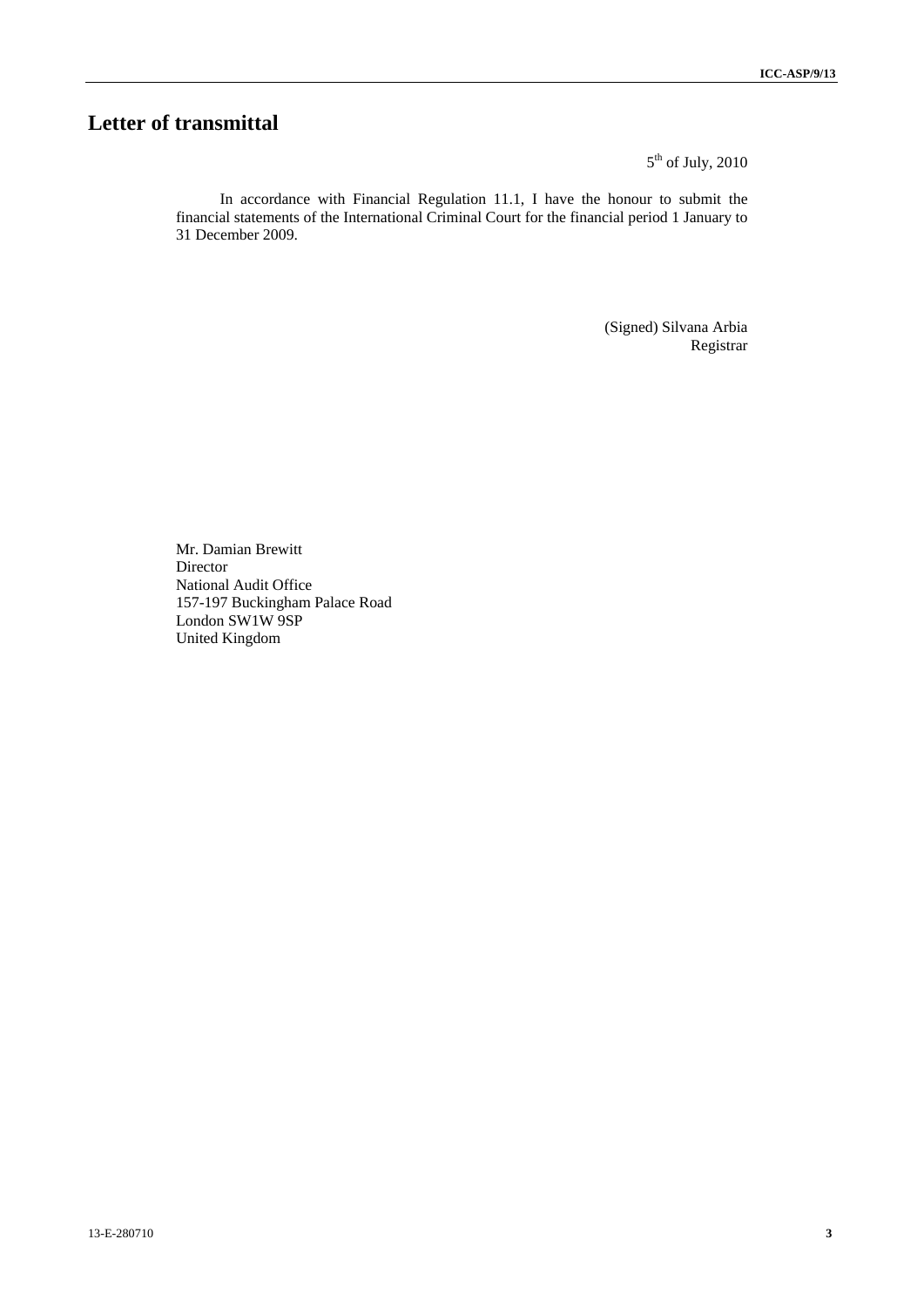# **Statement of Internal Control**

#### **The Registrar's Responsibilities**

In accordance with Financial Rule 101.1, in my capacity as the principle administrative officer of the Court, I am responsible and accountable for ensuring that the Financial Rules and Regulations are administered in a coherent manner by all organs of the Court. Under Rule 111.1 responsibility for the financial statements is assigned to me and I have prescribed and maintained financial and subsidiary records; established appropriate accounting procedures for the Court; and designated officials responsible for performing the accounting functions.

#### **Statement on Internal Control**

As Registrar I have responsibility for maintaining a sound system of internal control that supports the achievement of Registry and Court objectives, and operates as one component of the Court's developing wider governance and audit environment.

The system of internal control is based on an ongoing process designed to identify the principal risks to the achievement of strategic objectives and the operation of key controls; it can therefore only provide reasonable and not absolute assurance of effectiveness.

#### **Risk assessment**

Although there was no systematic process of risk management during the period, the Court has made significant progress in establishing an Enterprise Risk Management project. As part of this process the Court has identified and prioritised its major strategic risks. 22 major risks have been identified which encompass 7 key areas of activity: Cooperation, Human Resources, Regulatory Compliance, External communication, Security, Operational management, Permanent premises. The Court is in the process of transferring these strategic risks into operational risk registers. As part of this process Inter-organ working groups have been established. Once their work is completed, a report will be delivered to the Coordination Council, which will review the operational risks, assess the organisation's risk appetite, select risk mitigation strategies and address residual risks.

The Court has also established an Audit Committee with four external members, which met for the first time in March 2010. According to the terms of reference of the Audit Committee, members of the Committee are responsible for reviewing and advising on the existence of an appropriate mechanism for the identification, reporting and management of risks. They should also consider the adequacy of the internal controls set up by the Court to address these risks. Good progress has been made with the establishment of this Committee, which will make a significant contribution in providing advice and guidance on the overall internal control environment over the coming year.

#### **Review of effectiveness of the system of internal control**

The effectiveness of the system of internal control and of compliance with the Court's Financial Rules and Regulations is informed by the work of the operational managers within the Registry. Confirmation of compliance by budget holders from the other Organs has not been organized yet.

Assurance is gained from the performance of audit and assurance work by the Office of Internal Audit, and is also informed by the work and reports of the External Auditor.

During the period the Office of Internal Audit undertook a number of audit and assurance assignments, the results of which were reported to the Co-ordination Council. During the period the Office of Internal Audit reviewed the management of Court Trust Funds, the Court's budget preparation and the Court's budget expenditure processes, including SAP controls. Overall, Internal Audit obtained substantial assurance on the effectiveness of controls in these activities.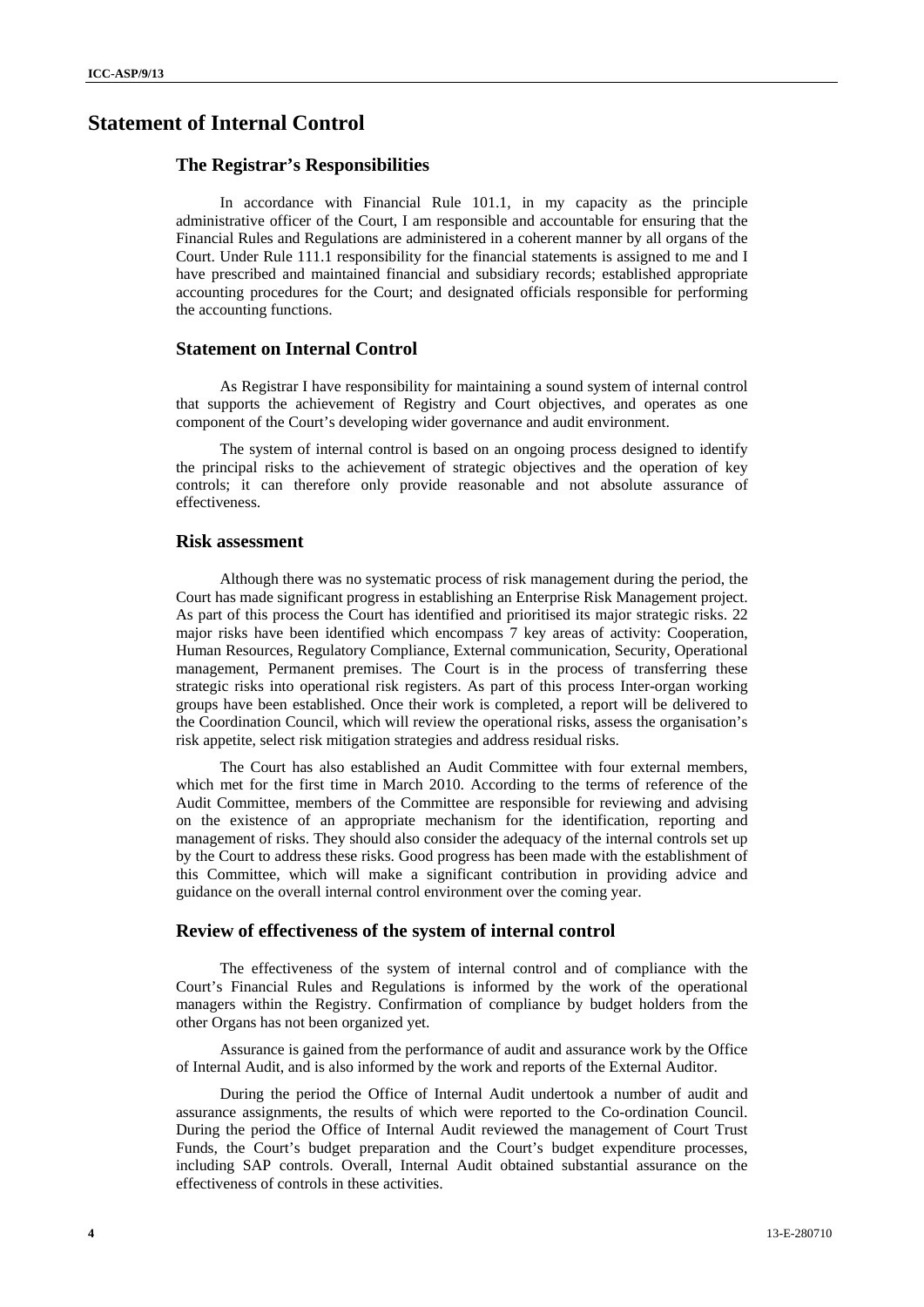In addition to its auditing work, the Office of Internal Audit annually undertakes a review of the Court's financial control environment. The scope of this review includes the areas of procurement and finance and assesses the attitude of the Court's senior management in respect of financial controls. A self assessment questionnaire is provided to senior management and managers within these areas. These documents form the basis of OIA's risk-based testing of the key controls in these areas.

For 2009, controls were reviewed according to the following framework:

(a) Internal environment: Governance included the Audit Committee, Delegations of authority systems, management's operating style, conflict of interest (ethics);

(b) Risk assessment;

(c) Control activities (SAP controls and the separation of duties within the system);

- (d) Information systems and communication; and
- (e) Monitoring of controls.

#### **From the work performed some significant weaknesses were noted:**

**The review of SAP controls identified weaknesses in the monitoring and awarding of access rights which might impact on the separation of duties within the accounting system. Recommendations have been made for the improvement of these arrangements and ICT management has committed to address this issue in its 2011 work plan.** 

The Court has not yet implemented a Disaster Recovery Plan. Initiatives were taken to identify major risks and areas where the impact of failure of the systems would be significant. The development of this plan is in progress. It should be completed end of 2011, subject to availability of resources.

Whilst recognising the above issues, action plans have been set up to resolve them and there are plans in place to further enhance financial control systems and improve practice.

**Although the audit activities undertaken showed some scope for improvement in controls the overall conclusions from the results of these reviews is that the Court has maintained an adequate framework of internal control framework during the period and that no significant weakness have been identified which would impact on the operation of the internal control framework during this period. I am satisfied that I have received the necessary assurances to confirm that an adequate framework of internal control was in place during the year and up to the date of signature of this Statement.** 

Ms Silvana Arbia Registrar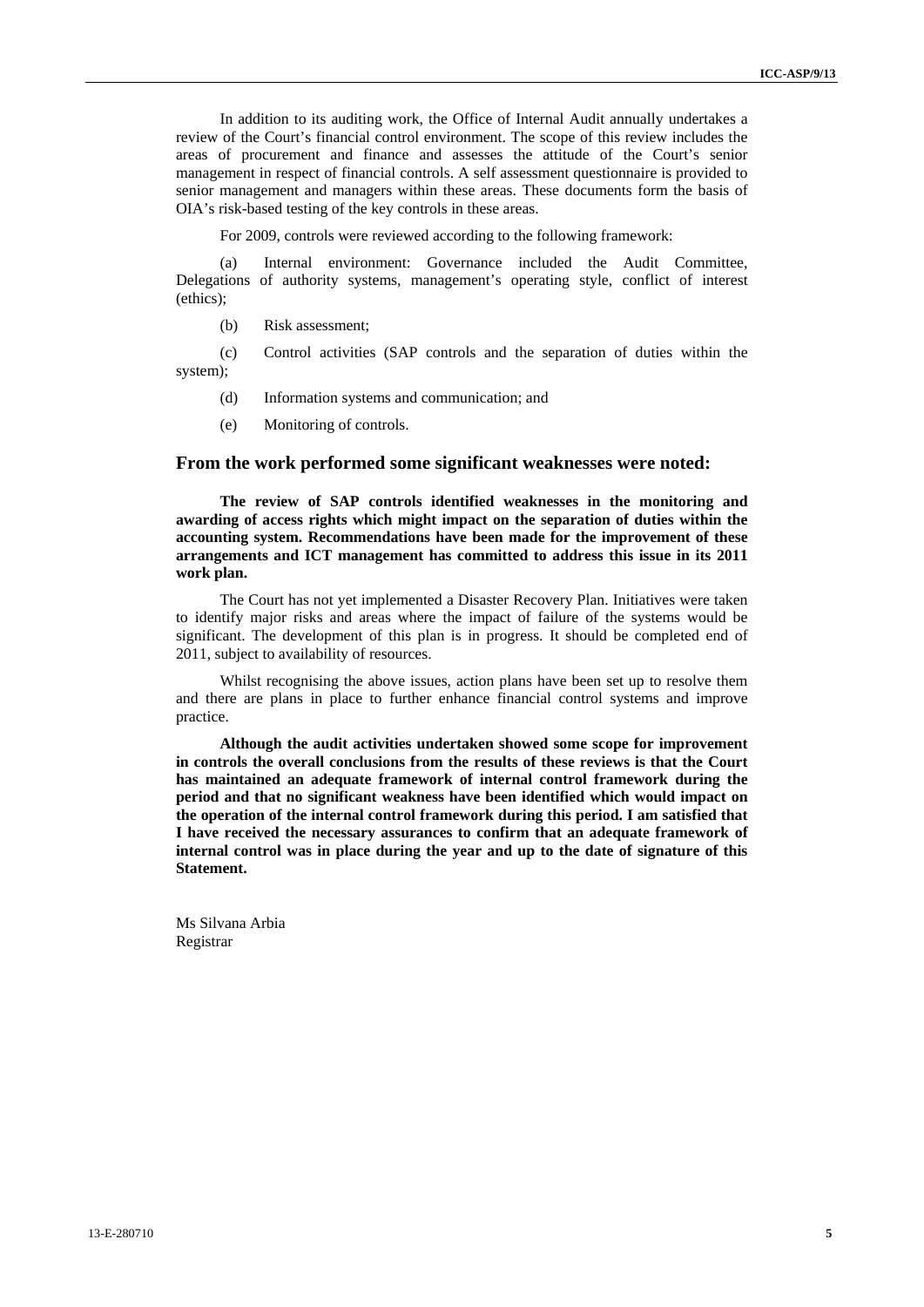# **External Auditor's Report 2009**

# **Audit of the Financial Statements of the International Criminal Court**

# **Contents**

Executive summary

|                           | Detailed findings:                        | Paragraph |
|---------------------------|-------------------------------------------|-----------|
| $\mathbf{L}^{\text{max}}$ |                                           |           |
| $\overline{a}$            |                                           |           |
| $\overline{a}$            |                                           |           |
| $\frac{1}{2}$             |                                           |           |
| $\overline{a}$            |                                           |           |
| $\overline{a}$            |                                           |           |
| $\overline{a}$            |                                           |           |
| $\overline{a}$            |                                           |           |
|                           |                                           |           |
|                           |                                           |           |
|                           | Annex A: Summary of audit recommendations |           |

Annex B: Follow up to audit recommendations for 2008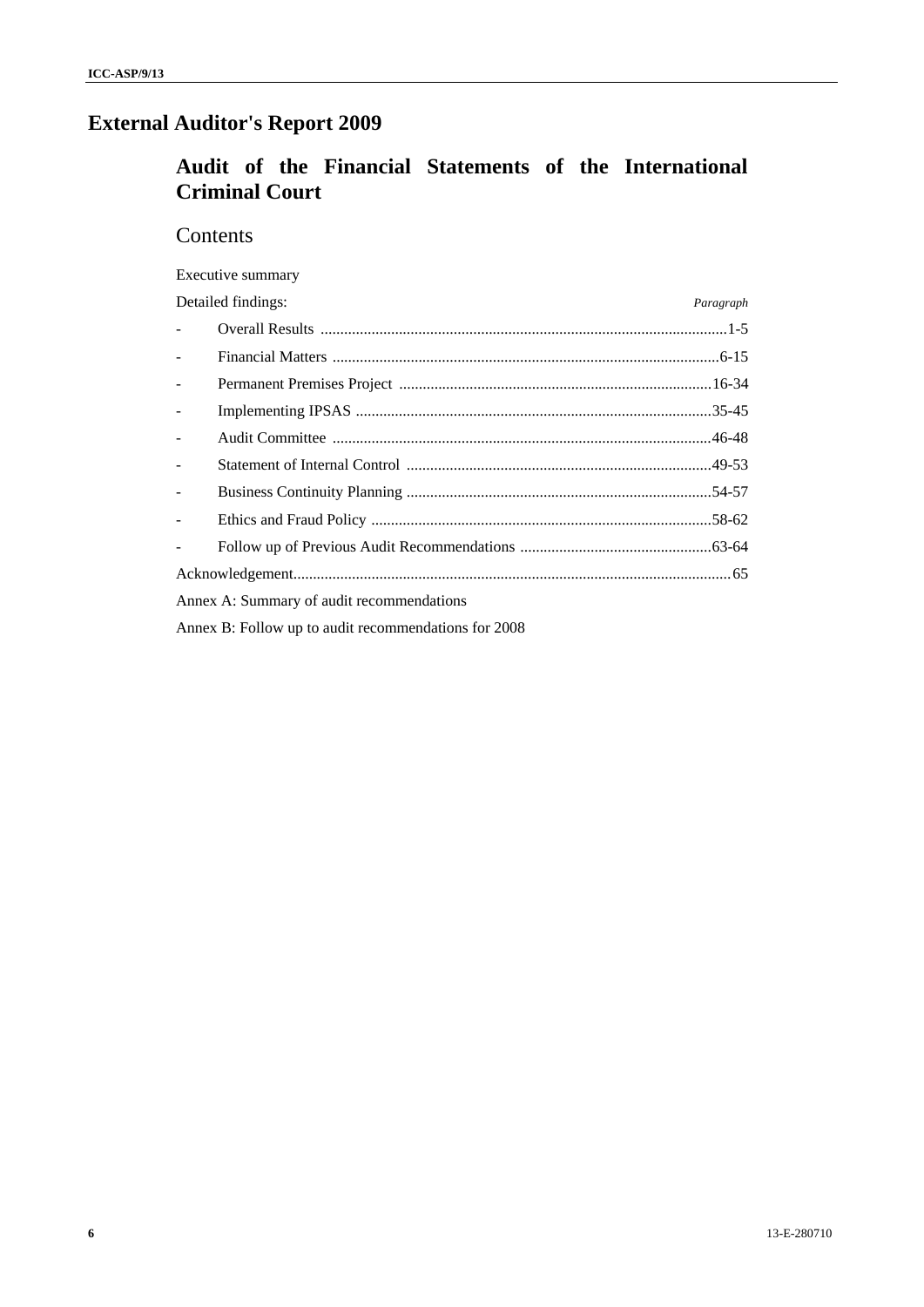## **Executive summary**

We have provided an unqualified audit opinion on the 2009 financial statements – which present fairly in all material respects the financial position of the Court as at 31 December 2009 and confirm that our audit revealed no weaknesses or errors which are considered to be material to the accuracy, completeness and validity of the financial statements.

In addition to comments on the Court's financial performance our audit report focuses on:

(a) Permanent Premises project – Our initial review of high-level governance has identified issues around the reporting and accountability arrangements resulting from the split between the division of responsibilities between the ASP Project Office and the Registry Project Office. This has led to some lack of clarity in respect of the responsibilities of the Project Director and Registrar, especially with regard to information flows. Around 10 percent of the Project's contingency had been utilised by April 2010, despite the project not yet having completed the design stage and there will be a need to carefully monitor and contain the deployment of project contingency. We also noted that the Project did not have a benefits realisation plan, which will make it harder for States Parties to measure the success of the project and its value for money.

(b) IPSAS implementation - We have highlighted the key actions that the Court needs to consider in developing a project plan for the adoption of these standards which we continue to encourage. We have highlighted the main areas where action is needed including the review of financial rules, regulations and accounting policies. The Court is well placed to begin to plan the transition to IPSAS, and we have set out the key areas of difference from the current accounting policies.

(c) Governance matters - We commend the Court for establishing an Audit Committee with a majority of independent members. We provide further comment on the process required to strengthen the evidence base supporting the Statement of Internal Control, and highlight a number of areas where control improvements could be secured.

# **Overall results of the audit**

1. We have audited the financial statements of the International Criminal Court in accordance with the Financial Regulations and in compliance with International Standards on Auditing.

2. The audit revealed no weaknesses or errors which we considered material to the accuracy, completeness and validity of the financial statements. In our opinion, these financial statements present fairly, in all material respects, the financial position as at 31 December 2009 and the results of operations and cash flows for the period then ended. They have been prepared in accordance with the United Nations System Accounting Standards (UNSAS) and, in all material respects, the transactions have been made in accordance with regulations and applied to the purposes intended.

3. The audit included a general review of the Court's accounting procedures; an assessment of internal controls and such tests of the accounting records and other supporting evidence as we considered necessary in the circumstances.

4. Our audit procedures are designed primarily for the purpose of forming an audit opinion. Consequently, the work did not involve a detailed review of all aspects of the financial information systems, and the results should not be regarded as a comprehensive statement on them. Finally, an examination was carried out to ensure that the financial statements accurately reflected the Court's accounting records and were fairly presented.

5. The main observations from our audit are set out below and the recommendations are summarised in Annex A. Action taken by management in response to our 2008 recommendations is set out at **Annex B**.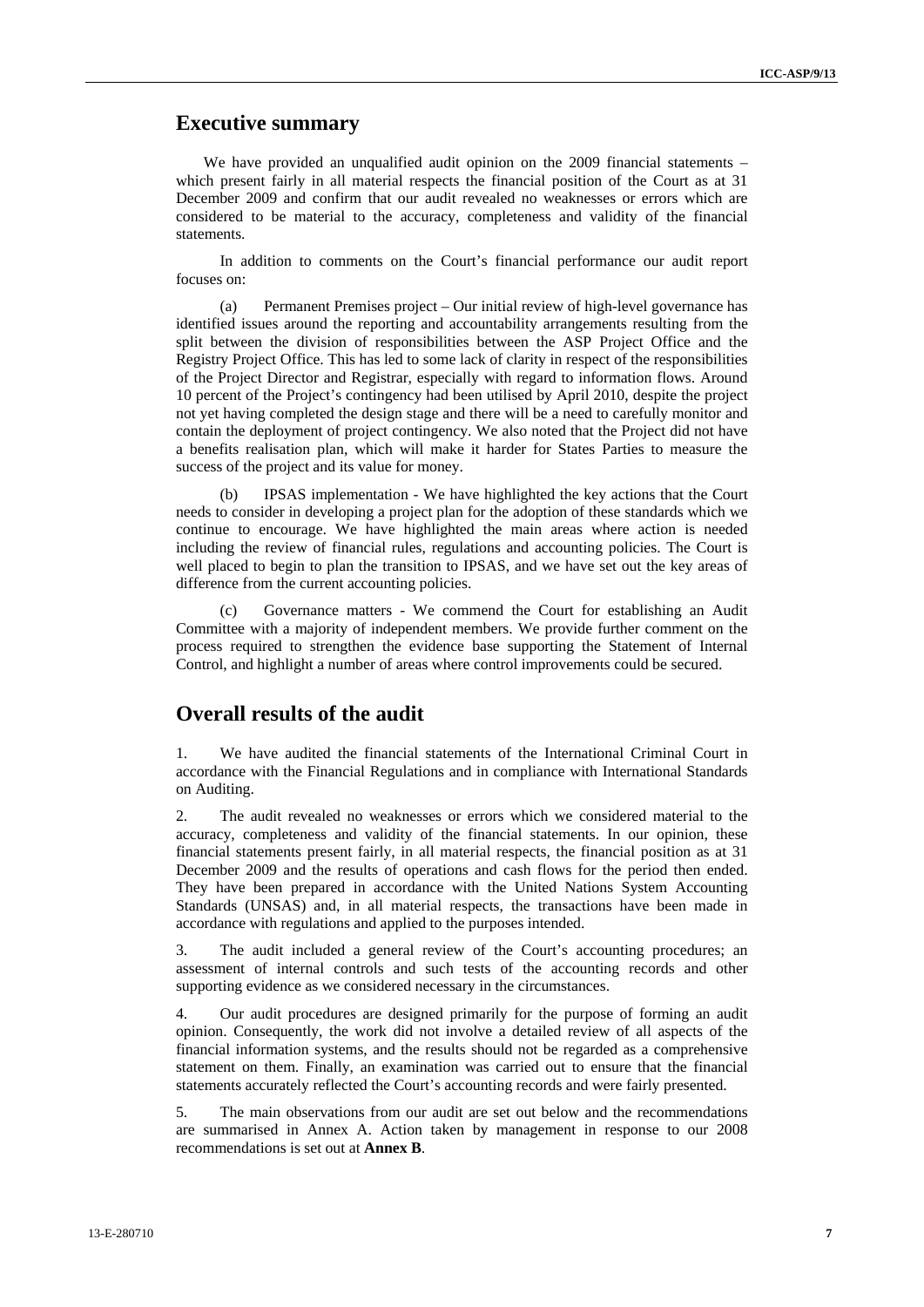# **Financial Matters**

#### **Overall Financial Performance**

6. An analysis of income and expenditure for the Court and how this compares to prior years is shown at Table 1, covering the General Fund, the Working Capital Fund and Trust Funds.

|  |  |  |  | Table 1: Analysis of total income and expenditure |
|--|--|--|--|---------------------------------------------------|
|--|--|--|--|---------------------------------------------------|

|                                                  | 2009<br>Euro 000s | 2008<br>Euro 000s | 2007<br>Euro 000s | 2006<br>Euro 000s |
|--------------------------------------------------|-------------------|-------------------|-------------------|-------------------|
| Assessed Contributions                           | 96,230            | 90,382            | 88,872            | 80.417            |
| <b>Voluntary Contributions</b>                   | 1,652             | 1,216             | 1,339             | 1,641             |
| Interest Income                                  | 1,297             | 4,582             | 3,128             | 1,703             |
| Miscellaneous Income                             | 294               | 338               | 204               | 104               |
| <b>Total Income</b>                              | 99,473            | 96,518            | 93,543            | 83,865            |
| <b>Total Expenditure</b>                         | (96, 235)         | (84, 854)         | (78, 738)         | (66, 431)         |
| Excess/(shortfall) of income<br>over Expenditure | 3,238             | 11.664            | 14.805            | 17,434            |

#### **Income and expenditure**

7. The Court had a surplus of income over expenditure of €3.3 million in 2009, and total expenditure represented some 92 percent of the approved appropriations. Other key points to note are:

(a) Assessed contributions increased by  $\epsilon$ 5.8 million to fund the continued growth of the Court, where four trial proceedings are now underway;

Total outstanding assessed contributions as at 31 December 2009 were  $\epsilon 1.09$ million of which €0.33 million related to prior years. The Court collected 99.2 percent of assessed contributions, and this continues to reflect the efficiency of the Court's finance department in collecting contributions;

(c) Voluntary contributions increased by  $\Theta$ .44 million as a result of increased fund raising activities;

(d) There was a significant decline in interest income, which was  $\epsilon$ 3.3 million lower than in 2008, reflecting low interest rates offered by commercial banks; and

(e) Expenditure increased significantly from  $\epsilon$ 84.9 million to  $\epsilon$ 96.2 million primarily as a result of the Court's increased trial and investigation activity. Approved expenditure on the permanent premises project has also been charged against appropriations, totalling  $\bigoplus$ .3 million in 2009.

#### **Assets and liabilities**

8. Although there has been an overall fall in total assets over the period, which now stand at  $\epsilon$ 34 million (2008:  $\epsilon$ 47.8 million), the Court continues to have a strong balance sheet position, providing assurance in respect of its financial health. There are a number of features reported within the financial statements of particular interest to States Parties:

Cash and term deposits declined from  $67.8$  million to  $61.9$  million, largely as a result of a significant reduction in advanced assessed contributions from States Parties which decreased from  $\text{\textsterling}3$  million in 2008 to  $\text{\textsterling}3.7$  million in 2009 and the  $\text{\textsterling}2$  million increase in expenditure;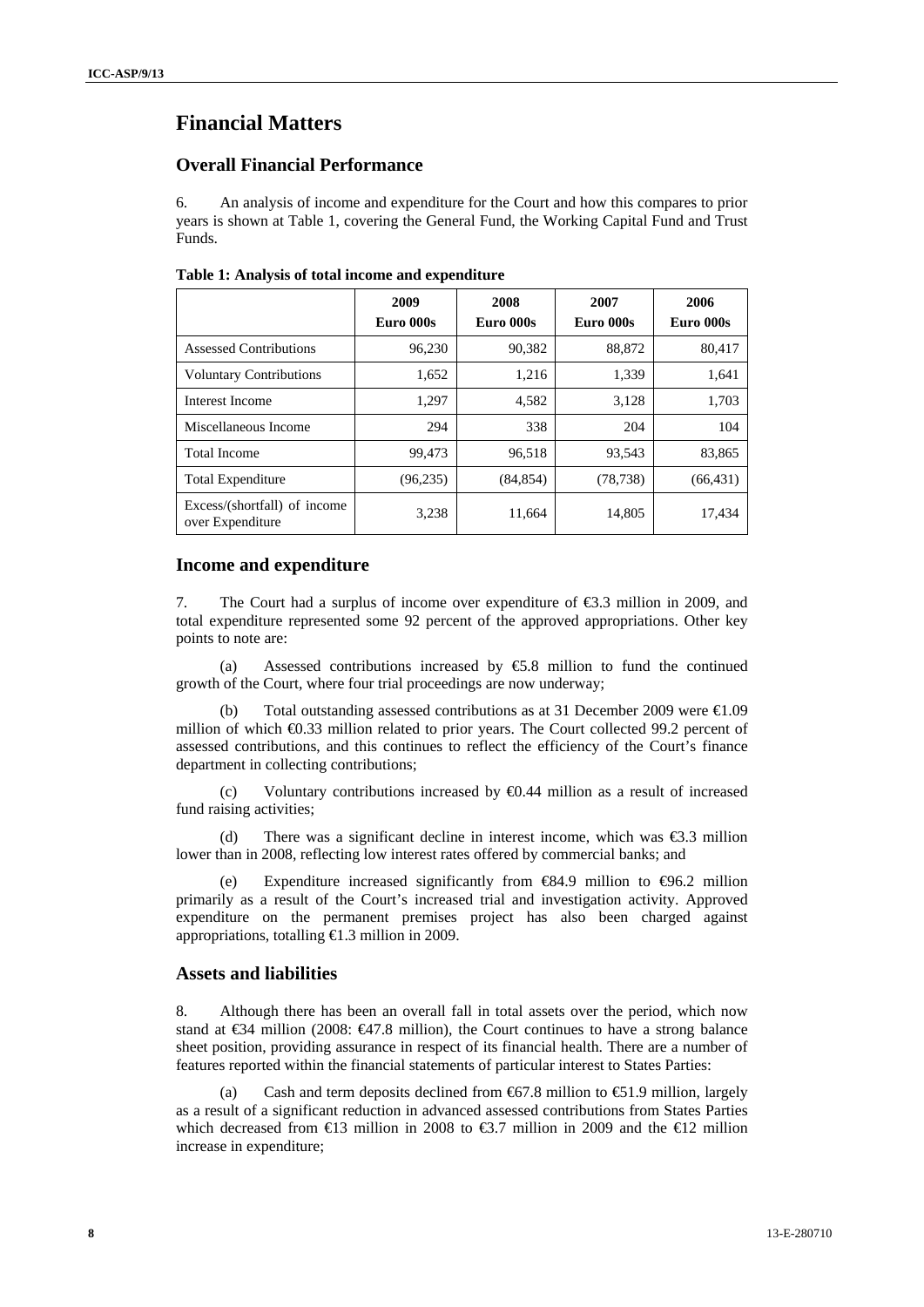(b) Advanced contributions declined from  $\epsilon$ 13.3 million in 2008 to  $\epsilon$ 7 million in 2009, as a result of agreement amongst States Parties to reduce the amount of contributions advanced;

(c) The provision for potential payments in respect of cases brought before the International Labour Organisation Tribunal by staff members increased from €35,000 to €240,000;

(d) Unliquidated obligations continue to decline falling from  $\Theta$ .2 million to  $\epsilon$ .9 million in 2009, which represents an improved position. We have continued to carry out a detailed examination to ensure that funds are being properly obligated for the purposes intended and are supported by valid legal commitments at the year end (contracts or purchase orders);

(e) The Working Capital Fund remained at  $\epsilon$ . 4 million and once again the Court has not drawn on the Contingency Fund which retains a balance of  $\Theta$ . 2 million.

#### **Treasury management**

9. The Court continues to have considerable cash reserves invested to make returns on surplus funds. Following up on work undertaken in 2008 we have reviewed the operation of the Investment Committee and the Court's application of its treasury management policies. Although no formal meetings were held in 2009, a meeting was held in March 2010, which considered the current cash and investment position.

10. Our examination of cash balances identified that the Registrar's Administrative Instruction of 2004, which states that the Court should not hold more than one third of its cash with one institution, had not been fully applied. For example, the Court held 93 percent of their cash holdings with ABN Amro in August 2009. The Court has made progress over the period but the cash holdings at 31 December were still in non-compliance with the Administrative Instruction, although this had been addressed at the time of our audit in April 2010.

| <b>Bank Investment</b> | <b>December</b><br>2009 | April<br>2010 |  |  |
|------------------------|-------------------------|---------------|--|--|
| <b>ABN AMRO</b>        | 56%                     | 32%           |  |  |
| Rabobank               | 43%                     | 32%           |  |  |
| <b>BNP</b> Parisbas    |                         | 29%           |  |  |
| Deutsche Bank          |                         | 7%            |  |  |
| Other                  | $1\%$                   |               |  |  |

**Table 2: Percentage of cash holdings by banking institution.** 

11. Although action has been taken to reduce individual holdings, we encourage the Committee to meet more regularly to monitor compliance in view of the continued instability in the financial markets. We would also continue to advise that the Court consider external expertise to supplement the membership of the Committee, this could help management identify opportunities to maximise return for the level of accepted risk.

#### **Internal controls**

12. We routinely review the system of internal control to confirm that internal control processes are sufficient for the purposes of our audit; we did not identify any material weaknesses in controls in 2009. We have noted the improvements to the arrangements for the provision of internal audit over the period, and we continue to stress the importance of this work in providing assurance over financial and control risk.

13. We have separately reported to management on internal control improvements which could be made and have noted the weaknesses detailed in the Statement on Internal Control in respect of the separation of duties within the financial system, although we were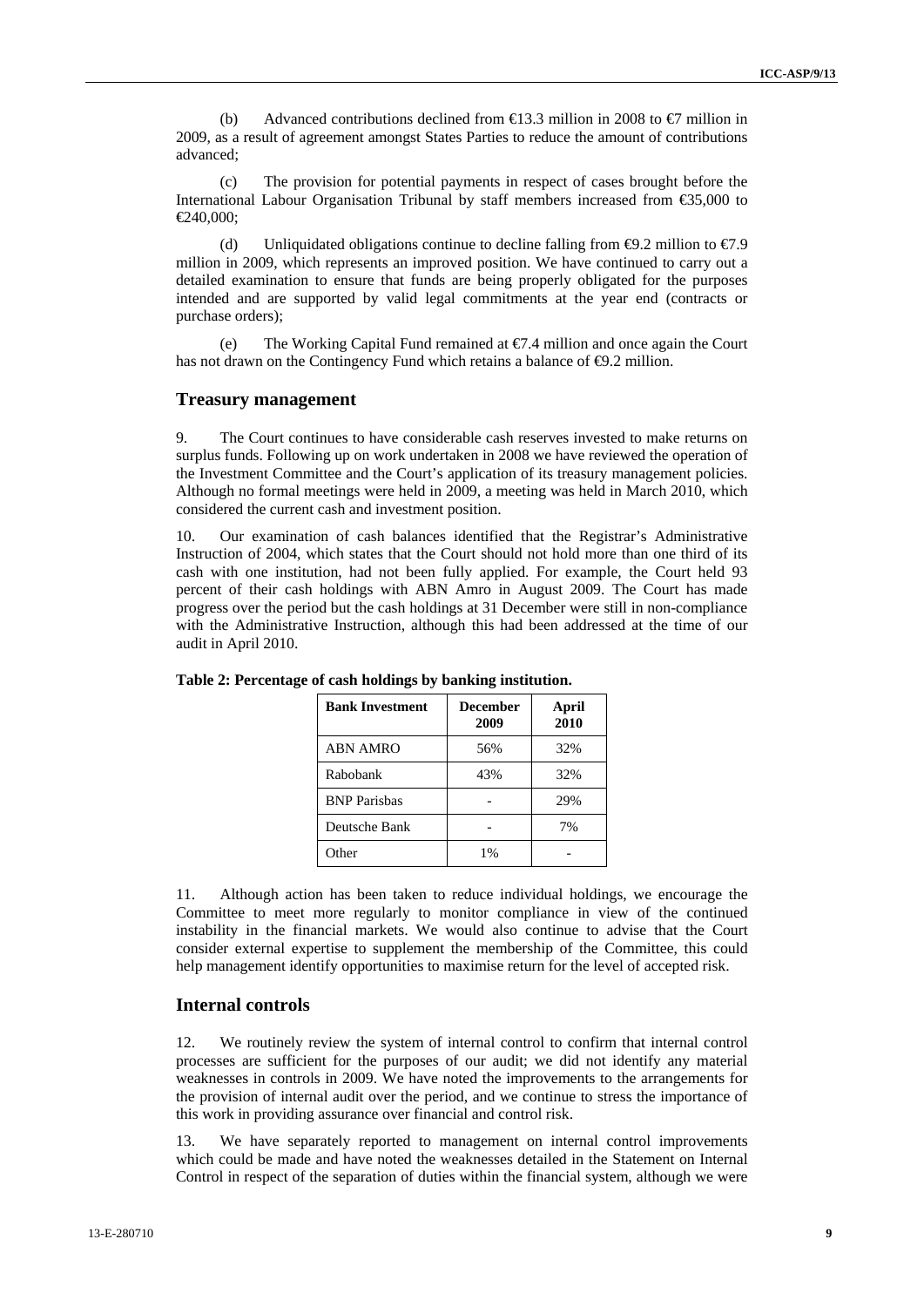able to obtain sufficient alternative assurance to confirm that this did not impact on our opinion.

#### **Fraud, losses and special payments**

14. Primary responsibility for the prevention and detection of fraud rests with the Registry. International Standards on Auditing require us to consider the risk of fraud or presumptive fraud as part of our audit procedures, and our audit provides assurance in respect of material fraud. The Registrar informed us of one minor case of fraud identified during 2009, with a value of  $\epsilon$ , 2009. During the course of our audit we did not identify any instances of fraud.

15. Approved writes-offs of assets during the year were €42,799 in respect of receivables, and a total of €292,644 of non-expendable property was written off following the Court's approved disposal procedure.

# **Permanent Premises**

#### **Background**

16. In December 2007 the Assembly of States Parties approved the project to construct new permanent premises in The Hague. A budget of €190 million was established by the Assembly of States Parties to fund construction of premises with a total gross floor area of 46,000 square metres, to include three courtrooms and 1200 workplaces. In 2008 a competition was undertaken to appoint an architect with the proposal that the building would be constructed by 2014.

#### **Scope of our audit**

17. The Permanent Premises project is in its early stages, activity to date has focused on the finalisation of the design and only  $\epsilon$ 3.1 million had been spent on the project as at 31 December 2009, this is in addition to other project related costs included within other programme appropriations. It is too early for us to form a view on the progress of the project but we have undertaken a high level review of the overall governance arrangements at the time of our audit in May 2010, and highlighted a number of potential risk areas which could impact on the efficient delivery of the project. We would intend to provide an update on progress in future reports to the Assembly.

18. Successful projects have effective oversight mechanisms and clear lines of accountability, with well defined budgets and outcomes against which the success of the project can be determined. These arrangements are important mechanisms through which progress and costs are tracked and considered. Within the context of project governance and planning we have focused on whether the Project has:

(a) Clearly assigned accountabilities;

(b) Ensured that clear and adequate communications are in place to co-ordinate stakeholder and user views;

(c) Clearly articulated success and benefit realisation criteria against which to assess success;

- (d) Established a realistic and well monitored budget and plan; and
- (e) Has appropriately engaged expertise.

#### **Project governance**

#### **Oversight mechanisms**

19. In approving the project, the Assembly established the following governance arrangements: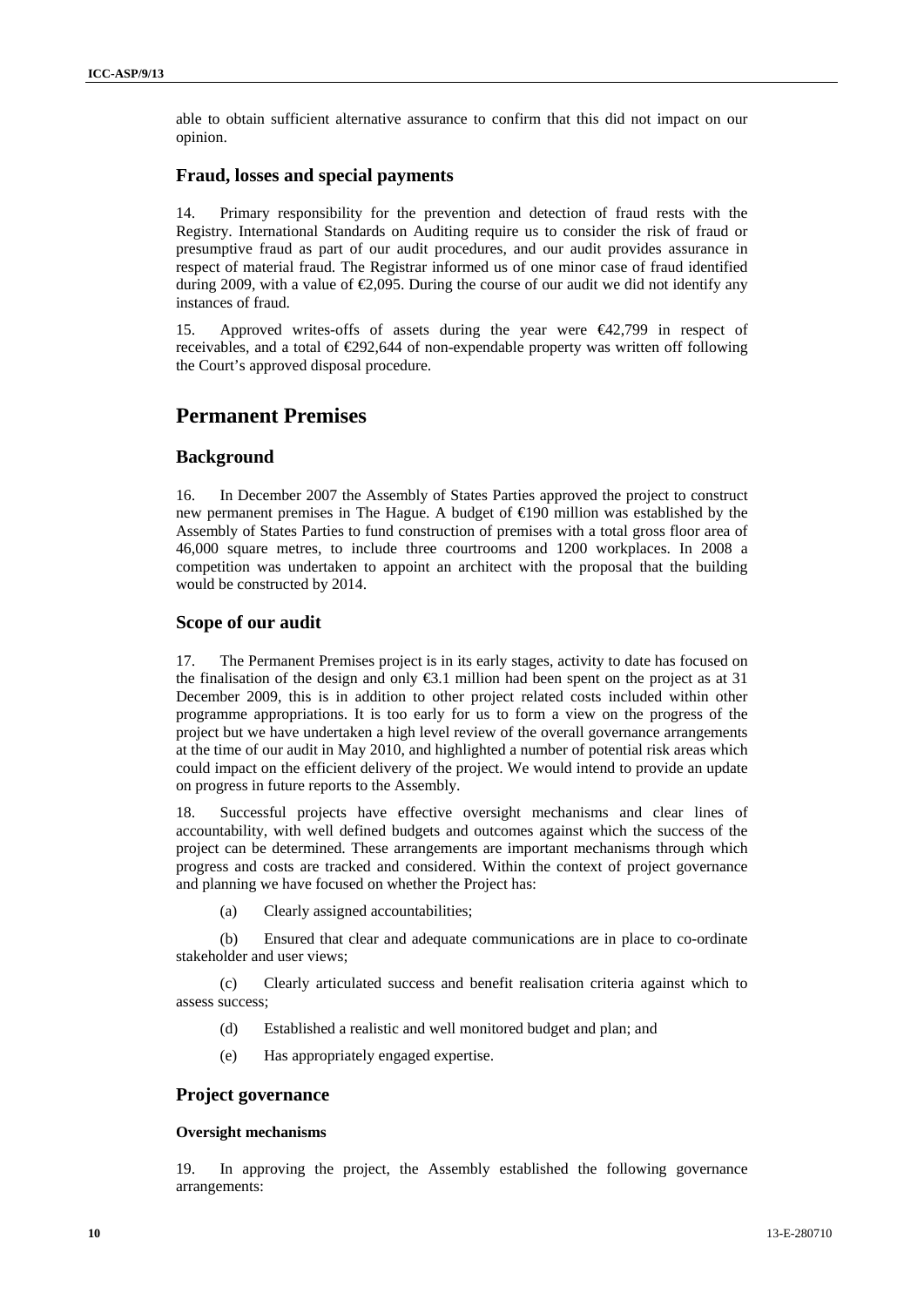(a) An Oversight Committee of States Parties has been established as a subsidiary body of the Assembly of States Parties. The mandate of the Oversight Committee is to provide a standing body to act on behalf of the Assembly in the construction of the permanent premises. This includes obtaining support from an ad hoc committee of experts from States Parties. The role of the Committee is to provide strategic oversight, with management of the project resting with the ASP Project Director, and his Project Office, which report directly to the Committee;

(b) Although the Project Office has overall responsibility for the project, and reports to the Registrar in respect of terms and conditions, the Registrar retains many operational responsibilities. These include approval and contract administration and payment, supplying necessary information to the ASP Project Director, and for coordinating the requirements of the Court. She is supported in this role by the Registry's own Project Director and Office; and

(c) Creation of a Project Board with the mandate to provide a cooperative and consultative structure for the overall management of the project, bringing together the key stakeholders. The Board is chaired by the ASP Project Director and includes representatives of The Court and the Dutch Government as host state.

#### **Project accountability**

20. For a project to be successful there needs to be a clearly identified project sponsor or senior responsible owner (SRO) whose role it is to have overall accountability and responsibility for the design, approval and compliance with the decisions of the Assembly. The Assembly made a decision that this role should sit outside of the Court's current management structures and rest with a separate Project Director, reporting directly to the ASP Oversight Committee. The governance of this project is unusual in that there are three senior key stakeholders: the Host State, the Assembly (which provides the resources and oversight) and the Registrar (the person responsible for defining the requirements of the project and the legal entity executing contracts).

21. Project arrangements are complicated by a lack of clarity and agreement in respect of roles and responsibilities. The Registrar should have sufficient evidence and input to enable her to meet responsibilities for certifying expenditures and approving contracts. This might include specific letters of assurance on which she might base her approval. For example the Oversight Committee makes decisions which then have to be approved by the Registrar, who will be required to implement them. From our observations the lines of accountability and the responsibility for decision making lack clarity.

22. Good practice would suggest that accountability should rest with a single nominated individual. From our initial discussions with staff involved in the project it was unclear where responsibility will lie for cost overruns, whether these will sit with the Project Director with operational responsibility, with the Oversight Committee who have the ability to make key strategic decisions which drive cost or with the Registrar who is accountable for authorisation of transactions and value for money. We would encourage the Oversight Committee to review the governance and accountability arrangements in place to provide greater clarity on accountabilities between the ASP and ICC Project Offices, and to take account of the initial experience of operating these arrangements.

#### **Effectiveness of communications**

23. Effective communication of key project information is essential to ensure that appropriate decisions are made, and to ensure that project risks are appropriately managed. From our initial review and discussions we identified some deficiencies in the way in which information was communicated to the Project Board, and there was scope for improvement in the timeliness and adequacy of the information provided. These are areas which require development as the project enters the build phase. The Board as well as the Oversight Committee should receive regular financial and progress updates, and a regular discussion and sharing of the project risk registers. We understand the process for compiling a project risk register will be completed in July.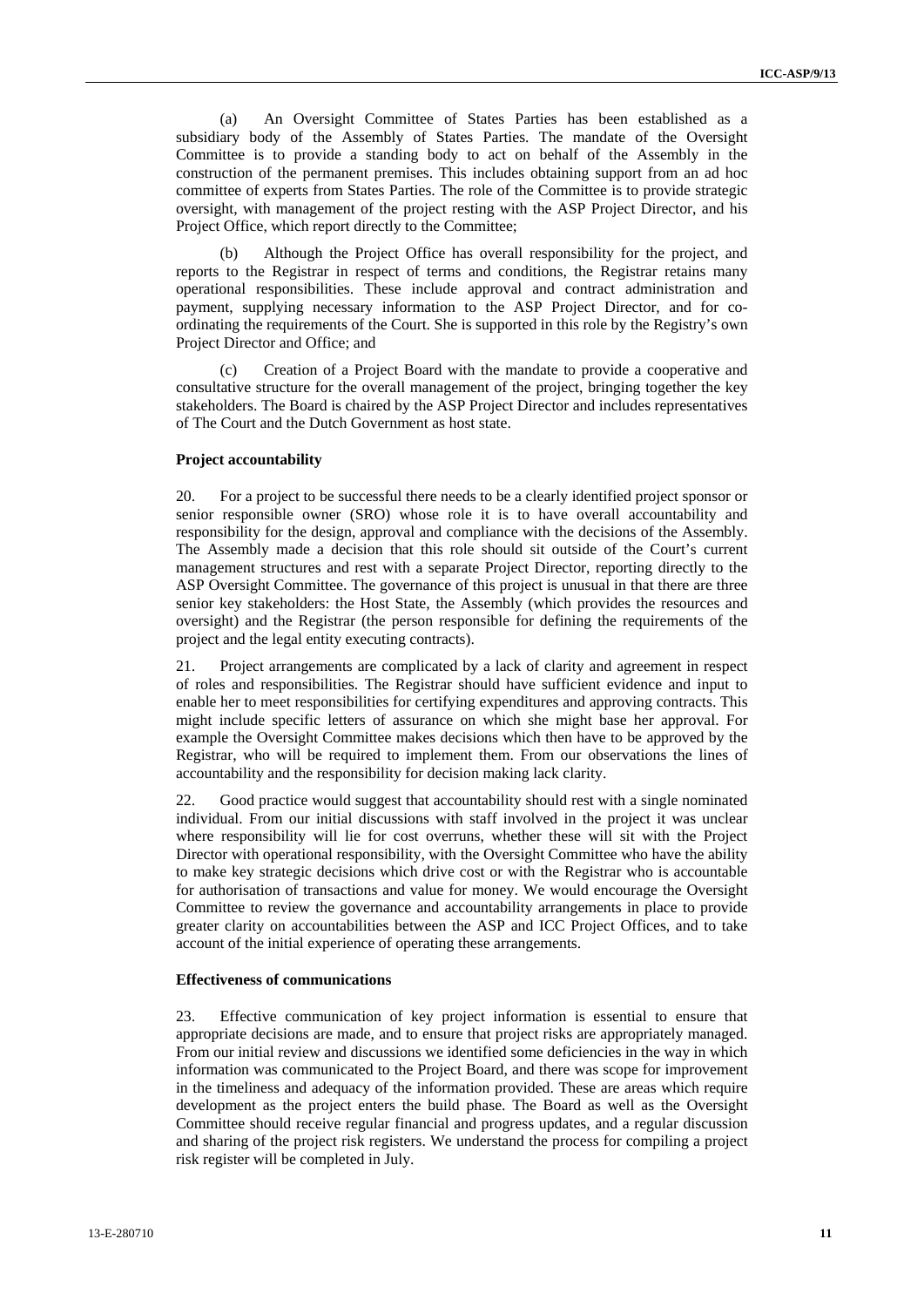24. The Registry's Project Director co-ordinates user groups, but we noted that some users did not feel fully engaged in the project due to a lack of information on which to provide comment and feedback. It is important that proper consideration is given to user needs as the design phase nears completion, and this will require a regular flow of appropriate information to users from both Project Offices. Without on-going engagement there is a risk that the project may not deliver what is reasonably required for the stakeholders and may give rise to expensive and late contract variations.

#### **Benefit realisation**

25. In order to assess whether the project meets its objectives it is essential to have a clear articulation of project benefits. A benefit realisation plan will facilitate assessment and monitoring of the delivery of benefits from the outset of the project, and should represent the agreement of the key stakeholders on the project's expected benefits. An agreed plan is essential in demonstrating that the project has met its objectives and to provide assurance to the Assembly that value for money has been achieved. As a result of our work management have begun to take steps to follow this practice and we have shared experiences with the project team. However, at present there is no formal benefits realisation plan and outcomes have not been fully agreed or recorded. A successful plan will:

- (a) Be integrated into the overall project plan;
- (b) Establish the expected outcomes;
- (c) Demonstrate where and when the project benefits can be expected; and
- (d) Detail the staff responsible for the delivery of these benefits.

26. Benefits realisation should also include a tracking mechanism which monitors achievement of benefits against the expectations and targets. The tracking process must be capable of tracking both 'hard' (e.g. cost, headcount) and 'soft' (e.g. image and reputational) benefits. In addition, there should be evidence of realisation of benefits, which should be defensible against third party scrutiny in order to provide States Parties with assurance.

#### **Recommendation 1:**

We recommend that, following the initial period of operation, the Oversight Committee should review the governance arrangements relating to the Project, to confirm they are fit for purpose, and provide for full and clear accountability.

#### **Recommendation 2:**

We recommend that delegations and authorities are set at an appropriate level and that authorising officers have sufficient information, authority and oversight to discharge their responsibilities. Authorisation should ultimately sit with the project sponsor.

#### **Recommendation 3:**

We recommend that effective channels of communication should be developed between the Project Board, Oversight Committee and the Court's Co-Ordination Council to ensure that all relevant information is communicated freely and openly to all of the organs within the Court.

#### **Recommendation 4:**

We recommend that the Court build on the development of communications between the project team and users to ensure that the project will meet their needs; manage their expectations and to communicate progress. And that the Board might consider a survey of key users on whether they feel these are effective.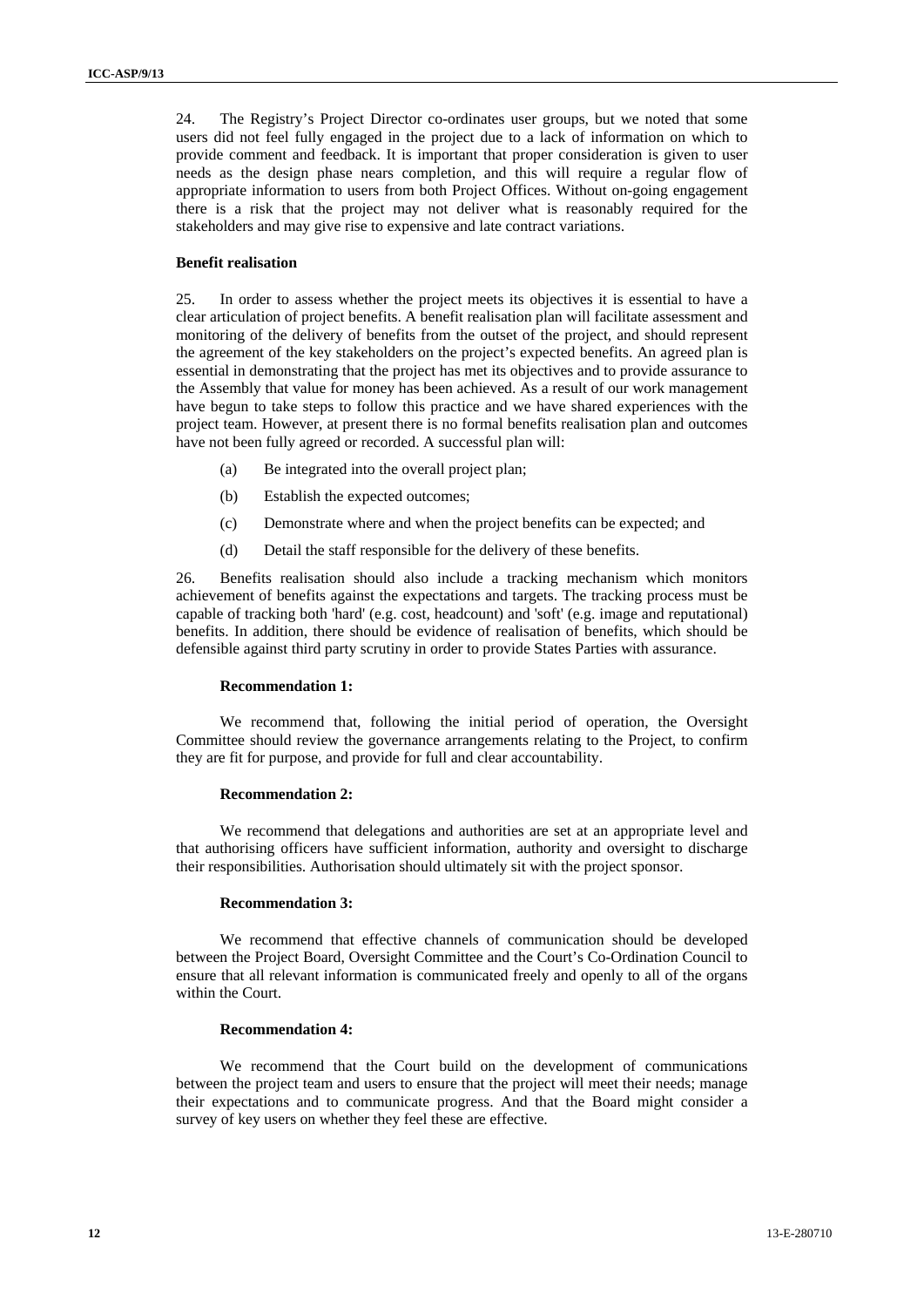#### **Recommendation 5:**

We recommend that the project team develop a benefits realisation plan which is included in the project manual in order to demonstrate the achievement of agreed objectives and benefits to enable the assessment of value for money.

#### **Project planning**

#### **Budget cost risks**

27. In December 2007, on passing the resolution to construct permanent premises, the Assembly of States Parties set out a user requirement for the premises, this has formed the basis of design plans and assumptions, based on a total area of 45,552 m2.

28. The overall budget for this project has been set at €190 million at 2014 prices (Table 3), with a planned completion date now extending to 2015 as a result of delays in the design process. Additional resources have been made available in the Court's approved budget for Project Office and Registry costs associated with the Project, these are disclosed within the notes to the Project's financial statements, but are not included within the Statement of Income and Expenditure. The separation of these costs from the main project budget will mean that aggregate project related costs will not be easily identified. We would encourage the Court to provide a clear disclosure of the overall full costs of the project within one table in future financial statements.

| Costs                                              | <b>Total budget approved</b><br>(Euro million) |
|----------------------------------------------------|------------------------------------------------|
| <b>Construction Costs</b>                          | 115                                            |
| Other costs:                                       |                                                |
| - Escalation (cost increases)                      | 29                                             |
| - Fees (designers, engineers, consultants)         | 19                                             |
| - Project Management Fees                          | 5                                              |
| - Permits and dues (including consultancy permits) | 4                                              |
| - Integrated specialised features                  |                                                |
| - Financial Contingency                            | 17                                             |
| <b>Total Costs</b>                                 | 190                                            |

**Table 3: The budget of the ICC permanent premises project** 

29. The original specification for the design competition did not include two specifications relating to technical and security requirements. Rather than delay the competition a decision was taken to reduce the cost estimation for design by 10 percent to reflect this omission, and to retain these funds to cover the new specifications. In future tenders should be clearly reviewed to ensure that they are fully complete. Risks will always remain if a specification has to be varied, although the retention of budget for this purpose will minimise risk.

30. We identified some concerns that the approach to calculating the cost of the project lacked sufficient rigour and detail for a project of this complexity and specification, noting that the original estimate did not allow for the external security perimeter – and this had to be added in later. There is a risk therefore that costs may become difficult to control as the project develops and as variations to specification are requested. It will therefore be important for close cost control on contract variations.

31. The delays in the design stage and the protracted procurement process have resulted in extra unplanned costs. At May 2010  $\bigoplus$  6.65 million of the  $\bigoplus$ 7 million contingency had already been accessed, and this related to unplanned design stage costs. This equated to an expenditure of around ten percent of the contingency, which is more than would normally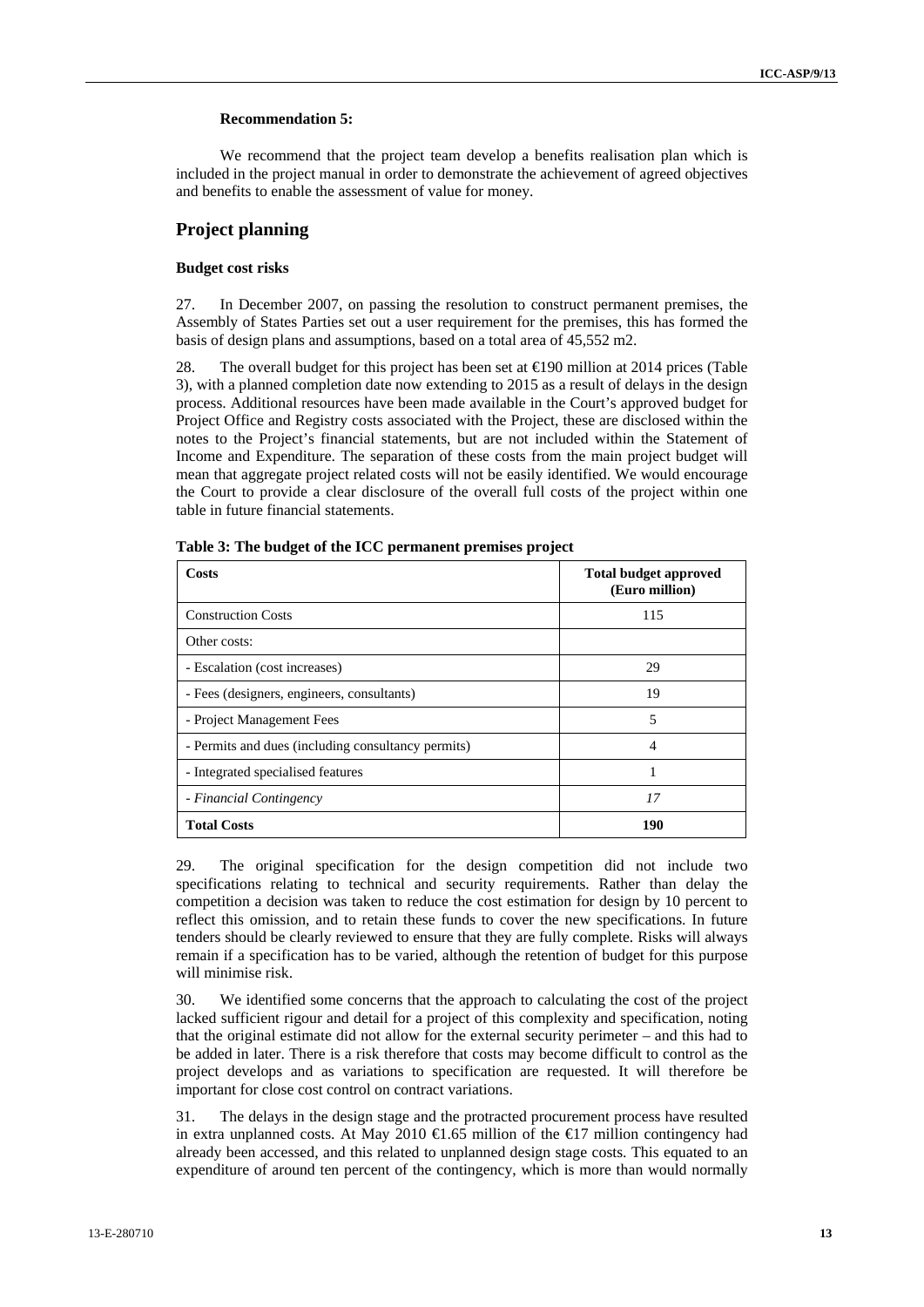be expected at the design stage. Careful on-going management of the contingency will be required to ensure that it can absorb further significant risks if they should arise.

#### **Appointment of project experts**

32. The ASP Project Director's office recognised that they were too small to manage a project of this size and complexity. The Court therefore appointed a specific project management firm, Brink Consultancy, to aid with the management and control of the project. To date there has been positive feedback on this appointment, with the consultants acting in the role of a third party, co-ordinating the functionality requirements of the users with the design of the architect, and monitoring the budget on a daily basis. Their appointment has also resulted in the introduction of new processes such as the adoption of a project manual approach. This facilitates adaptation of the approach to meet the circumstances. This is a welcome development in terms of strengthening the governance arrangements of this project.

33. Another key source of expertise is clearly the design architects. The Assembly initially established a timetable for the completion of the appointment of the architect by January 2009. Our review of the project has shown that there were considerable delays with the completion of the design competition. While there is no definitive norm for the appointment of an architect for such a project, such a process should have been completed in less than the 18 months taken.

34. Three architects were invited to deliver a detailed proposal for the building project with an associated cost. On appraising the various tenders and reaching a decision one of the bidders raised an objection on process. As a consequence, in the summer of 2009 a decision was taken to include all three architects within phase two of the design competition, with a clear understanding that proposals must be within the stipulated budget. Ultimately the proposal submitted by Schmidt Hammer Lassen, which was within budget, was accepted by the Project Board. These delays have resulted in significant additional design phase costs and there are clearly lessons which are important for the Court to learn in respect of project procurement processes, and we would recommend that these lessons are widely communicated.

#### **Recommendation 6:**

We recommend that following appointment of an architect the Project Board should undertake a process review to identify any lessons learned to inform future procurements.

#### **Recommendation 7:**

We recommend that the budget and financial contingency set aside for the project should be re-appraised in the light of the current level of drawdown at the design stage, and to undertake an assessment of the risk of further cost overruns.

# **Governance Matters**

#### **Implementing IPSAS**

#### **Background**

35. In July 2006, the General Assembly of the United Nations (UN) decided to approve the adoption of International Public Sector Accounting Standards (IPSAS) as the basis for the preparation of financial statements. These will replace the existing United Nations System Accounting Standards (UNSAS) and a number of UN entities have now committed to implementation over the next few years.

36. In both our 2007 and 2008 reports we recommended that the Court make a formal decision to move from its current financial reporting framework to IPSAS. Although an initial plan for the transition has been prepared, no decision has been taken and the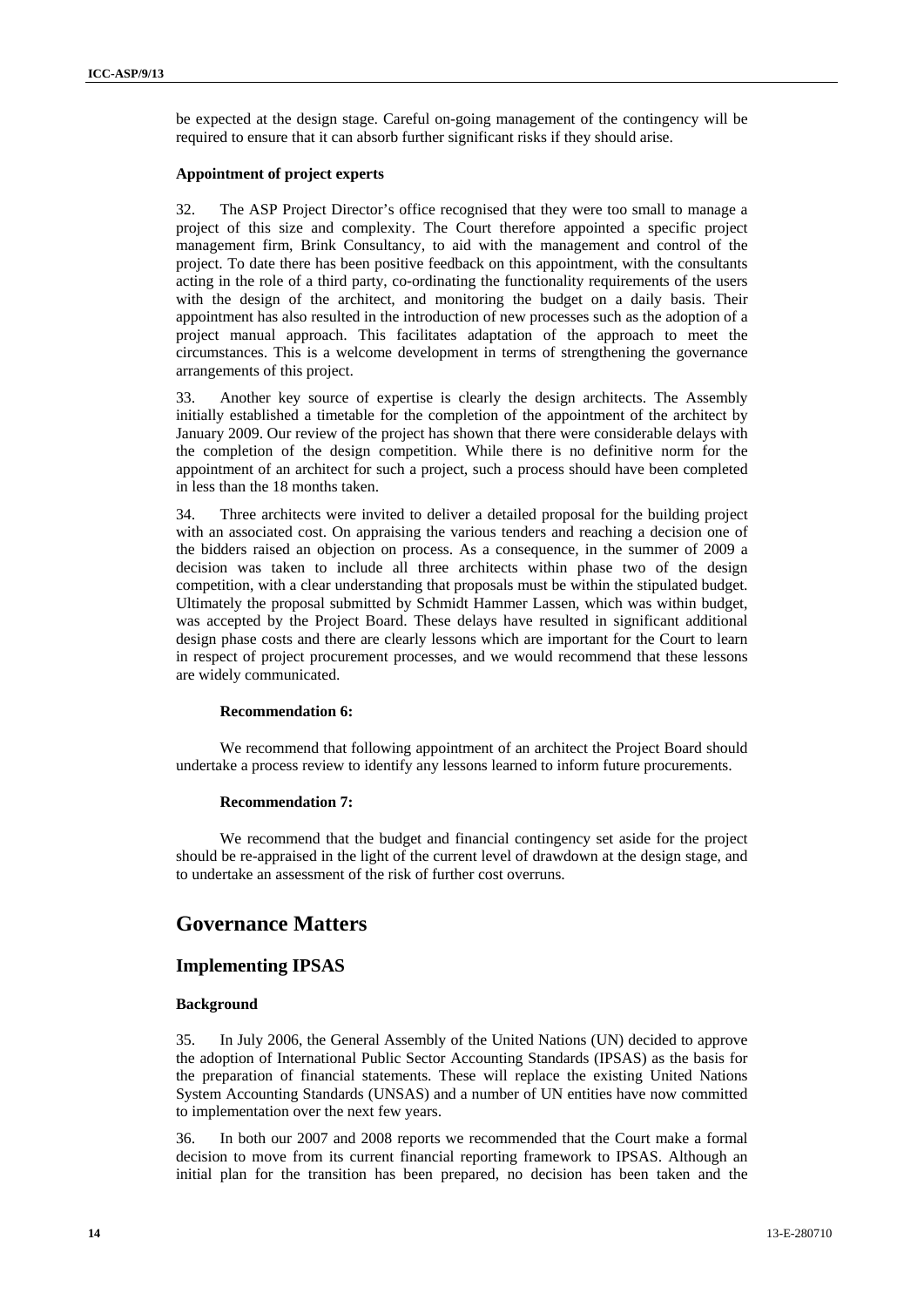Committee on Budget and Finance proposed a year's deferral when we reported on this issue in 2009.

37. We continue to emphasise the benefits of adopting IPSAS as a means of implementing high quality reporting standards and recommend that the Court endorse this change. We believe that IPSAS will provide enhanced financial oversight and the quality of financial management and decision making. It will also demonstrate the Court's commitment to transparency and sound financial stewardship.

#### **Benefits of IPSAS**

38. A major benefit of adopting IPSAS is that the annual financial statements will provide a complete statement of assets and liabilities under control of the Court, and reflect the true costs of carrying out activities. This information will assist management and States Parties in making long-term strategic decisions based on more complete and transparent financial information. IPSAS requires full accruals accounting, matching income and expenditure to the period when it is incurred rather than paid. It also requires that all assets and liabilities owned or incurred by the Court are captured within the financial statements.

39. To meet these reporting requirements, underlying financial information systems must be sufficiently robust to capture the relevant information and staff must have a good understanding of the transactions and business processes. IPSAS works to drive improvements to the basic financial systems, supporting the preparation of financial reports on an ongoing basis, rather than just at the year end. A more accurate and frequent monthly management reporting regime, based on the resource utilisation is an additional benefit of adopting IPSAS.

40. Management and the Audit Committee have begun early consideration of the impact of IPSAS implementation, our report is intended to aid management in focusing on the key issues around implementation. We have conducted a preliminary review to determine the practical challenges the Court would face if IPSAS was adopted, and set out an indication of the key steps for a successful IPSAS implementation.

#### **Key Stages for the adoption of IPSAS**

41. The NAO has unique experience in helping international clients move to IPSAS, and we have supported the World Food Programme's transition in 2008, and in 2010 we are supporting the transitions at the World Meteorological Organization and the Pan-American Health Organization. From our experience of working with these organisations we have identified a number of key steps which need to take place in order to support a successful transition. The Court will need to:

(a) Develop an overarching project plan and establish an agreed date for the adoption of IPSAS for approval by the Assembly of States Parties (ASP);

(b) Review and assess whether the financial information systems are adequate to provide the information required for financial reporting against IPSAS standards and to upgrade any necessary elements;

(c) Review the financial rules and regulations to ensure that they are compliant with IPSAS, in particular the changes from commitment to accruals accounting and seek approval of the ASP;

Consider and adapt accounting policies to incorporate the requirements of IPSAS, and agreeing these accounting treatments with the external auditor as early as possible;

(e) Produce a set of mock financial statements showing the format and structure of the IPSAS financial statements, incorporating the re-statement of opening balances to be audited on an interim basis and provided for information of the Audit Committee; and

(f) Undertake a review of the budgeting process with the aim of preparing budgets on an IPSAS basis to ensure that budgets and financial reporting are in alignment.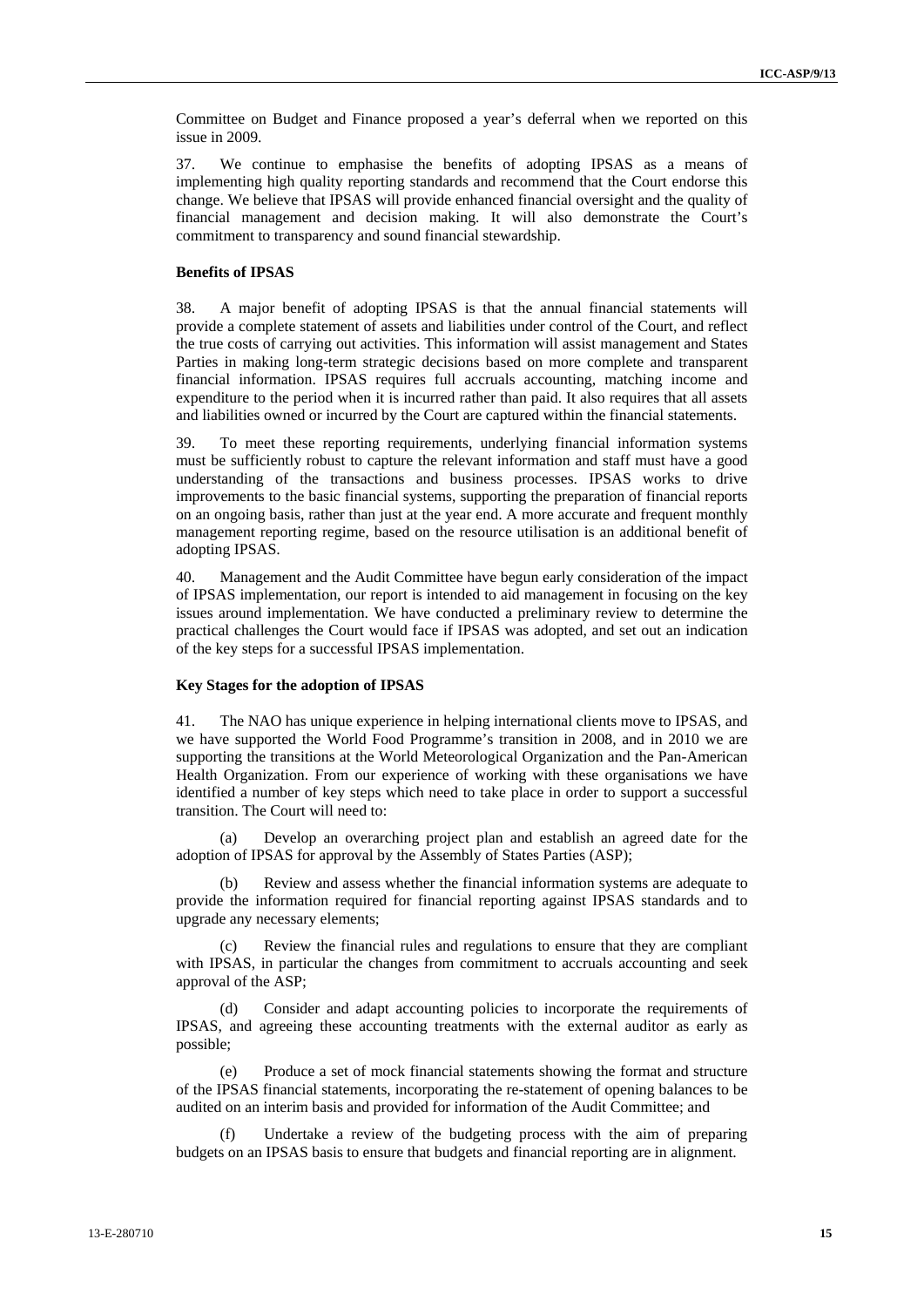42. These stages should form the basis of a detailed project plan to facilitate an efficient implementation. The newly established Audit Committee would take an active role in monitoring progress against the plan.

#### **Recommendation 8:**

We recommend that the Court should develop a project plan for the adoption of IPSAS and make proposals to the Assembly of States Parties for their agreement.

#### **Recommendation 9:**

We further recommend that the project plan should include an internal review of financial rules, regulations and accounting policies using the information presented in this report. This should consider whether the financial systems are sufficient to support IPSAS.

#### **Consideration of Accounting Issues**

43. IPSAS will require accounting policies to be compliant with relevant standards and this exercise is a key stage of any implementation plan. It will require the Court to systematically assess its business processes, consider the appropriateness of existing accounting treatments and identify where they need amendment.

44. Our own initial review of income, expenditure, assets and liabilities of the Court indicates that IPSAS may have the following impact:

A substantial part of the Court's income in respect of the general fund arises from assessed contributions and should not be affected by IPSAS, other income will be recognised when it is due to the Court rather than when it is received, we would not consider this to be significantly material to the accounts;

(b) Expenditure will no longer be recorded when committed, but will instead be accrued when goods and services have been received. IPSAS will enable State Parties to match the use of resources to the period of activity, and it is likely that this change will have a significant impact on expenditure profiles;

(c) Expenditure on property, plant and equipment will no longer be expensed on acquisition. Instead costs will be capitalised and depreciated as they are consumed over the life of the asset. This is likely to be significant in respect of the capitalisation of costs relating to the new Court Premises, providing a more accurate measure to aid with the assessment of trial costs;

(d) The change in expenditure recognition policy will also affect liabilities. The financial statements will no longer report unliquidated obligations, and only include accruals where the goods and services have been delivered but not yet paid;

(e) The Court already makes provision for some end of service liabilities, these include the costs of repatriation grants. Other liabilities such as the cost of the accrual for accumulated staff leave entitlements are shown as a disclosure note in the financial statements. All these liabilities will need to be fully reported within the Statement of Financial Position and will require more detailed evidence to support them. Consequently IPSAS will provide a more accurate measure of the Court's liabilities; and

Additional disclosures will be required to report any related party transactions, including the total remuneration of senior management personnel.

45. While there are a number of areas of the financial statements which will be affected by IPSAS, our view is that the existing accounting software used by the Court, SAP, with the addition of some further modules should be sufficient. At this stage, it does not appear that the Court will need a major customisation of its existing accounting system. Some additional costs will be incurred to provide valuations of the Court buildings and to provide staff training.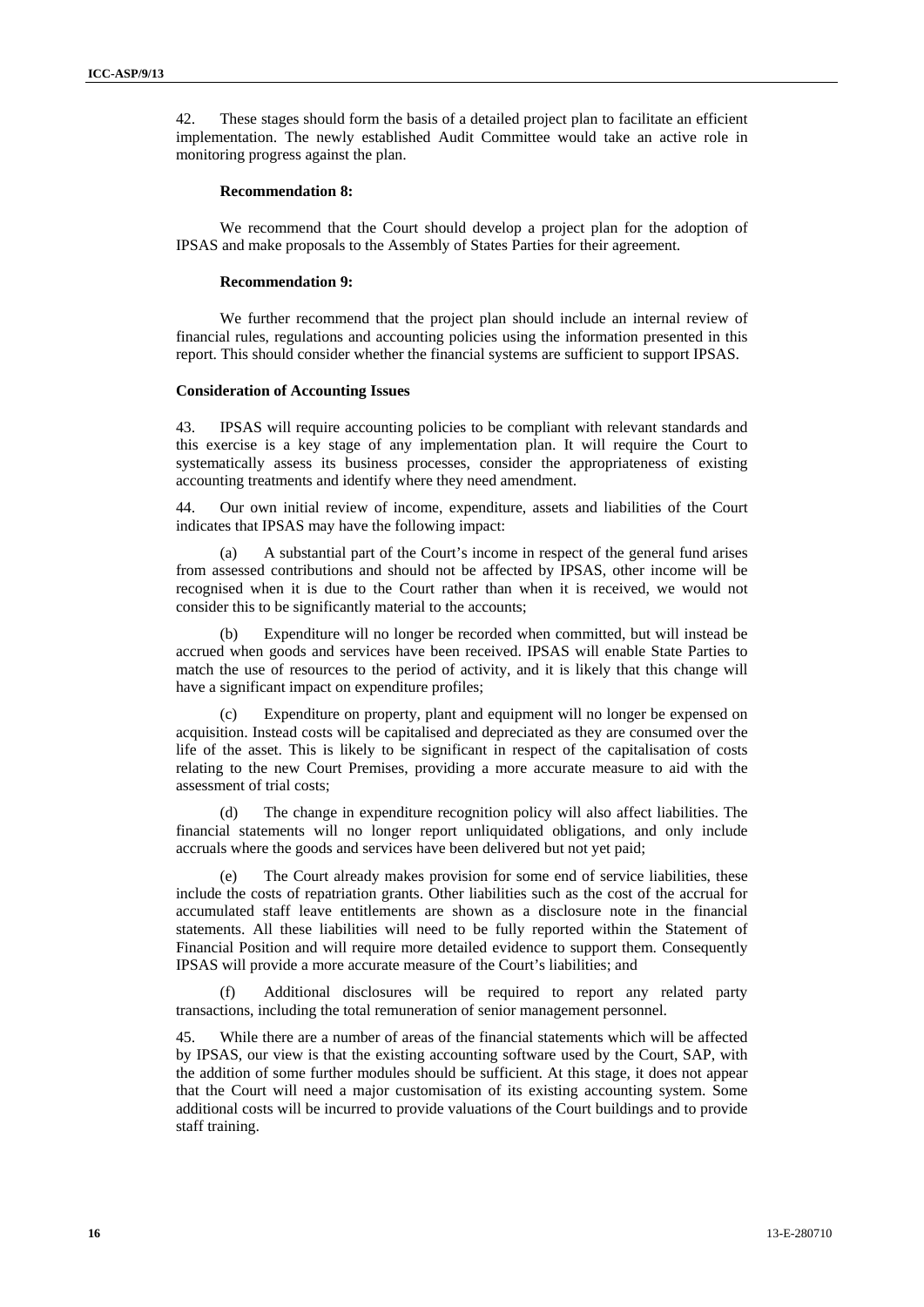#### **Audit Committee**

46. We have promoted the positive benefits of an Audit Committee as part of the effective governance of an international organisation, we therefore welcome the establishment of an independent and expert Audit Committee. We were pleased to attend the first meeting in April and to provide an induction on our audit approach and assessment of overall governance and financial reporting.

47. The Committee will be able to make a valuable contribution to monitoring the effectiveness of internal control, risk management and financial reporting, bringing practical experience and examples from their own areas of expertise to provide advice and support to management. The Committee's challenge and review of both management and the adequacy of internal and external audit will significantly strengthen assurance. This will provide valuable support to management and help States Parties in discharging their governance responsibilities. Over the coming year it will be important for the Committee to consider:

(a) A review of its terms of reference to ensure that its mandate is in line with best practice – we will support this by providing assessment tools and by sharing best practice from other international organisations;

(b) Its position with regard to the functions of the Committee on Budget and Finance and the Permanent Premises Oversight Committee, to minimise duplication of effort;

(c) Providing advice in respect of any potential transition to IPSAS based financial reporting;

(d) Planning meetings to match the audit cycle to enable comment on audit plans, annual reporting of both internal and external audit and in order to review management's draft financial statements; and

(e) Advise and approve the content of the Statement on Internal Control.

48. The Audit Committee will also have an important function in supporting management in the development of effective risk management arrangements. Progress in this area has been reported within the Statement on Internal Control, but further work remains to ensure the processes are systematic and properly embedded within the Court.

#### **Statement on Internal Control**

49. The Court adopted best practice with the inclusion of a Statement on Internal Control for the first time in 2008. The Statement represents a commitment to publicly comment on the systems of control, and to provide details on effectiveness, and the assurances which underpin management's responsibility for maintaining effective internal controls.

50. Having considered the Statement this year in the light of our audit work we made a number of suggestions to improve disclosure, and we are content that the Statement reflects fairly the overall control environment. However, we believe there is further scope to develop the Statement and to consider the adequacy of the assurances which the Registrar receives in support of this. Following the creation of an expert Audit Committee we believe there is much greater scope to drive improvement, particularly in relation to describing the substance of the roles and responsibilities of the Registrar and the other heads of organs. This particularly relates to the need to ensure that the Court's governance arrangements, as operated on a day to day basis, are fully and accurately described.

51. We have identified a number of areas where we believe the Statement might be enhanced, and some progress has been made on these disclosures this year:

(a) The scope of responsibility, outlining the Registrar's responsibility for maintaining a sound system of financial control, should disclose where the Registrar must rely on the assurance provided by the other heads of organs or the actions requested by the Permanent Premises Committees;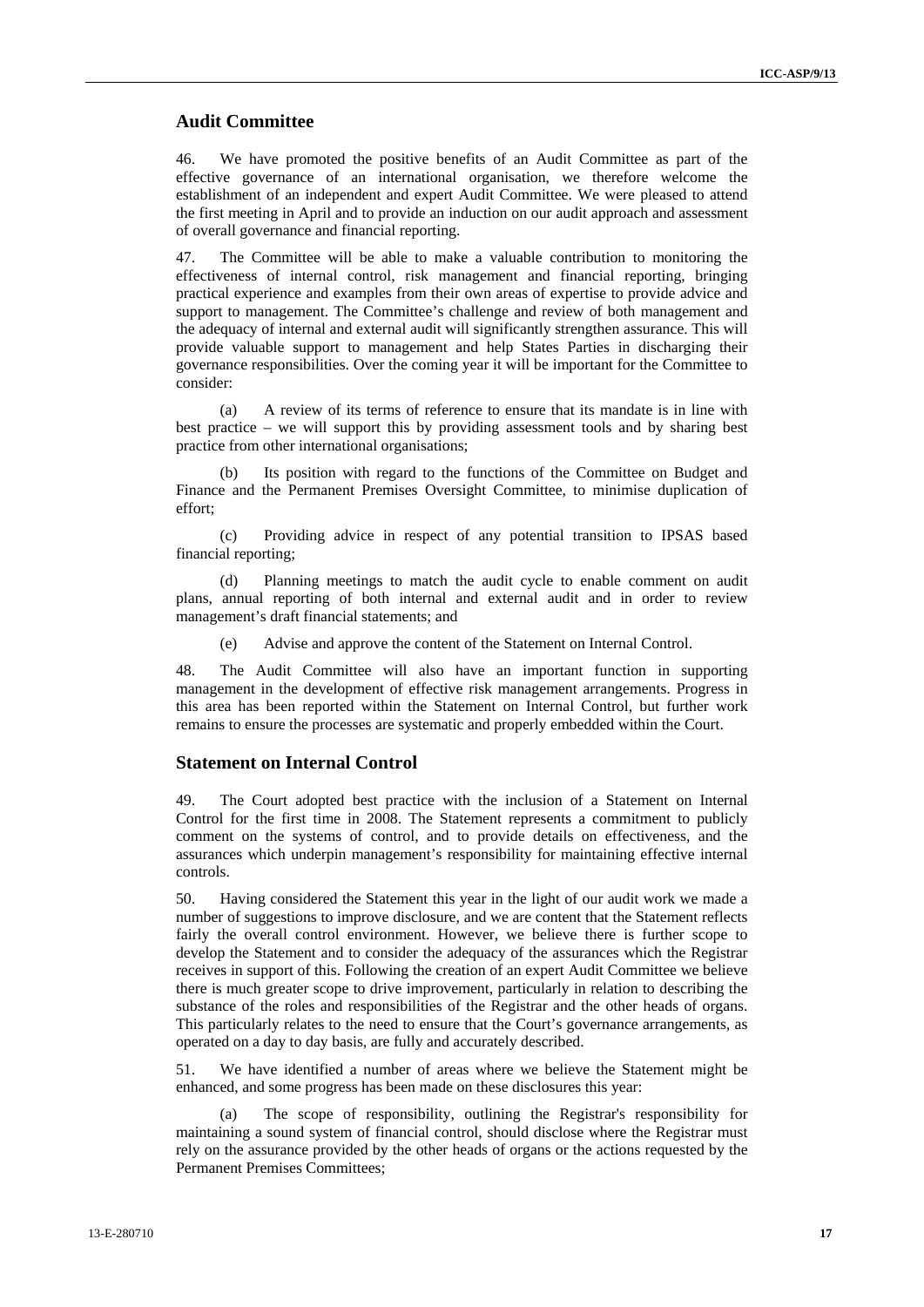(b) The SIC could more fully describe the purpose of the system of internal control, explaining that it is designed to manage the risk of control failure throughout the year;

(c) The risk and control framework should describe the key elements of the control framework and risk management strategy as they actually operate, and to reflect the Court's capacity to handle risk, setting out how the Court is equipped to manage changing risk profiles;

(d) A review of effectiveness, identifying what assurances have been received in forming the conclusion, including the opinion of the Office of Internal Audit and the assurances received from senior management; and

(e) Any significant control weaknesses, in summary form, and how these will be addressed.

52. We have emphasised to management the importance of the Registrar having a sufficient process in place to obtain the necessary assurances to support the representation disclosed within the SIC. The Registrar should seek written assurances from all senior management personnel with responsibility for a key activity within the Court.

53. In some areas, such as Office of the Prosecutor and the Project Office, the Registrar has limited oversight of transactions and the decisions which underpin them. As a consequence she is dependent on processes applied by management within these areas of operations. The assurances of these managers should either confirm that there have been no control weaknesses that have come to their attention or highlight what these are and how these are being managed. These assurances will need to be underpinned by evidence of due consideration. Assurances would also be received from the Head of the Office of Internal Oversight and from the Investigations Officer as part of their annual assurance statement and reporting processes.

#### **Recommendation 10:**

We recommend that, with input from the assurance functions and the new Audit Committee, the Registrar reviews the processes which underpin the Statement on Internal Control to ensure it is supported by appropriate evidence.

#### **Recommendation 11:**

We recommend that the Registrar establishes a process to receive written representations on the risk and control environment from heads of organs, and from senior managers in respect of compliance with rules and regulations.

#### **Business Continuity Planning**

54. The Court has a high public profile and its success will be judged by its ability to efficiently and effectively discharge justice in accordance with the Rome Statute. As a result the Court needs to ensure that it is able to mitigate against disruption to its activities as a result of physical damage or systems failure. Although steps have been taken to address physical security, only limited progress has been achieved in respect of the development and testing of business continuity plans.

55. Effective business continuity planning establishes clear and documented procedures and resources to ensure operational continuity in the event of an accident, disaster, or a failure in key systems. It will also include regular assessments of adequacy by stress testing and reviewing risk. A clear plan would enable the Court to react positively to unforeseen events, thereby limiting disruption from any particular incident.

56. Business continuity planning needs to be an ongoing process, embedded within the Court's governance and operational processes. There are typically five stages to the lifecycle for such plans and these are shown in the diagram below. The process starts with an initial analysis of risks to business continuity, through to an ongoing maintenance plan to ensure the continuity arrangements are regularly tested. The Court is currently at this first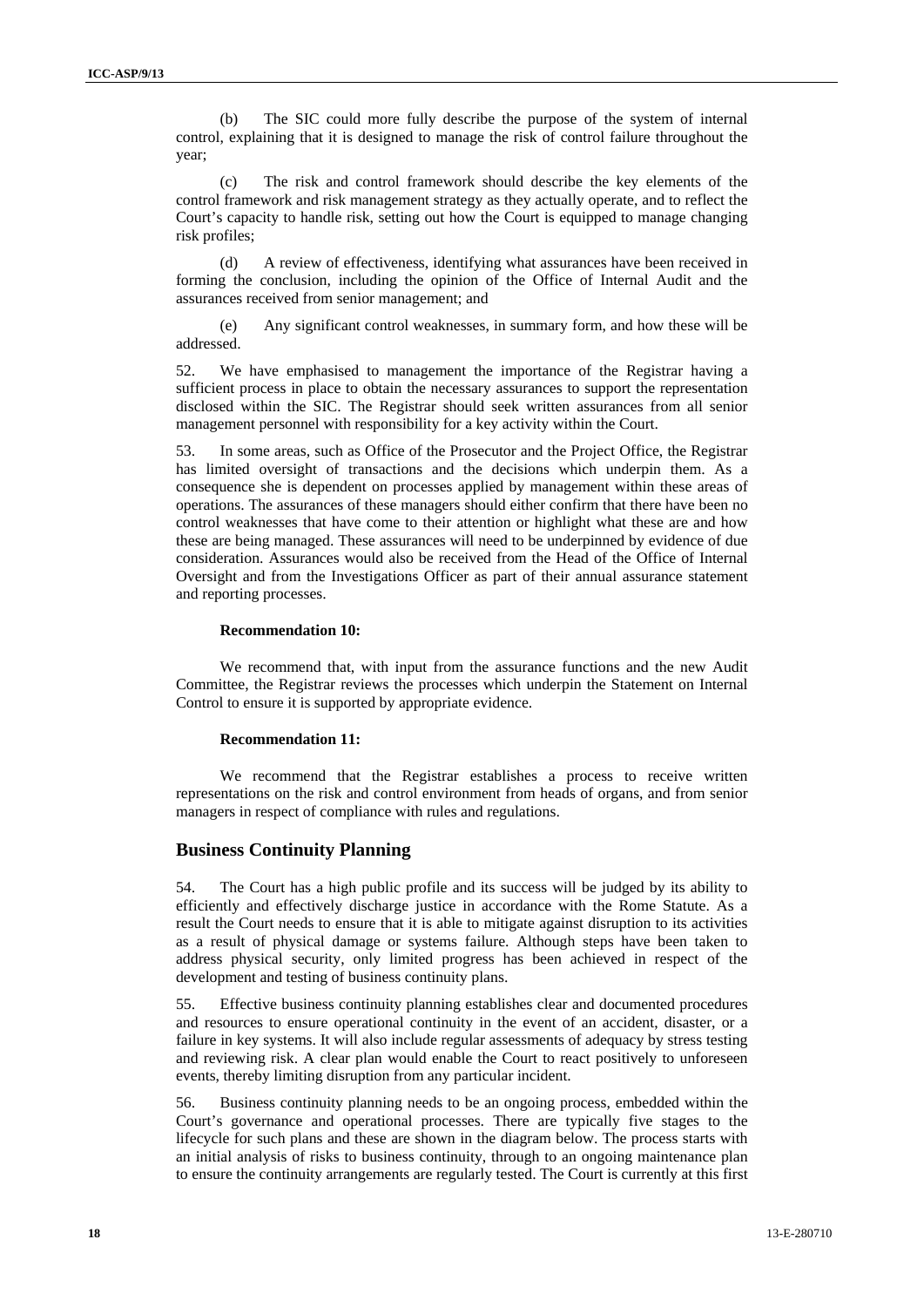Business Impact Analysis stage, which given the Court now has on-going cases, gives rise to cause for concern.



57. Although there has been some informal assessment of the potential impact on the core information and technology systems, the likely impact has not been subject to independent scrutiny or agreed by management. Accordingly, a detailed plan and adequate response strategies have not been developed.

#### **Recommendation 12:**

We recommend that the Court should establish a clear timeline for the implementation of a full business continuity plan for all processes and areas identified as part of the business impact assessment, focusing resources on functions and systems deemed critical to the Court's operations.

#### **Ethical conduct**

58. As a legal institution the Court has to operate to a very high standard of integrity in order to maintain its reputation. The Court has developed mechanisms to review and ensure the quality of its legal processes but our audit work continues to identify areas of ethical conduct which do not meet current best practice for non-profit organisations.

59. Some progress has been made in promoting a culture of ethical conduct and to prevent and detect fraud. This has included the planned appointment of an Investigator, whose role will be to follow up any reported suspicions of fraudulent or inappropriate conduct. However, such a post can only be effective if there are appropriate systems and processes in place to clearly establish management's expectations, and a culture which emphasises the importance of reporting suspicions of impropriety.

60. The Court should develop a clear and comprehensive fraud policy to establish its commitment to a zero-tolerance approach, and to clearly communicate the actions which will be taken in the event that fraud or impropriety is identified. This policy should be made available on the website and communicated to all staff through processes such as induction. The policy itself cannot guarantee protection against fraud, but it can help to strengthen an anti-fraud culture by ensuring that all parties are clear about the Court's approach and attitude to impropriety.

61. In our experience, the majority of fraudulent activity is discovered by staff raising concerns with appropriate management or auditors. All staff should be made aware that they are able to report concerns without recourse to their direct line manager, and that if concerns are made in genuine good faith that they will not be subject to reprisal or detrimental treatment. More specifically, the policy should include a process by which employees or external parties are able to report suspicions or cases of fraud anonymously. An appropriate process can protect the Court by identifying impropriety and protecting it from reputational damage. If staff felt unable to use internal processes they may use other means such as reporting concerns to external parties such as the media.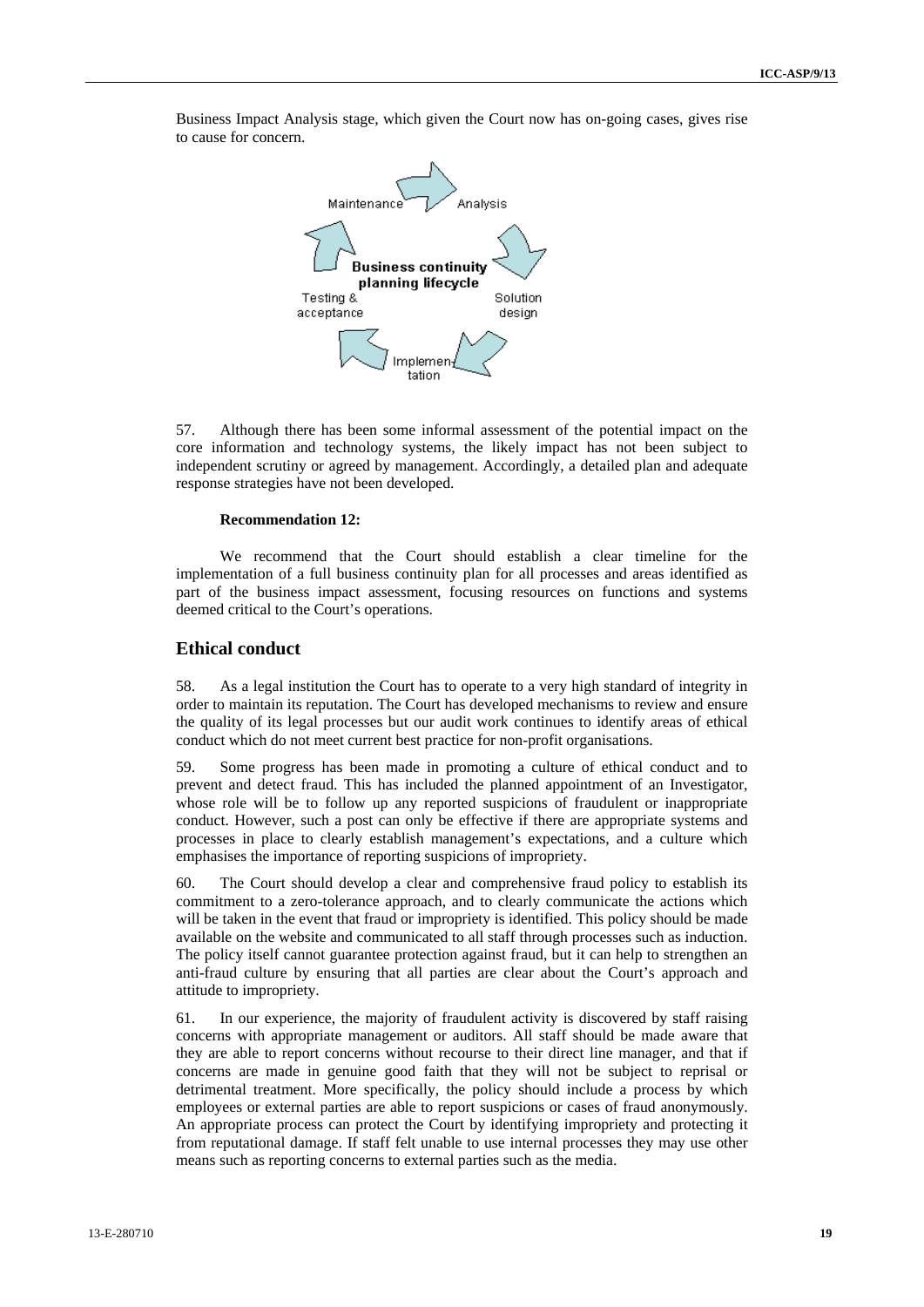62. In previous years we have stressed the importance of senior managers and staff in posts such as procurement, making declarations of interests on a regular annual basis, we have noted that the Court has made little progress in this area. Without a systematic process to capture information the Court will be unable to gain assurance that staff do not have conflicting interests. A comprehensive and well maintained register of interests is another important part of creating an effective anti-fraud culture and to ensure that staff consider their obligations on a regular basis.

#### **Recommendation 13:**

We recommend that following the appointment of an Investigations Officer, the Court should develop and communicate a clear anti-fraud policy and that this should include an approved process to enable staff to report concerns.

#### **Recommendation 14:**

We recommend that the Court establish a process to record and retain a register of interests for senior management and for those making procurement decisions. These declarations should be updated on an annual basis.

# **Follow up of Previous Audit Recommendations**

63. In our 2008 Report, we made a number of recommendations on financial and governance matters. As part of our work we have followed up the progress that the Court has made in implementing these. The detailed follow up, including both the response from the Court and our observations on these are set out in **Annex B**.

64. A number of these recommendations have only been partially implemented to date as they are currently in progress. The introduction of the new audit committee arrangements will provide an opportunity to review progress on implementation of recommendations in greater detail, and to provide guidance to management on the prioritisation of their implementation.

# **Acknowledgement**

65. We wish to record our appreciation for the co-operation and assistance provided by the Registrar and the staff of the Court during the course of our audit.

> Amyas C E Morse Comptroller and Auditor General, United Kingdom External Auditor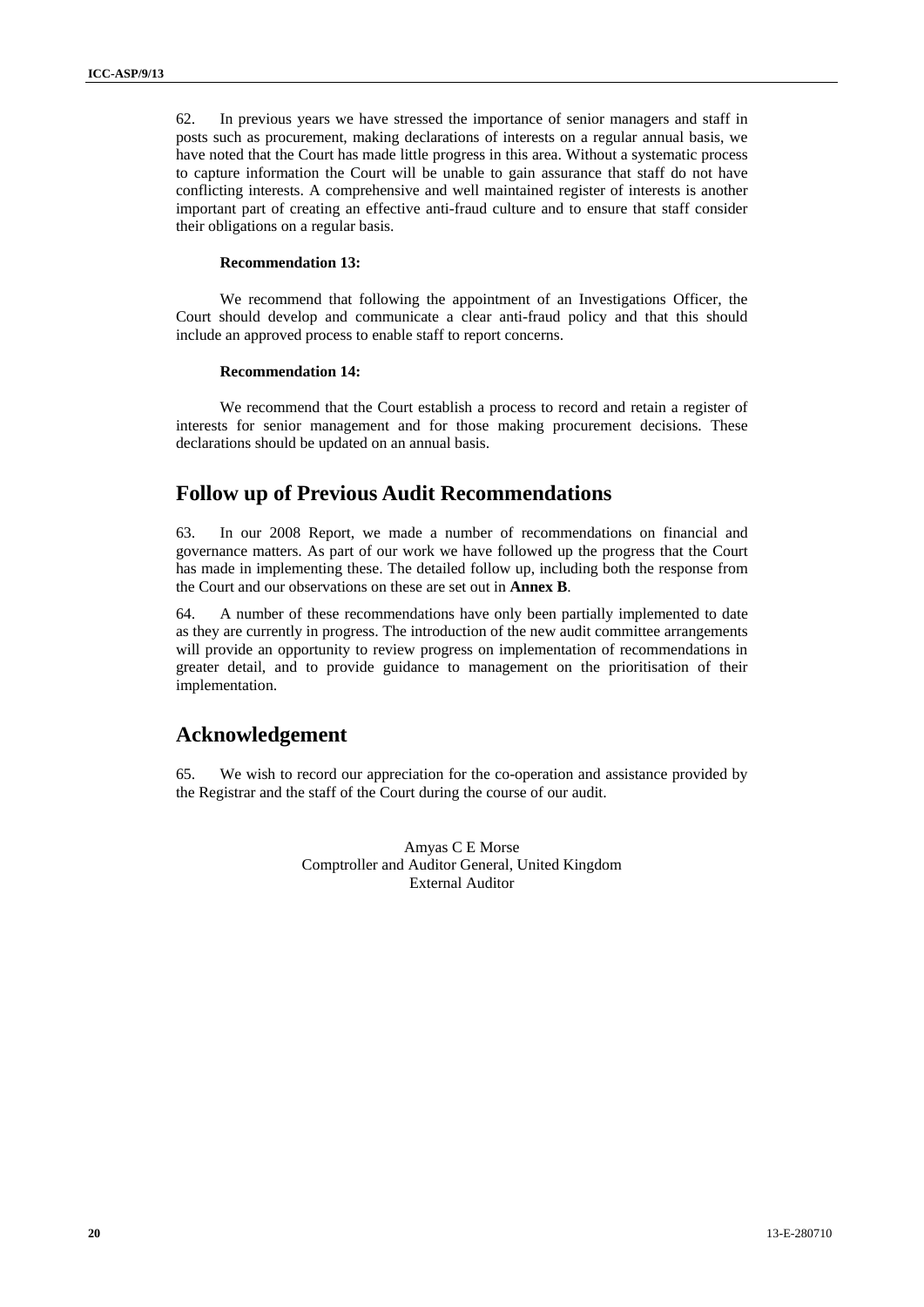# **Annex A**

# **Summary of Audit Recommendations**

#### **Recommendation 1:**

We recommend that, following the initial period of operation, the Oversight Committee should review the governance arrangements relating to the Project, to confirm they are fit for purpose, and provide for full and clear accountability.

#### **Recommendation 2:**

We recommend that delegations and authorities are set at an appropriate level and that authorising officers have sufficient information, authority and oversight to discharge their responsibilities. Authorisation should ultimately sit with the project sponsor.

#### **Recommendation 3:**

We recommend that effective channels of communication should be developed between the Project Board, Oversight Committee and the Court's Co-Ordination Council to ensure that all relevant information is communicated freely and openly to all of the organs within the Court.

#### **Recommendation 4:**

We recommend that the Court build on the development of communications between the project team and users to ensure that the project will meet their needs; manage their expectations and to communicate progress and that the Board might consider a survey of key users on whether they feel these are effective.

#### **Recommendation 5:**

We recommend that the project team develop a benefits realisation plan which is included in the project manual in order to demonstrate the achievement of agreed objectives and benefits to enable the assessment of value for money.

#### **Recommendation 6:**

We recommend that following appointment of an architect the Project Board should undertake a process review to identify any lessons learned to inform future procurements in respect of the project.

#### **Recommendation 7:**

We recommend that the budget and financial contingency set aside for the project should be re-appraised in the light of the current level of drawdown at the design stage, and to undertake an assessment of the risk of cost overruns.

#### **Recommendation 8:**

We recommend that the Court should develop a project plan for the adoption of IPSAS and make proposals to the Assembly of States Parties for their agreement.

#### **Recommendation 9:**

We further recommend that the project plan should include an internal review of financial rules, regulations and accounting policies using the information presented in this report. This should consider whether the financial systems are sufficient to support IPSAS.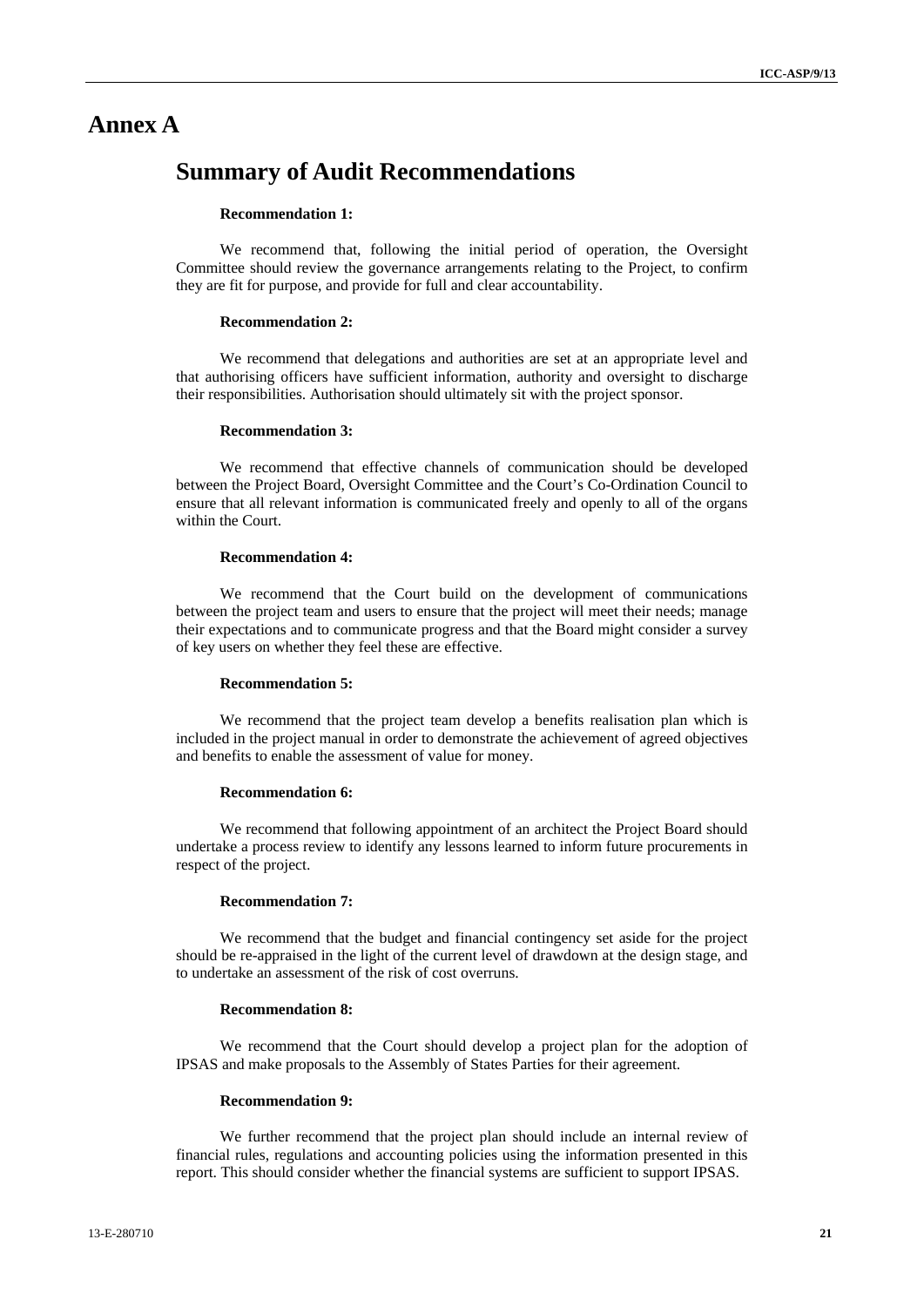#### **Recommendation 10:**

We recommend that, with input from the assurance functions and the new Audit Committee, the Registrar reviews the processes which underpin the Statement on Internal Control to ensure it is supported by appropriate evidence.

#### **Recommendation 11:**

We recommend that the Registrar establishes a process to receive written representations on the risk and control environment from heads of organs, and from senior managers in respect of compliance with rules and regulations.

#### **Recommendation 12:**

We recommend that the Court should establish a clear timeline for the implementation of a full business continuity plan for all processes and areas identified as part of the business impact assessment, focusing resources on functions and systems deemed critical to the Court's operations.

#### **Recommendation 13:**

We recommend that following the appointment of an Investigations Officer, the Court should develop and communicate a clear anti-fraud policy and that this should include an approved process to enable staff to report concerns.

#### **Recommendation 14:**

We recommend that the Court establish a process to record and retain a register of interests for senior management and for those making procurement decisions. These declarations should be updated on an annual basis.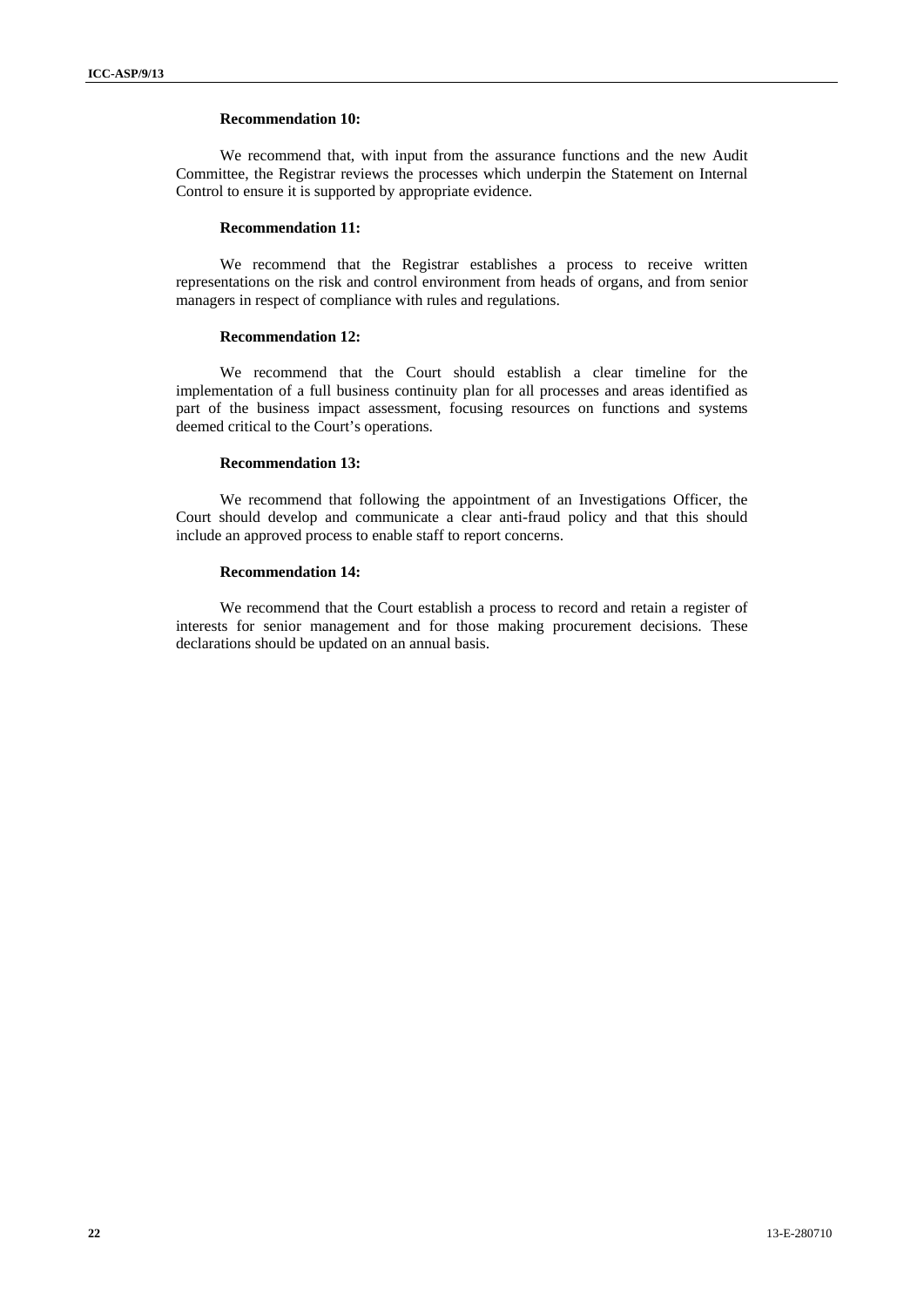# **Annex B**

# **Follow up to audit recommendations for 2008**

| <b>Audit Recommendation</b>                                                                                                                                                                                                                                                                                                                                                                                | <b>Management Response</b>                                                                                                                                                                                                                                                                                                                                                                                                                                                                                                                                                                                                                                                                                                                                                                              | <b>External Auditor's Comments</b>                                                                                                                                                                      |  |  |
|------------------------------------------------------------------------------------------------------------------------------------------------------------------------------------------------------------------------------------------------------------------------------------------------------------------------------------------------------------------------------------------------------------|---------------------------------------------------------------------------------------------------------------------------------------------------------------------------------------------------------------------------------------------------------------------------------------------------------------------------------------------------------------------------------------------------------------------------------------------------------------------------------------------------------------------------------------------------------------------------------------------------------------------------------------------------------------------------------------------------------------------------------------------------------------------------------------------------------|---------------------------------------------------------------------------------------------------------------------------------------------------------------------------------------------------------|--|--|
| We recommended that periodically, staff be<br>required<br>confirm<br>to<br>awareness<br>and<br>compliance with the IT security policy.                                                                                                                                                                                                                                                                     | Staff are briefed on controls like passwords etc.<br>during inductions and now all new staff are<br>made aware of the risks associated with the use<br>of information and information technology.<br>Since 2009, a weekly awareness poster is<br>displayed on every corridor display. Also in<br>2009 the Information Security Unit started with<br>the Court-wide training program is being rolled<br>out (starting with the OTP) which deals again<br>with the risks associated with the use of<br>information and information technology.<br>Controls have been implemented in the log-on<br>procedure of Windows to put users on notice<br>with regards to the applicable ICC regulations.<br>Outgoing e-mails now have an e-mail<br>disclaimer and sites with inappropriate content<br>is blocked. | We welcome the positive action<br>taken<br>$\,$ to $\,$<br>implement<br>our<br>recommendation.                                                                                                          |  |  |
| We recommend that the Court consider the<br>potential cost of disability payments that may<br>have to be made for judges over 65 years of<br>age if they were to become disabled, and<br>whether any financial provision should be<br>established for this liability.                                                                                                                                      | The Court made enquiries regarding insuring<br>against this risk, but no companies in the<br>Netherlands were prepared to provide insurance<br>for this risk.                                                                                                                                                                                                                                                                                                                                                                                                                                                                                                                                                                                                                                           | We note the comments and will<br>examine any provision that is<br>made for disability payments in<br>the future.                                                                                        |  |  |
| A risk register containing the information set<br>out above should be used by the Court as an<br>active diagnostic tool to manage risks on an<br>ongoing basis. The risk register should be<br>reviewed by the Oversight Committee and an<br>annual submission should be made to the<br>Court's governing body to bring key risks to<br>their attention.                                                   | Risk Register finalised. Analysis and risk<br>mitigation strategy in process. Finalisation of<br>mitigation strategy planned for 2010 Q2 or Q3.<br>Implementation to follow, including review<br>process proposals.                                                                                                                                                                                                                                                                                                                                                                                                                                                                                                                                                                                     | We recommend that the Risk<br>Register<br>mitigation<br>and<br>strategies are completed as a<br>matter of priority and shared<br>with the Audit Committee for<br>their review and consideration.        |  |  |
| We recommend that the ICT division<br>implement the recommendations of the<br>external investigations into the SAP crash as<br>a matter of urgency and in particular ensure<br>that contingency plans for a similar systems<br>failure are in place to ensure business<br>continuity. Such plans may help to mitigate<br>the risk that key financial information may<br>be lost through system<br>failure. | The recommendations contain a series of<br>technical issues but can be categorised as<br>follows:<br>(a) Improve the SAP infrastructure (Status:<br>complete. A new SAP cluster has been installed<br>and signed off); and<br>(b) Improve the backup infrastructure (Status:<br>complete. The backup software has been<br>upgraded<br>and the hardware<br>improved.<br>Recovery has been tested from disk and it is<br>successful). The risk has been mitigated in that<br>financial information will not be lost through<br>system failure. An ongoing project is underway<br>for a full Disaster Recovery Plan of all IT<br>systems in case of fire.                                                                                                                                                  | We welcome the action taken.<br>We are commenting on the need<br>to take more urgent action in<br>respect of establishing effective<br>disaster recovery processes in<br>place in our report this year. |  |  |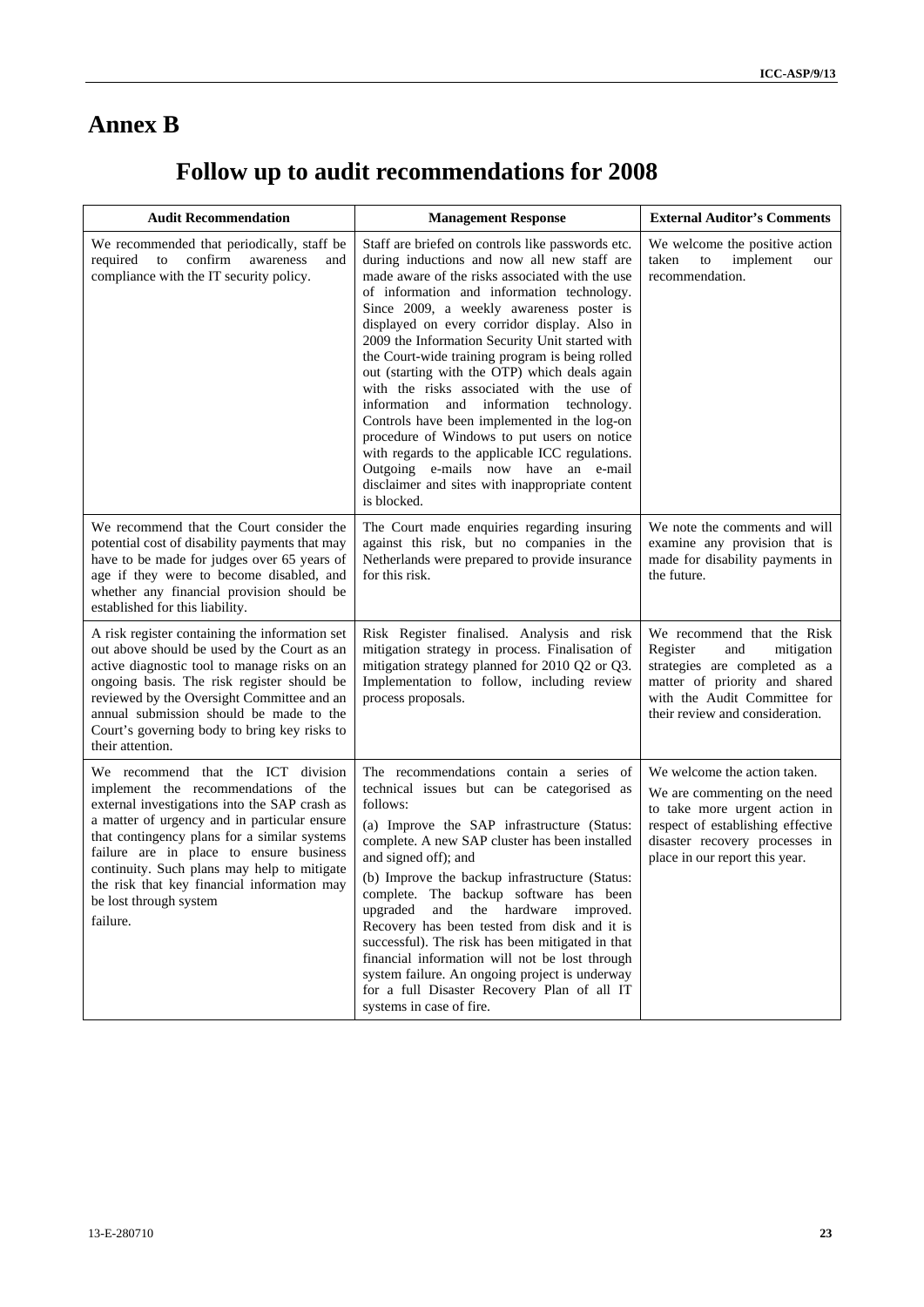| <b>Audit Recommendation</b>                                                                                                                                                                                                                                                                                                                                                                                                                                                                                                                                                                                                                                                                                                                                                     | <b>Management Response</b>                                                                                                                                                                                                                                                                                                                                                                                                                                                                                                                      | <b>External Auditor's Comments</b>                                                                                                                                                                                                                                                                                                                                                                                                                                                                                 |
|---------------------------------------------------------------------------------------------------------------------------------------------------------------------------------------------------------------------------------------------------------------------------------------------------------------------------------------------------------------------------------------------------------------------------------------------------------------------------------------------------------------------------------------------------------------------------------------------------------------------------------------------------------------------------------------------------------------------------------------------------------------------------------|-------------------------------------------------------------------------------------------------------------------------------------------------------------------------------------------------------------------------------------------------------------------------------------------------------------------------------------------------------------------------------------------------------------------------------------------------------------------------------------------------------------------------------------------------|--------------------------------------------------------------------------------------------------------------------------------------------------------------------------------------------------------------------------------------------------------------------------------------------------------------------------------------------------------------------------------------------------------------------------------------------------------------------------------------------------------------------|
| We also recommend that the Court ensure<br>that its IT strategy reflects the arrangements<br>set down in the IT disaster recovery plan<br>once it has been developed. The IT strategy<br>should show how contingency arrangements<br>are to be achieved and maintained.                                                                                                                                                                                                                                                                                                                                                                                                                                                                                                         | ICTS has a strategic plan approved by its<br>governing body (ITSB). Plan was presented and<br>accepted by ITSB Q1 2009. Implementation<br>ongoing. The Disaster Recovery Plan is still in<br>the phase of a Business Impact Analysis. All<br>heads of organs and their direct reports have<br>been consulted on the project. The final report<br>of the Business Impact Analysis has been<br>delivered by the external consultants. The ICT<br>Section will put the report forward to the ITSB<br>and senior management for final consultation. | We are commenting on the need<br>to take more urgent action in<br>respect of establishing effective<br>disaster recovery processes in<br>place in our report this year.                                                                                                                                                                                                                                                                                                                                            |
| We recommend that the Court ensure that it<br>review carefully the upcoming OIA report on<br>annual leave and ensure that recommended<br>improvements are implemented to ensure<br>that annual leave balances for all staff are<br>accurately recorded, complete and available<br>at the year end. These figures should be<br>collated, reviewed and available for audit<br>ensuring that this figure is fully supported<br>when it becomes a balance sheet liability on<br>the adoption of IPSAS accounting standards.                                                                                                                                                                                                                                                         | As of 27 October 2008, the Court implemented<br>the time management in SAP.                                                                                                                                                                                                                                                                                                                                                                                                                                                                     | The Office of Internal Audit<br>identified some issues regarding<br>the accuracy of the data held in<br>the time management system.<br>Our audit of the untaken annual<br>leave identified that the figure<br>was not fully supported by<br>underlying annual leave records.<br>If the Court wishes to include<br>annual leave balances within its<br>financial statements it will need<br>to undertake further work to<br>that<br>the<br>balances<br>ensure<br>provided are supported by more<br>robust evidence. |
| We recommend that the Court take a view on<br>the financial consequences and risks of<br>drawing funds from the Working Capital<br>Fund to fund budgeted expenditure rather<br>than short term operational requirements. In<br>doing so the Court should ensure that cash<br>flow forecasting procedures are adequate to<br>identify when and for how long advances<br>from the Working Capital Fund will be<br>needed.<br>We further recommend that the Court extend<br>cash flow forecasting to the medium and<br>long term, to inform the funding strategy for<br>future years, where the level of assessed<br>contributions may be lower than approved<br>budgets and alternative sources of funding<br>required<br>meet<br>higher<br>budget<br>to<br>implementation rates. | Cash flow forecasting is one of the activities<br>that the Court's Investment Committee is<br>looking into. Further action will be proposed<br>after the next Investment Committee meeting<br>Q1 2010. Diversification of bank holdings is<br>already well under way.                                                                                                                                                                                                                                                                           | We note the comments and<br>planned action.<br>Our report refers to several<br>instances in 2009 when balances<br>exceeded the guidance issued by<br>the Registrar.<br>We have not yet seen the<br>Court's proposals to develop a<br>more robust management of<br>cashflow planning.                                                                                                                                                                                                                               |
| We<br>recommend<br>that<br>investment<br>an<br>committee, meeting regularly, should be<br>used to provide continuous oversight of the<br>status and strategy of the Court's financial<br>investments. Discussions in the meetings<br>should be documented to support any<br>strategic decisions that need to be made. We<br>also recommend that the Committee should<br>include external members with relevant<br>experience and expertise.                                                                                                                                                                                                                                                                                                                                     | The Investment Committee has been set up and<br>met once in 2009. The Committee met again on<br>29 March 2010 and agreed that the next<br>meeting take place once the new Director of<br>CASD and new Chief of Budget & Finance are<br>on board.                                                                                                                                                                                                                                                                                                | We note the comments and<br>planned<br>action.<br>We<br>will<br>continue<br>to<br>monitor<br>this.<br>although we feel that Investment<br>Committee meetings should be<br>held more frequently during the<br>period of financial instability,<br>and that the Court might benefit<br>from external expertise to secure<br>the best investment returns in<br>the context of its level of risk.                                                                                                                      |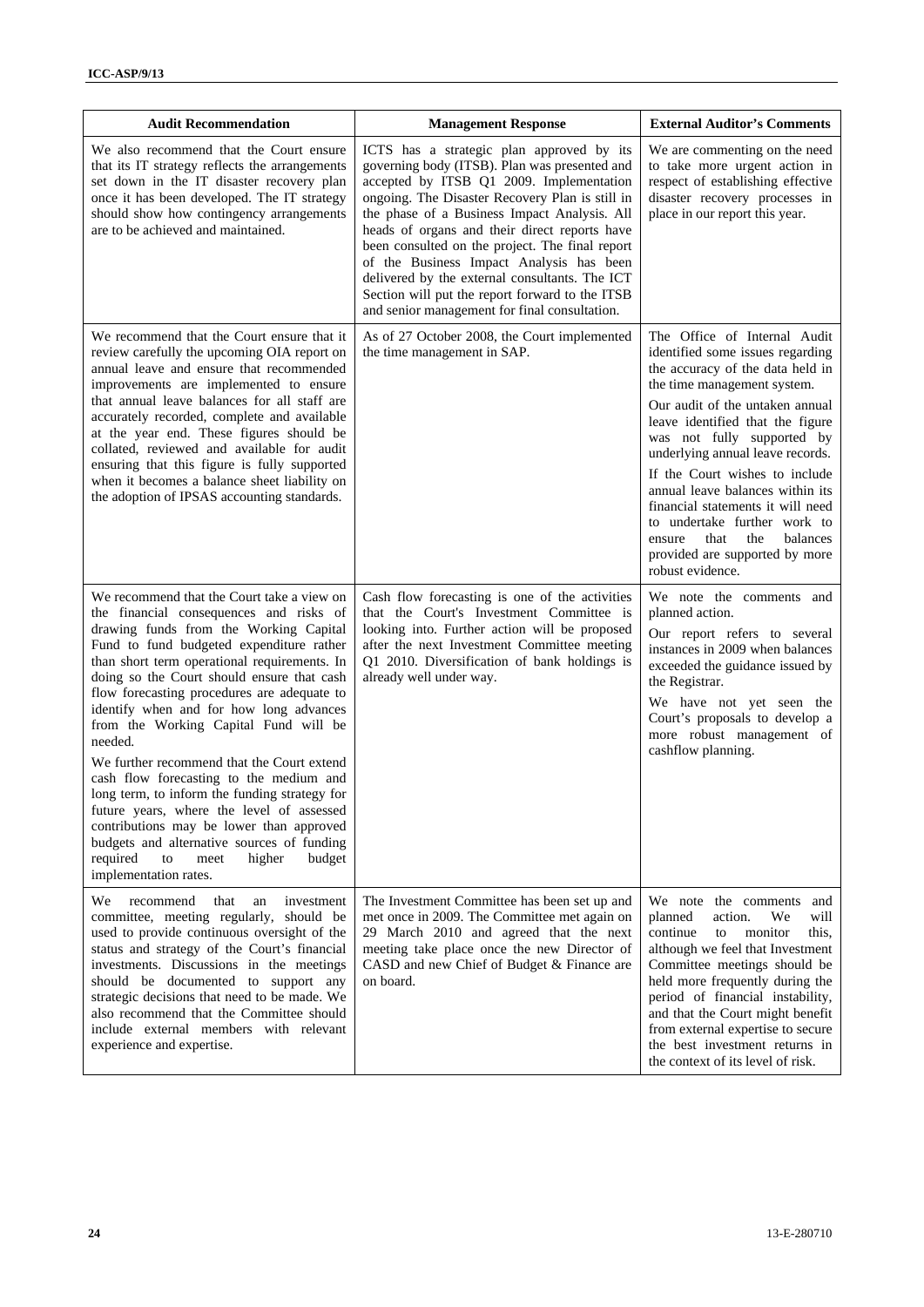| <b>Audit Recommendation</b>                                                                                                                                                                                                                                                                                                                                                                                                                                                                                                                                                                                                                                                                                                                                                                                                                                                                                                                                                                                                                    | <b>Management Response</b>                                                                                                                                                                                                                                                                                                                                                                                                                                                                                                                                                                                                                                                                                                                                                                                                                                        | <b>External Auditor's Comments</b>                                                                                                                                                                                                                                                                                                                                                                                                                                  |  |  |
|------------------------------------------------------------------------------------------------------------------------------------------------------------------------------------------------------------------------------------------------------------------------------------------------------------------------------------------------------------------------------------------------------------------------------------------------------------------------------------------------------------------------------------------------------------------------------------------------------------------------------------------------------------------------------------------------------------------------------------------------------------------------------------------------------------------------------------------------------------------------------------------------------------------------------------------------------------------------------------------------------------------------------------------------|-------------------------------------------------------------------------------------------------------------------------------------------------------------------------------------------------------------------------------------------------------------------------------------------------------------------------------------------------------------------------------------------------------------------------------------------------------------------------------------------------------------------------------------------------------------------------------------------------------------------------------------------------------------------------------------------------------------------------------------------------------------------------------------------------------------------------------------------------------------------|---------------------------------------------------------------------------------------------------------------------------------------------------------------------------------------------------------------------------------------------------------------------------------------------------------------------------------------------------------------------------------------------------------------------------------------------------------------------|--|--|
| To reflect best practice in the operation of<br>audit committees, we recommend that the<br>Court give consideration to:<br>- A membership for the committee which<br>mainly of independent<br>consists<br>non-<br>executive members, with the heads of Organs<br>in attendance at each meeting in line with<br>their executive responsibilities;<br>- The chairing of the Audit Committee by a<br>non-executive independent member of the<br>Committee, without prejudice to<br>the<br>authority of the President and Prosecutor;<br>- At least two meetings a year are held for<br>the Audit Committee to consider the draft<br>financial statements of the Court and to<br>receive the audit plans and results of the<br>External Auditor and the Office of Internal<br>Oversight;<br>- The Chairperson of the Audit Committee<br>should report annually to the Court's<br>governing body level on the work of the<br>Audit Committee, and bring to attention any<br>significant issues arising from the Audit<br>Committee's deliberations. | An Audit Committee has been set up and four<br>independent non-executive members have been<br>appointed. The Audit Committee is chaired by<br>one of these external members. The first<br>meeting of the Committee with the external<br>members has been scheduled on April 2010.                                                                                                                                                                                                                                                                                                                                                                                                                                                                                                                                                                                 | We welcome the action taken<br>and can confirm that we<br>attended the meeting with the<br>external members in April 2010.                                                                                                                                                                                                                                                                                                                                          |  |  |
| improved<br>risk<br>We-<br>recommend<br>that<br>risk<br>and<br>management<br>assessment<br>arrangements be taken forward as a matter of<br>priority, to ensure that the Court maintains<br>momentum on this important aspect of<br>governance and is able to actively manage<br>significant risks, ensuring that both external<br>and internal risks are recognised and<br>prioritised.<br>This should lead to the production of a risk<br>with<br>prioritised<br>register<br>risks.<br>the<br>identification of risk owners, and actions to<br>mitigate key risks; reviewed and updated<br>regularly by senior management and<br>submitted to the Audit Committee for review<br>and further action as necessary.                                                                                                                                                                                                                                                                                                                              | The third phase of the project, risk treatment<br>planning and implementation, was started in the<br>second quarter of 2009 with the identification<br>of focal points from all major programmes who<br>will work together in working groups on their<br>assigned risks. Project management<br>put<br>together a work programme for these focal<br>points to ensure coordination of actions. At the<br>end of the exercise, which is planned for the<br>beginning of 2010, the Court will have<br>performed a thorough review and prioritisation<br>of its risks, determined its preferred strategy to<br>handle the risks and implemented the first<br>measures accordingly. The final phase of the<br>project will be started in 2010: implementation<br>of project monitoring and residual risks<br>reviews.                                                   | We recommend that the Risk<br>Register<br>mitigation<br>and<br>strategies are completed as a<br>matter of priority and shared<br>with the Court's governing body<br>and Audit Committee for review<br>and further action as necessary.                                                                                                                                                                                                                              |  |  |
| We recommend that the Court recruit a<br>senior auditor as a matter of priority to<br>enable the Office of Internal Audit to<br>function at full capacity and deliver all<br>planned reports.<br>We also recommend that the Court consider<br>the need for IT audit expertise to ensure<br>effective coverage in this specialised area.                                                                                                                                                                                                                                                                                                                                                                                                                                                                                                                                                                                                                                                                                                        | A senior auditor has been recruited and has<br>started at the end of September 2009. An<br>established post of ICT auditor was requested<br>in the proposed budget 2010 for the Office of<br>the Internal Audit. However, further to the<br>recommendation of the Committee on Budget<br>and Finance at its 13th session, the post has not<br>been approved.<br>It is the intention of the Internal Audit to<br>request additional contractual services (40.000<br>euros) in the budget 2011 in order to undertake<br>at least one audit in this area.<br>Further to the Registrar's request, and with the<br>assistance of the Internal Audit Office, a<br>consultancy has been made by the company<br>"Management Consulting GmbH" to review the<br>ICC's eCourt systems and processes; the<br>conclusions are expected in the course of April<br>$-$ May 2010. | Our audit work has identified<br>issues<br>regarding<br>some<br>IT<br>internal controls such as a lack<br>of review of user access rights<br>to the SAP accounting system.<br>The Office of Internal Audit has<br>not had the required expertise to<br>undertake the necessary IT audit<br>work and we re-enforce our<br>2008 recommendation that the<br>Court ensure that there is<br>adequate expertise to enable<br>specialist IT audit work to be<br>performed. |  |  |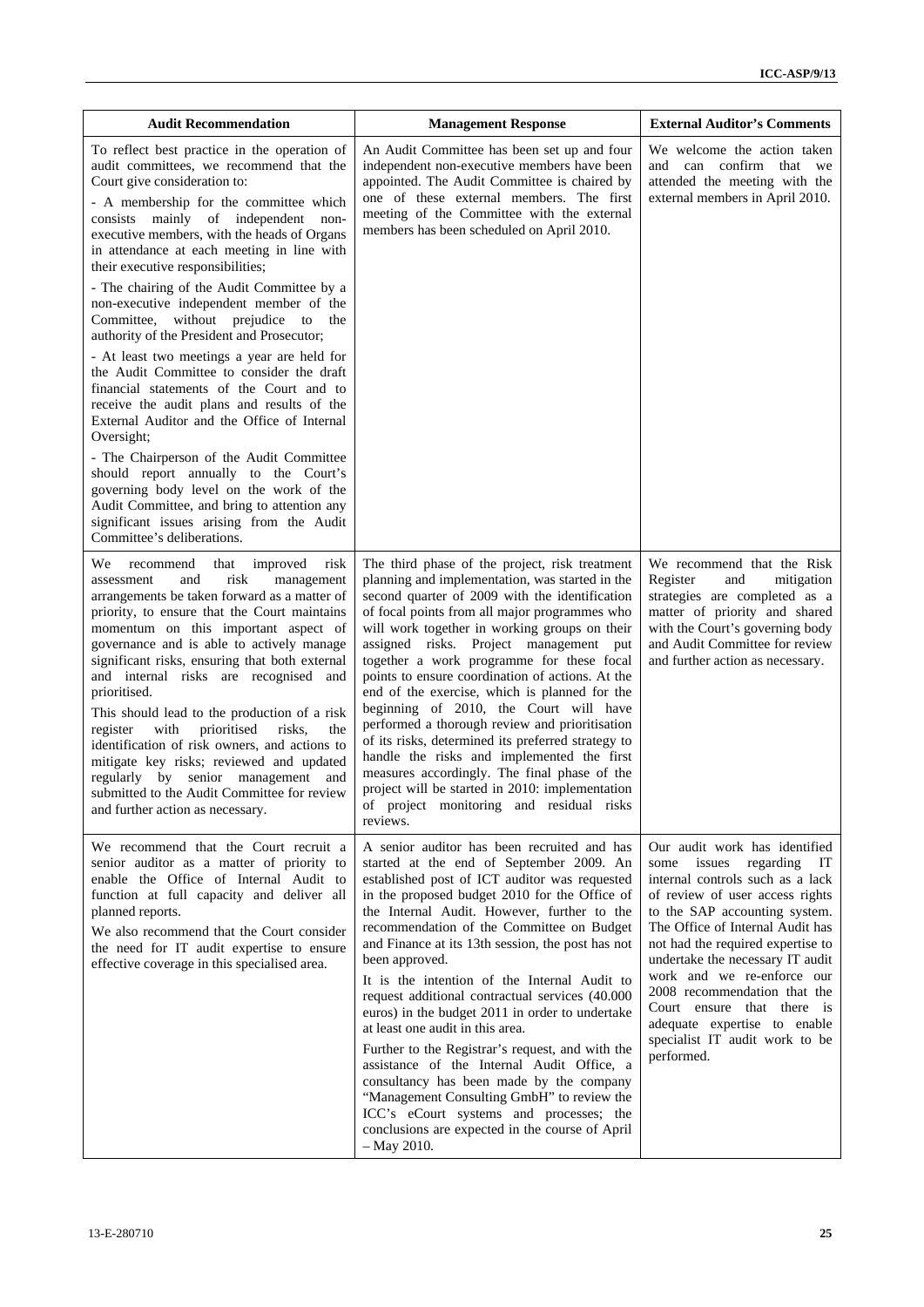| <b>Audit Recommendation</b>                                                                                                                                                                                                                                                                                                                                                                                                                                                        | <b>Management Response</b>                                                                                                                                                                                                                                                                                                                                                                                                                                                                                                                                                                                                                                                                                                                                                                                  | <b>External Auditor's Comments</b>                                                                                                                                                                                                                                                                                                                                                     |
|------------------------------------------------------------------------------------------------------------------------------------------------------------------------------------------------------------------------------------------------------------------------------------------------------------------------------------------------------------------------------------------------------------------------------------------------------------------------------------|-------------------------------------------------------------------------------------------------------------------------------------------------------------------------------------------------------------------------------------------------------------------------------------------------------------------------------------------------------------------------------------------------------------------------------------------------------------------------------------------------------------------------------------------------------------------------------------------------------------------------------------------------------------------------------------------------------------------------------------------------------------------------------------------------------------|----------------------------------------------------------------------------------------------------------------------------------------------------------------------------------------------------------------------------------------------------------------------------------------------------------------------------------------------------------------------------------------|
| We recommend that the Court's decision to<br>appoint a project management firm be<br>implemented as early as practical, so that the<br>procedures for monthly financial reporting<br>can be established promptly. As the loan for<br>this project is now being drawn down, it is<br>important that accountability arrangements<br>for the use of these funds are in place as<br>quickly as possible.                                                                               | A Project Management firm has been selected<br>by means of a competitive Request for Proposal<br>process, led by the ICC Procurement Unit. The<br>firm that was appointed is Brink Groep. This<br>firm has been operational since March 2009.<br>With regard to the regular financial reporting, a<br>set of proposed financial reporting templates<br>have been endorsed by the Oversight<br>Committee.                                                                                                                                                                                                                                                                                                                                                                                                    | We welcome the action taken<br>and have made some high-level<br>observations as part of our first<br>review<br>$\sigma$ f<br>the<br>Permanent<br>Premises Project.                                                                                                                                                                                                                     |
| We recommend that the Court further<br>develop SAP system capability so as to be<br>able to report on the cost of each trial. Such<br>information would help to better inform the<br>Court, both for the purposes of future<br>budgeting and also to assess the cash flow<br>implications of each trial. This would<br>facilitate the identification of risks (such as<br>areas susceptible to cost overruns) and help<br>support efficient and effective financial<br>management. | The Court is in the process of implementing an<br>SAP Business Intelligence module which will<br>provide clearer budget and financial analysis of<br>the Court's implementation. Specific 'Trial'<br>costing is not yet being developed by<br>CASD/ICT team. Clearer definition of the<br>different phases of a trial across all organs of<br>the Court first need to be available.                                                                                                                                                                                                                                                                                                                                                                                                                         | We note the comments made<br>and encourage the Court to<br>continue progress in this area.                                                                                                                                                                                                                                                                                             |
| We reiterate our recommendation that the<br>Assembly of States Parties takes a decision<br>in principle at the earliest opportunity for the<br>adoption of IPSAS, to<br>support<br>the<br>establishment of an overall time frame for<br>adoption and to allow sufficient time for<br>changes to systems and financial regulations<br>to be made.                                                                                                                                   | The Court presented to the CBF (13th session)<br>a report on the implications of implementation<br>of IPSAS. The report provided general<br>guidance on the implication of implementations<br>of IPSAS in the Court (impact on accounting<br>and financial reporting; impact on budgeting;<br>impact on IT systems; financial impact; and<br>impact on the FRR), together with a detailed<br>project plan, timeline for transition to IPSAS<br>and budget. The ASP approved the CBF<br>recommendation that the project be put on hold<br>for reasons of cost. (CBF recommendation:<br>Official Records of the Assembly of States<br>Parties to the Rome Statute of the International<br>Criminal Court, Eighth session, The Hague, 18-<br>26 November 2009 (ICC-ASP/8/20), vol. II,<br>part B.2, para. 13). | We encourage the Court to<br>reconsider the decision to delay<br>the IPSAS project.<br>We have commented further in<br>our report on the importance of<br><b>IPSAS</b><br>and<br>that<br>the<br>cost<br>increases<br>involved<br>would<br>primarily stem from obtaining<br>more useful information and<br>systems to aid more efficient<br>management of assets<br>and<br>liabilities. |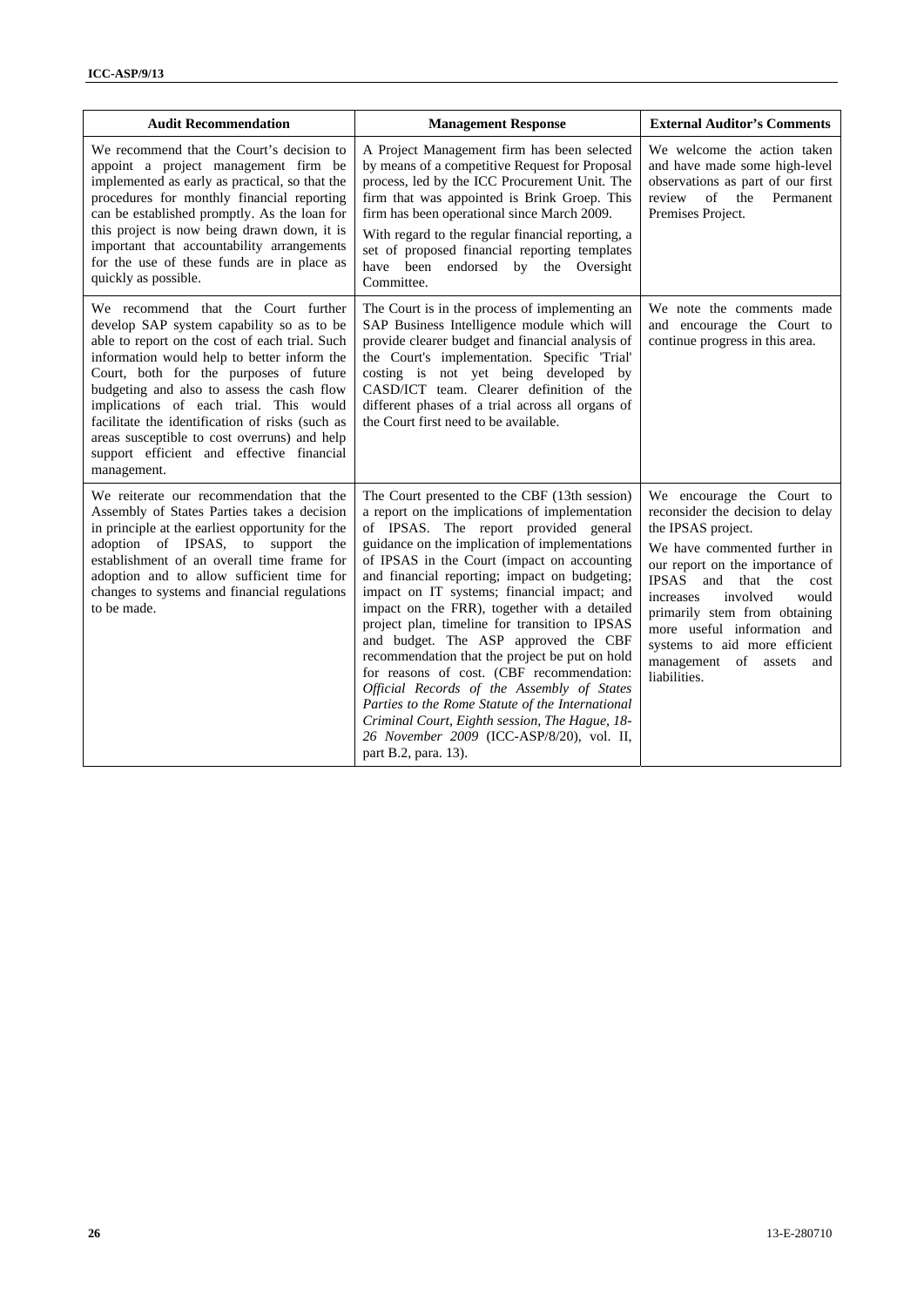#### **Statement I**

#### **International Criminal Court Statement of income and expenditure and changes in fund balances for the period ending 31 December 2009**  (*in thousands of euros*)

|                                                               | <b>General Fund &amp; Working</b><br><b>Capital Fund</b> |                | <b>Notes</b><br><b>Trust Funds</b><br>ref.<br>ref. |                |                          | <b>Notes</b>   | Permanent<br><b>Premises</b> | <b>Notes</b><br>ref. |           | <b>Total</b>     |
|---------------------------------------------------------------|----------------------------------------------------------|----------------|----------------------------------------------------|----------------|--------------------------|----------------|------------------------------|----------------------|-----------|------------------|
|                                                               | 2009                                                     | 2008           |                                                    | 2009           | 2008                     |                | 2009                         |                      | 2009      | (re-stated) 2008 |
| <b>Income</b>                                                 |                                                          |                |                                                    |                |                          |                |                              |                      |           |                  |
| Assessed contributions                                        | 96,230                                                   | 90,382         | 4,1                                                |                |                          |                |                              |                      | 96,230    | 90,382           |
| Voluntary contributions                                       |                                                          | ÷              |                                                    | 1,652          | 1,216                    | 5,1            |                              |                      | 1,652     | 1,216            |
| Interest income                                               | 1,292                                                    | 4,537          | 4,2                                                | $\overline{4}$ | 45                       | 5,2            | 1                            |                      | 1,297     | 4,582            |
| Other/miscellaneous income                                    | 294                                                      | 338            | 4,3                                                | $\sim$         |                          |                |                              |                      | 294       | 338              |
| <b>Total income</b>                                           | 97,816                                                   | 95,257         |                                                    | 1,656          | 1,261                    |                | $\mathbf{1}$                 |                      | 99,473    | 96,518           |
| Expenditure                                                   |                                                          |                |                                                    |                |                          |                |                              |                      |           |                  |
| Disbursed expenditures                                        | 84,399                                                   | 73,713         | 4,4                                                | 1,292          | 994                      | S <sub>7</sub> | 1,274                        | 16,5                 | 86,965    | 74,707           |
| Unliquidated obligations                                      | 7,714                                                    | 9,000          | 4,4                                                | 172            | 200                      | S7             | 5                            | 16,5                 | 7,891     | 9,200            |
| Provision for pension liabilities                             |                                                          | $\overline{a}$ | 4,5                                                |                |                          |                |                              |                      | $\sim$    |                  |
| Provision for US tax liability                                | 60                                                       | 74             | 4,5                                                |                |                          |                |                              |                      | 60        | 74               |
| Provision for ILO cases                                       | 224                                                      | 35             | 4,6                                                |                |                          |                |                              |                      | 224       | 35               |
| Provision for Repatriation Grant                              | 1,095                                                    | 838            |                                                    |                |                          |                |                              |                      | 1,095     | 838              |
| <b>Total expenditure</b>                                      | 93,492                                                   | 83,660         |                                                    | 1,464          | 1,194                    |                | 1,279                        |                      | 96,235    | 84,854           |
| Excess/(shortfall) of income over<br>expenditure              | 4,324                                                    | 11,597         |                                                    | 192            | 67                       |                | (1,278)                      |                      | 3,238     | 11,664           |
| Savings on, or cancellation of, prior<br>periods' obligations | 2,162                                                    | 2,433          | 4,7                                                | 13             | $\overline{24}$          |                | $\sim$                       |                      | 2,175     | 2,457            |
| <b>Credits to States Parties</b>                              | (19,195)                                                 | (23, 217)      | 4,8                                                | $\sim$         |                          |                |                              |                      | (19, 195) | (23,217)         |
| Refund to donors                                              |                                                          |                |                                                    | (19)           | (73)                     | 5,3            |                              |                      | (19)      | (73)             |
| Net increase in Working Capital Fund                          |                                                          |                | 4,9                                                | $\sim$         | $\overline{\phantom{a}}$ |                |                              |                      |           |                  |
| Fund balances at beginning of financial<br>period             | 47,619                                                   | 56,806         |                                                    | 275            | 464                      |                |                              |                      | 47,894    | 57,270           |
| Fund balances as at 31 December                               | 34,910                                                   | 47,619         |                                                    | 461            | 482                      |                | (1,278)                      |                      | 34,093    | 48,101           |

Date: Signed: Chief of Budget and Finance Section……………………………………………………………………………………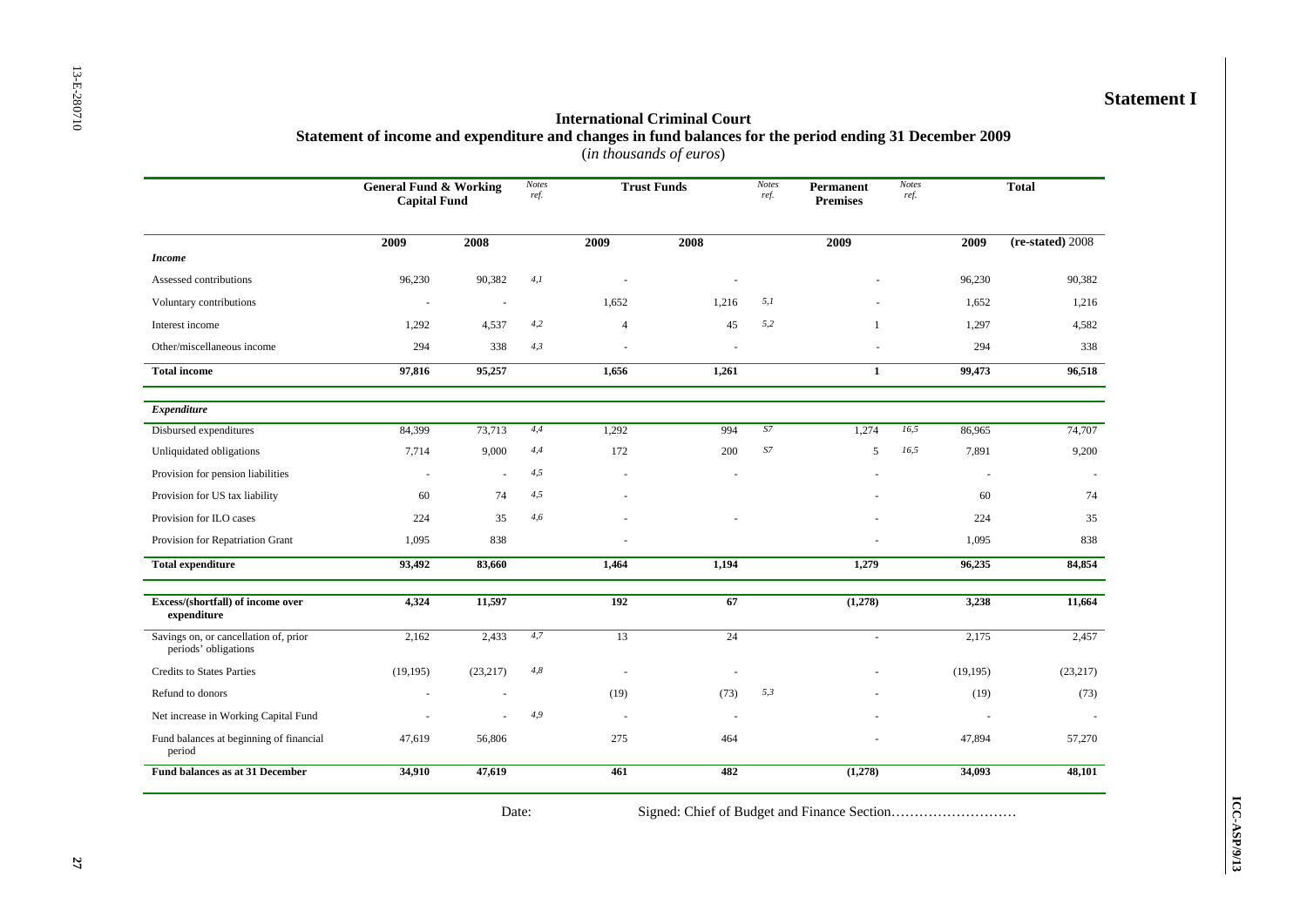# **ICC-ASP/9/13 International Criminal Court**<br> **ICC-ASP/9/13 International Criminal Court** Statement II Statement II Statement II Statement of assets, liabilities, reserves and fund balances as at 31 December 2009 (*in thousands of euros*)

|                                                                 | <b>General Fund &amp; Working Capital</b><br>Fund |                  | <b>Notes</b><br>ref. |              |                  | <b>Notes</b><br><b>Trust Funds</b><br>ref. |         | Permanent<br><b>Premises</b> | <b>Notes</b><br>ref. |                  | <b>Total</b> |  |
|-----------------------------------------------------------------|---------------------------------------------------|------------------|----------------------|--------------|------------------|--------------------------------------------|---------|------------------------------|----------------------|------------------|--------------|--|
|                                                                 | 2009                                              | (re-stated) 2008 |                      | 2009         | (re-stated) 2008 |                                            | 2009    |                              | 2009                 | (re-stated) 2008 |              |  |
| <b>Assets</b>                                                   |                                                   |                  |                      |              |                  |                                            |         |                              |                      |                  |              |  |
| Cash and term deposits                                          | 46,760                                            | 66,977           |                      | 2,005        | 835              |                                            | 3,144   |                              | 51,909               | 67.812           |              |  |
| Assessed contributions receivable from<br><b>States Parties</b> | 1,093                                             | 557              | 4,10                 |              |                  |                                            |         |                              | 1,093                | 557              |              |  |
| Voluntary contributions receivable                              |                                                   | $\overline{a}$   |                      | 26           | 79               |                                            |         |                              | 26                   | 79               |              |  |
| Other contributions receivable                                  |                                                   | $\mathbf{1}$     | 4,11                 |              |                  |                                            |         |                              |                      | 1                |              |  |
| Interfund balances receivable                                   | 140                                               | 561              | 4,12                 |              |                  |                                            |         |                              | 140                  | 561              |              |  |
| Other accounts receivable                                       | 2,811                                             | 4,584            | 4,13                 | $\mathbf{1}$ | 8                | 5,4                                        | 206     | 16,7                         | 3,018                | 4,592            |              |  |
| Prepaid expenses - education grants                             | 688                                               | 787              | 4,14                 |              |                  |                                            |         |                              | 688                  | 787              |              |  |
| <b>Total assets</b>                                             | 51,492                                            | 73,467           |                      | 2,032        | 922              |                                            | 3,350   |                              | 56,874               | 74,389           |              |  |
| Liabilities                                                     |                                                   |                  |                      |              |                  |                                            |         |                              |                      |                  |              |  |
| Contributions/payments received in<br>advance                   | 3,672                                             | 13,090           | 4,15                 | 1,259        | 299              | 5.5                                        | 2.092   | 16,9                         | 7,023                | 13,389           |              |  |
| Unliquidated obligations                                        | 7.714                                             | 9,000            |                      | 172          | 200              |                                            | 5       | 16,5                         | 7.891                | 9,200            |              |  |
| Interfund balances payable                                      | 40                                                | 14               |                      | 140          | 148              | 5,6                                        |         |                              | 180                  | 162              |              |  |
| Host State Loan                                                 |                                                   | $\overline{a}$   | 4,5                  |              |                  |                                            | 1,425   | 16,10                        | 1,425                |                  |              |  |
| Provision for US Tax Liability                                  | 60                                                | 74               | 4,5                  |              |                  |                                            |         |                              | 60                   | 74               |              |  |
| Provision for ILO cases                                         | 245                                               | 35               | 4,6                  |              |                  |                                            |         |                              | 245                  | 35               |              |  |
| Provisions for Repatriation Grant                               | 3,512                                             | 2,844            |                      |              |                  |                                            |         |                              | 3,512                | 2,844            |              |  |
| Other accounts payable                                          | 1,339                                             | 791              | 4,16                 |              |                  |                                            | 1,106   | 16,8                         | 2,445                | 791              |              |  |
| <b>Total liabilities</b>                                        | 16,582                                            | 25,848           |                      | 1,571        | 647              |                                            | 4,628   |                              | 22,781               | 26,495           |              |  |
| <b>Reserves and fund balances</b>                               |                                                   |                  |                      |              |                  |                                            |         |                              |                      |                  |              |  |
| Working Capital Fund                                            | 7,406                                             | 7,406            | 4,9                  | $\sim$       | $\sim$           |                                            |         |                              | 7,406                | 7,406            |              |  |
| Contingency Fund                                                | 9,169                                             | 9.169            | 4,17                 |              |                  |                                            |         |                              | 9,169                | 9,169            |              |  |
| Reserve for unpaid contributions                                | 332                                               | 252              | 4,18                 |              |                  |                                            |         |                              | 332                  | 252              |              |  |
| Cumulative surplus                                              | 18,003                                            | 30,792           | S4                   | 461          | 275              |                                            | (1,278) |                              | 17,186               | 31,067           |              |  |
| <b>Total reserves and fund balances</b>                         | 34,910                                            | 47,619           |                      | 461          | 275              |                                            | (1,278) |                              | 34,093               | 47,894           |              |  |
| Total liabilities, reserves and fund<br>balances                | 51,492                                            | 73,467           |                      | 2,032        | 922              |                                            | 3,350   |                              | 56,874               | 74,389           |              |  |

Date: Signed: Chief of Budget and Finance Section……………………………………………………………………………………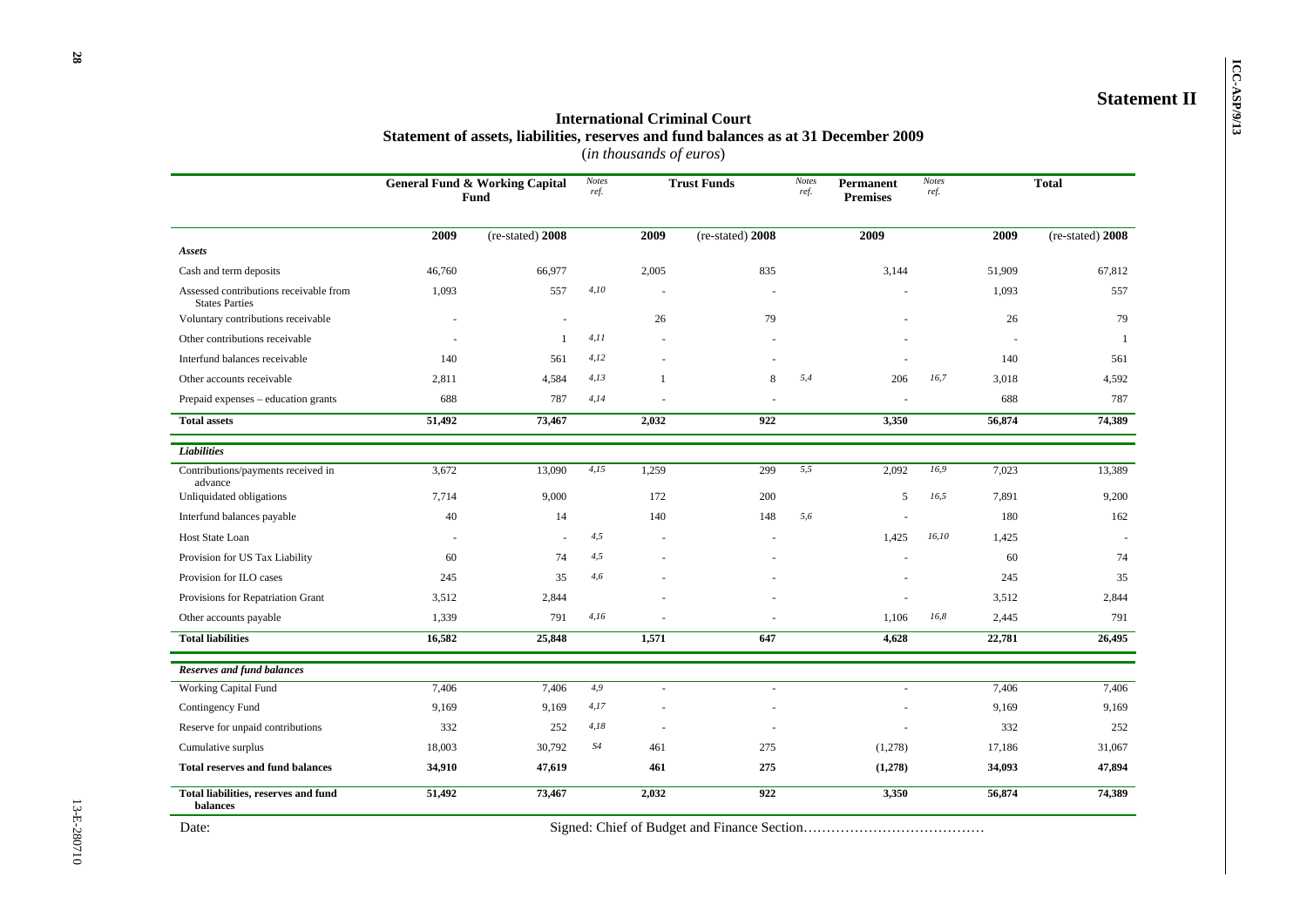#### **Statement III**

#### **International Criminal Court Statement of cash flow as at 31 December 2009**

(*in thousands of euros*)

|                                                                 | <b>General Fund &amp; Working</b><br><b>Capital Fund</b> |           | <b>Trust Funds</b>       |                | <b>Permanent</b><br><b>Premises</b> | <b>Total</b> |           |
|-----------------------------------------------------------------|----------------------------------------------------------|-----------|--------------------------|----------------|-------------------------------------|--------------|-----------|
|                                                                 | 2009                                                     | 2008      | 2009                     | 2008           | 2009                                | 2009         | 2008      |
| Cash flows from operating activities                            |                                                          |           |                          |                |                                     |              |           |
| Net excess/(shortfall) of income over expenditure (Statement I) | 4,324                                                    | 11,597    | 192                      | 67             | (1,278)                             | 3,238        | 11,664    |
| Contributions receivable (increase)/decrease                    | (535)                                                    | 7,610     | 53                       | (79)           |                                     | (482)        | 7,531     |
| Interfund balances receivable (increase)/decrease               | 421                                                      | (535)     | ÷,                       |                |                                     | 421          | (535)     |
| Other accounts receivable (increase)/decrease                   | 1,773                                                    | (158)     | $\tau$                   |                | (206)                               | 1,574        | (158)     |
| Prepaid expenses (increase)/decrease                            | 99                                                       | (457)     | ä,                       |                |                                     | 99           | (457)     |
| Contributions received in advance increase/(decrease)           | (9, 418)                                                 | 3,929     | 960                      | 76             | 2,092                               | (6,366)      | 4,005     |
| Unliquidated obligations increase/(decrease)                    | (1,286)                                                  | (1,914)   | (28)                     | $\overline{7}$ | 5                                   | (1,309)      | (1,907)   |
| Interfund balances payable increase/(decrease)                  | 26                                                       | 14        | (8)                      | 126            |                                     | 18           | 140       |
| <b>Host State Loan</b>                                          |                                                          |           | ä,                       |                | 1,425                               | 1,425        |           |
| Provision for accrued pension of judges increase/(decrease)     | $\overline{\phantom{a}}$                                 | (9,715)   |                          |                |                                     | ÷,           | (9,715)   |
| Provision for US Tax liability increase /(decrease)             | (14)                                                     | 74        |                          |                |                                     | (14)         | 74        |
| Provision for ILO cases increase/(decrease)                     | 210                                                      | (39)      |                          |                |                                     | 210          | (39)      |
| Provision for Repatriation Grant                                | 668                                                      | 532       |                          |                |                                     | 668          | 532       |
| Accounts payable increase/(decrease)                            | 548                                                      | (413)     |                          |                | 1,106                               | 1,654        | (413)     |
| Less: interest income                                           | (1,292)                                                  | (4,537)   | (4)                      | (45)           | (1)                                 | (1,297)      | (4,582)   |
| Net cash from operating activities                              | (4, 476)                                                 | 5,988     | 1,172                    | 152            | 3,143                               | (161)        | 6,140     |
| Cash flows from investing and financing activities              |                                                          |           |                          |                |                                     |              |           |
| Plus: interest income                                           | 1,292                                                    | 4,537     | $\overline{\mathbf{4}}$  | 45             | $\mathbf{1}$                        | 1,297        | 4,582     |
| Net cash from investing and financing activities                | 1,292                                                    | 4,537     | $\overline{\mathbf{4}}$  | 45             | $\mathbf{1}$                        | 1,297        | 4,582     |
| <b>Cash flows from other sources</b>                            |                                                          |           |                          |                |                                     |              |           |
| Net increase/(decrease) in Working Capital Fund                 | ÷.                                                       | J.        | $\sim$                   | $\sim$         | ÷.                                  | ÷.           |           |
| Savings on, or cancellation of, prior periods' obligations      | 2,162                                                    | 2,433     | 13                       | 24             |                                     | 2,175        | 2,457     |
| <b>Credits to States Parties</b>                                | (19, 195)                                                | (23, 217) | $\overline{\phantom{a}}$ |                |                                     | (19, 195)    | (23, 217) |
| Refund to donors                                                |                                                          |           | (19)                     | (73)           |                                     | (19)         | (73)      |
| Net cash from other resources                                   | (17, 033)                                                | (20, 784) | (6)                      | (49)           | ä,                                  | (17, 039)    | (20, 833) |
| Net increase/(decrease) in cash and term deposits               | (20, 217)                                                | (10,259)  | 1,170                    | 148            | 3,144                               | (15,903)     | (10, 111) |
| Cash and term deposits at beginning of financial period         | 66,977                                                   | 77,236    | 835                      | 687            | ä,                                  | 67,812       | 77,923    |
| Cash and term deposits at 31 December (Statement II)            | 46,760                                                   | 66,977    | 2,005                    | 835            | 3,144                               | 51,909       | 67,812    |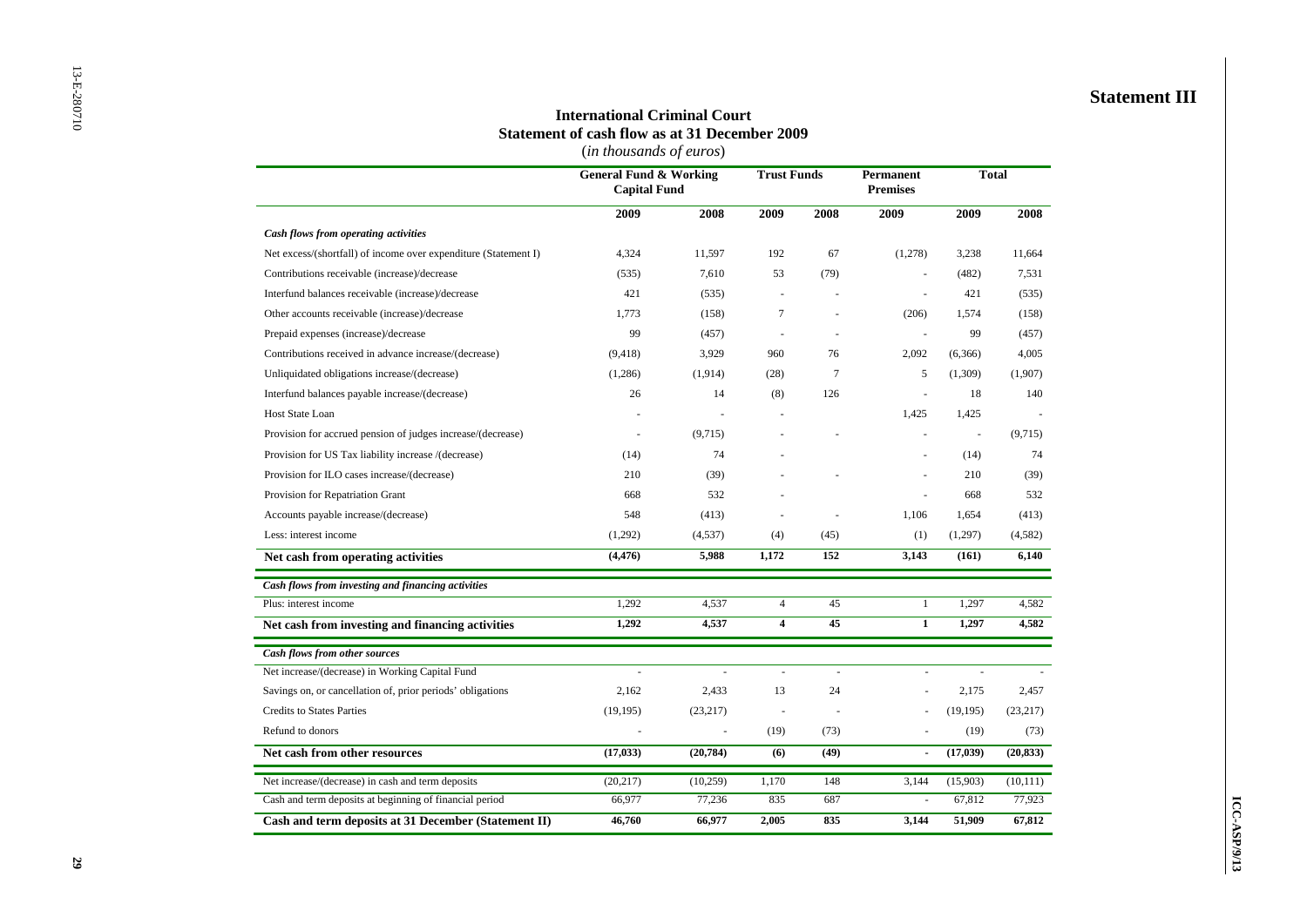# **INTERFORM INTERFORM IN INTERFORMATA CONTRACT AT A STATE IN STATEMENT IV**<br> **INSTERNATION** Statement of appropriations for the period 1 January to 31 December 2009 (*in thousands of euros*)

| <b>Major Programme</b>                                  | Appropriation<br>approved | <b>Disbursements</b> | <b>Unliquidated</b><br>obligations | <b>Provisions</b> | <b>Total</b><br>expenditures | <b>Unencumbered</b><br>balance |
|---------------------------------------------------------|---------------------------|----------------------|------------------------------------|-------------------|------------------------------|--------------------------------|
| Judiciary                                               | 10,332                    | 9,275                | 221                                | 299               | 9,795                        | 537                            |
| Office of the Prosecutor                                | 25,529                    | 22,601               | 868                                | 440               | 23,909                       | 1,620                          |
| Registry                                                | 60,223                    | 48,642               | 6,098                              | 374               | 55,114                       | 5,109                          |
| Secretariat of the<br><b>Assembly of States Parties</b> | 3,343                     | 2,632                | 450                                | 10                | 3,092                        | 251                            |
| Secretariat of the Trust<br><b>Fund for Victims</b>     | 1,301                     | 946                  | 71                                 | 247               | 1,264                        | 37                             |
| <b>Permanent Premises</b><br>Project Office             | 502                       | 303                  | 6                                  | 9                 | 318                          | 184                            |
| <b>Total</b>                                            | 101,230                   | 84,399               | 7,714                              | 1,379             | 93,492                       | 7,738                          |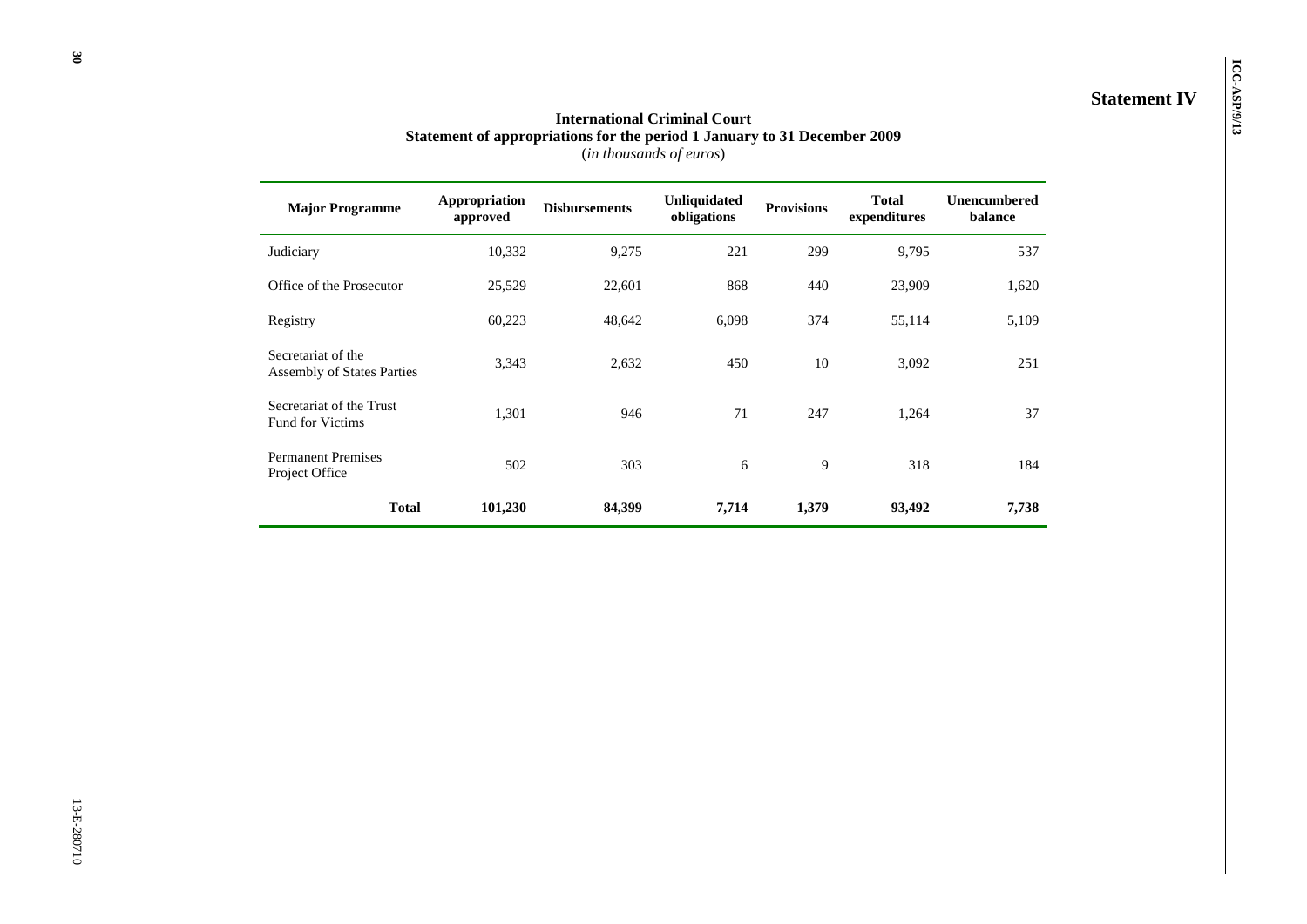#### **International Criminal Court Status of contributions as at 31 December 2009**  *(in euros*)

| <b>States Parties</b>    | Outstanding<br>as at<br>1 January<br>2009 | <b>Collections</b><br>a/ | Outstanding              | Assessed  | <b>Credits</b><br>from 2008 | $\label{thm:1} \textbf{Collections}$<br>$b$ | Outstanding              | <b>Total</b><br>outstanding | <b>Credit on</b><br>2009<br>receipts | <b>Receipts</b><br>relating to<br>2010 |
|--------------------------|-------------------------------------------|--------------------------|--------------------------|-----------|-----------------------------|---------------------------------------------|--------------------------|-----------------------------|--------------------------------------|----------------------------------------|
|                          |                                           | <b>Prior years</b>       |                          |           | 2009                        |                                             |                          |                             |                                      |                                        |
| Afghanistan              | 4,427                                     | 3,231                    | 1,196                    | 1,430     | $\sim$                      | $\mathbf{1}$                                | 1,429                    | 2,625                       |                                      |                                        |
| Albania                  |                                           |                          |                          | 8,575     | 2,304                       | 6,271                                       |                          |                             |                                      | 488                                    |
| Andorra                  |                                           |                          | $\overline{\phantom{a}}$ | 11,433    | 2,310                       | 9,123                                       |                          | $\overline{a}$              | 658                                  | $\overline{a}$                         |
| Antigua and Barbuda      |                                           |                          |                          | 2,858     | 1,353                       | 1,505                                       |                          |                             | 165                                  |                                        |
| Argentina                |                                           |                          | $\sim$                   | 464,477   | 90,830                      | 373,647                                     | ÷,                       | $\overline{a}$              | 176,491                              |                                        |
| Australia                |                                           |                          | $\sim$                   | 2,553,905 | 735,133                     | 1,818,772                                   | ÷,                       | $\overline{\phantom{a}}$    | $\sim$                               | 146,978                                |
| Austria                  |                                           |                          |                          | 1,267,662 | 45                          | 1,267,617                                   |                          |                             | ä,                                   | 3,817                                  |
| <b>Barbados</b>          |                                           |                          |                          | 12,863    | $\overline{\phantom{a}}$    | 12,863                                      |                          |                             |                                      | 739                                    |
| Belgium                  |                                           |                          | $\sim$                   | 1,574,931 | 8,059                       | 1,566,872                                   |                          | $\overline{\phantom{a}}$    | 90,637                               | $\overline{\phantom{a}}$               |
| Belize                   | $\overline{a}$                            |                          | $\sim$                   | 1,430     | 462                         | 347                                         | 621                      | 621                         | $\overline{\phantom{a}}$             |                                        |
| Benin                    | ÷,                                        |                          |                          | 1,430     | 1,430                       | $\overline{\phantom{a}}$                    | $\overline{\phantom{a}}$ | $\overline{\phantom{a}}$    | 5,218                                |                                        |
| Bolivia                  | 31,701                                    | 31,701                   |                          | 8,575     | $\blacksquare$              | 6                                           | 8,569                    | 8,569                       | $\overline{\phantom{a}}$             |                                        |
| Bosnia & Herzegovina     |                                           |                          |                          | 8,575     | 1,385                       | 7,190                                       | L,                       | $\overline{a}$              | 493                                  |                                        |
| Botswana                 | $\overline{a}$                            | $\overline{\phantom{a}}$ |                          | 20,009    | 91                          | 19,918                                      |                          | $\overline{a}$              | $\overline{\phantom{a}}$             | 1,150                                  |
| <b>Brazil</b>            | 71,066                                    | 71,066                   | $\overline{\phantom{a}}$ | 1,251,943 | $\mathbf{L}$                | 1,251,943                                   | $\overline{a}$           | $\overline{a}$              | 3,769                                | $\overline{\phantom{a}}$               |
| Bulgaria                 | $\overline{\phantom{a}}$                  | $\overline{\phantom{a}}$ | $\overline{\phantom{a}}$ | 28,583    | 128                         | 28,455                                      | ÷,                       | ÷,                          | 1,644                                |                                        |
| Burkina Faso             | 1,255                                     | 1,255                    | $\overline{\phantom{a}}$ | 2,858     | $\blacksquare$              | 1,768                                       | 1,090                    | 1,090                       | $\overline{\phantom{a}}$             |                                        |
| Burundi                  | 4,533                                     | 346                      | 4,187                    | 1,430     | $\overline{\phantom{a}}$    | $\overline{\phantom{a}}$                    | 1,430                    | 5,617                       |                                      |                                        |
| Cambodia                 | $\overline{a}$                            | $\sim$                   | $\overline{\phantom{a}}$ | 1,430     | 14                          | 1,416                                       | $\overline{\phantom{a}}$ | $\overline{\phantom{a}}$    | 82                                   |                                        |
| Canada                   | L,                                        | $\overline{\phantom{a}}$ | $\overline{\phantom{a}}$ | 4,254,605 | 1,298,942                   | 2,955,663                                   | L,                       | $\sim$                      | 244,854                              |                                        |
| Central African Republic | 5,321                                     | 346                      | 4,975                    | 1,430     | $\sim$                      | $\sim$                                      | 1,430                    | 6,405                       | $\overline{\phantom{a}}$             |                                        |
| Chad                     | 2,949                                     | 1,401                    | 1,548                    | 1,430     |                             | $\mathbf{1}$                                | 1,429                    | 2,977                       |                                      |                                        |
| Chile                    | $\sim$                                    | $\overline{\phantom{a}}$ | $\overline{\phantom{a}}$ | 76,698    | $\sim$                      | 76,698                                      | $\overline{\phantom{a}}$ | $\overline{\phantom{a}}$    |                                      |                                        |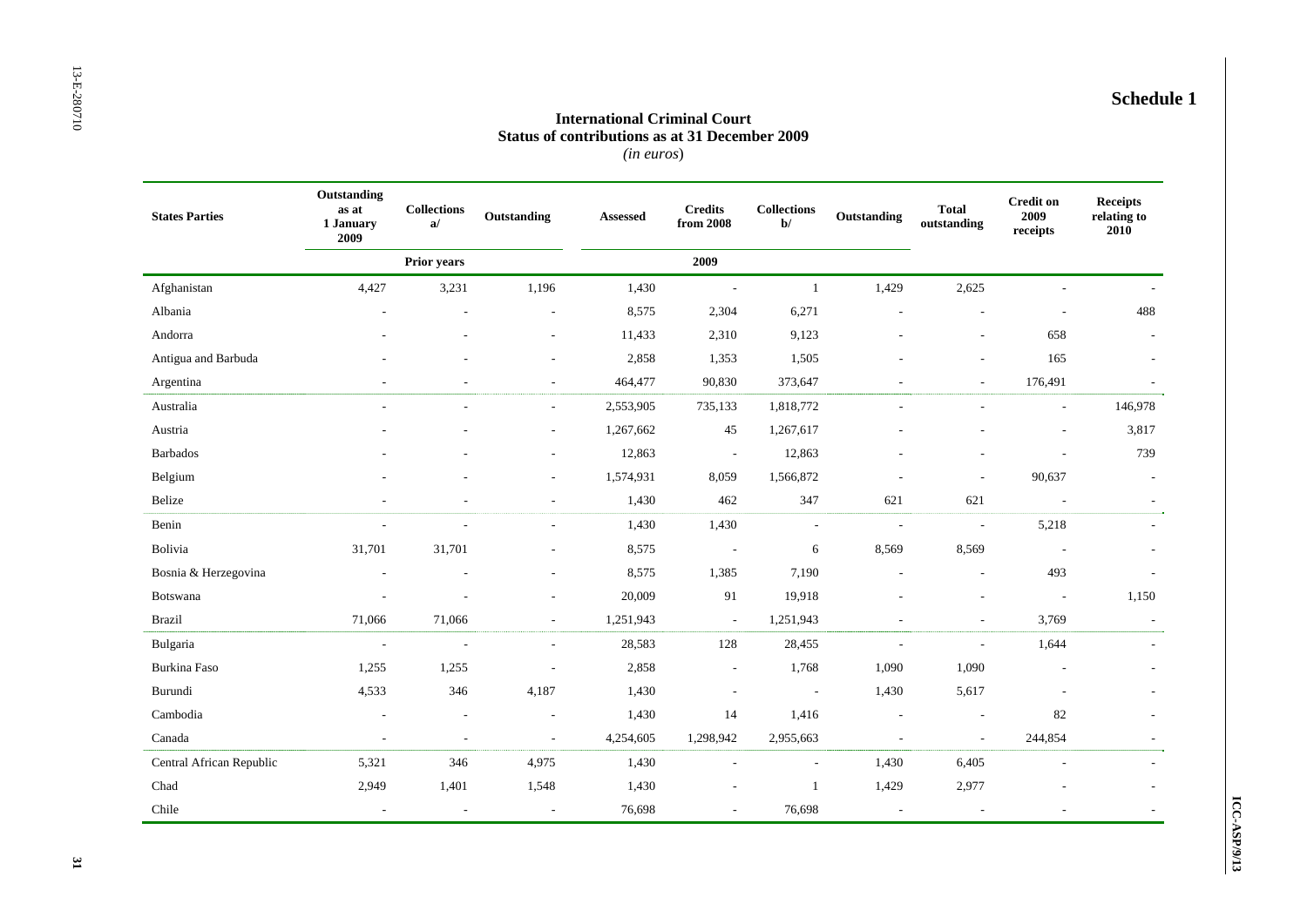| <b>States Parties</b>               | Outstanding<br>as at<br>1 January<br>2009 | $\bf Collections$<br>a   | Outstanding              | <b>Assessed</b> | <b>Credits</b><br>from 2008 | <b>Collections</b><br>$b$ | Outstanding              | <b>Total</b><br>outstanding | <b>Credit on</b><br>2009<br>receipts | <b>Receipts</b><br>relating to<br>2010 |
|-------------------------------------|-------------------------------------------|--------------------------|--------------------------|-----------------|-----------------------------|---------------------------|--------------------------|-----------------------------|--------------------------------------|----------------------------------------|
|                                     |                                           | Prior years              |                          |                 | 2009                        |                           |                          |                             |                                      |                                        |
| Colombia                            | $\sim$                                    | $\overline{\phantom{a}}$ | $\sim$                   | 150,062         | 72,236                      | 36,450                    | 41,376                   | 41,376                      | $\overline{a}$                       |                                        |
| Comoros                             | 3,216                                     | 313                      | 2,903                    | 1,430           | $\overline{\phantom{a}}$    | $\mathbf{1}$              | 1,429                    | 4,332                       | $\overline{\phantom{a}}$             |                                        |
| Congo                               | 884                                       | 346                      | 538                      | 1,430           | $\overline{a}$              | $\mathbf{1}$              | 1,429                    | 1,967                       |                                      |                                        |
| Cook Islands                        | 336                                       | $\overline{\phantom{a}}$ | 336                      | 1,430           |                             | $\overline{\phantom{a}}$  | 1,430                    | 1,766                       |                                      | ٠                                      |
| Costa Rica                          | ٠                                         |                          | ÷,                       | 45,733          | 2,714                       | 37,204                    | 5,815                    | 5,815                       |                                      |                                        |
| Croatia                             |                                           |                          | ÷,                       | 71,457          | 17,085                      | 54,372                    |                          |                             |                                      | 4,111                                  |
| Cyprus                              |                                           |                          |                          | 62,883          | 295                         | 62,588                    |                          |                             | 190                                  |                                        |
| Czech Republic                      |                                           |                          |                          | 100,398         | $\overline{\phantom{a}}$    | 100,398                   |                          |                             | $\mathbf{1}$                         | $\overline{\phantom{a}}$               |
| Democratic Republic of the<br>Congo |                                           |                          |                          | 4,288           | 1,688                       | 2,600                     |                          |                             |                                      |                                        |
| Denmark                             |                                           |                          | $\overline{a}$           | 1,056,148       | 331,545                     | 724,603                   |                          |                             | $\overline{\phantom{a}}$             | 60,784                                 |
| Djibouti                            | 3,743                                     | 1,246                    | 2,497                    | 1,430           | $\blacksquare$              | $\mathbf{1}$              | 1,429                    | 3,926                       |                                      |                                        |
| Dominica                            | 3,857                                     | 3,857                    | $\sim$                   | 1,430           | $\overline{\phantom{a}}$    | 1,430                     | $\sim$                   | $\sim$                      | $\overline{\phantom{a}}$             |                                        |
| Dominican Republic                  | 70,503                                    | 8,309                    | 62,194                   | 34,300          |                             | $22\,$                    | 34,278                   | 96,472                      |                                      |                                        |
| Ecuador                             |                                           |                          | ÷,                       | 30,012          | $\overline{\phantom{a}}$    | 7,290                     | 22,722                   | 22,722                      |                                      |                                        |
| Estonia                             | $\overline{a}$                            | $\overline{\phantom{a}}$ | $\overline{\phantom{a}}$ | 22,867          | 5,541                       | 17,326                    | $\overline{\phantom{a}}$ | $\overline{\phantom{a}}$    | 1,315                                |                                        |
| Fiji                                | 6,303                                     | 1,039                    | 5,264                    | 4,288           | $\overline{\phantom{a}}$    | $\mathfrak{Z}$            | 4,285                    | 9,549                       | $\overline{a}$                       |                                        |
| Finland                             | ÷,                                        | $\overline{\phantom{a}}$ | $\overline{\phantom{a}}$ | 806,046         | 30                          | 806,016                   | $\sim$                   | $\overline{\phantom{a}}$    | 2,426                                |                                        |
| France                              | $\overline{\phantom{a}}$                  | $\overline{\phantom{a}}$ | $\sim$                   | 9,005,130       | 1,378,151                   | 7,626,979                 | $\overline{\phantom{a}}$ | $\overline{\phantom{a}}$    | 518,247                              |                                        |
| Gabon                               | 22,751                                    | 2,770                    | 19,981                   | 11,433          | $\overline{\phantom{a}}$    | $\tau$                    | 11,426                   | 31,407                      | $\overline{\phantom{a}}$             |                                        |
| Gambia                              |                                           |                          | ٠                        | 1,430           | $\bf 8$                     | 1,422                     |                          | $\sim$                      | $\overline{4}$                       |                                        |
| Georgia                             |                                           | $\overline{\phantom{a}}$ | ٠                        | 4,288           | 1,385                       | 2,903                     | $\overline{\phantom{a}}$ | $\overline{\phantom{a}}$    | 247                                  | $\sim$                                 |
| Germany                             |                                           |                          | $\overline{\phantom{a}}$ | 12,257,897      | 439                         | 12,257,458                |                          | $\overline{\phantom{a}}$    | $\overline{\phantom{a}}$             | 705,448                                |
| Ghana                               |                                           |                          | ٠                        | 5,716           | 5,716                       | $\overline{\phantom{a}}$  |                          |                             | $\overline{\phantom{a}}$             | 2,809                                  |
| Greece                              |                                           |                          | ÷,                       | 851,778         | 3,998                       | 847,780                   |                          | $\sim$                      | 49,019                               | $\overline{\phantom{a}}$               |
| Guinea                              | 12,577                                    | 346                      | 12,231                   | 1,430           | $\overline{\phantom{a}}$    | $\overline{\phantom{a}}$  | 1,430                    | 13,661                      |                                      | $\overline{a}$                         |
| Guyana                              | $\overline{\phantom{a}}$                  | $\sim$                   | $\blacksquare$           | 1,430           | 1,430                       | $\sim$                    | $\overline{\phantom{a}}$ | $\overline{\phantom{a}}$    | $\overline{\phantom{a}}$             | 5,946                                  |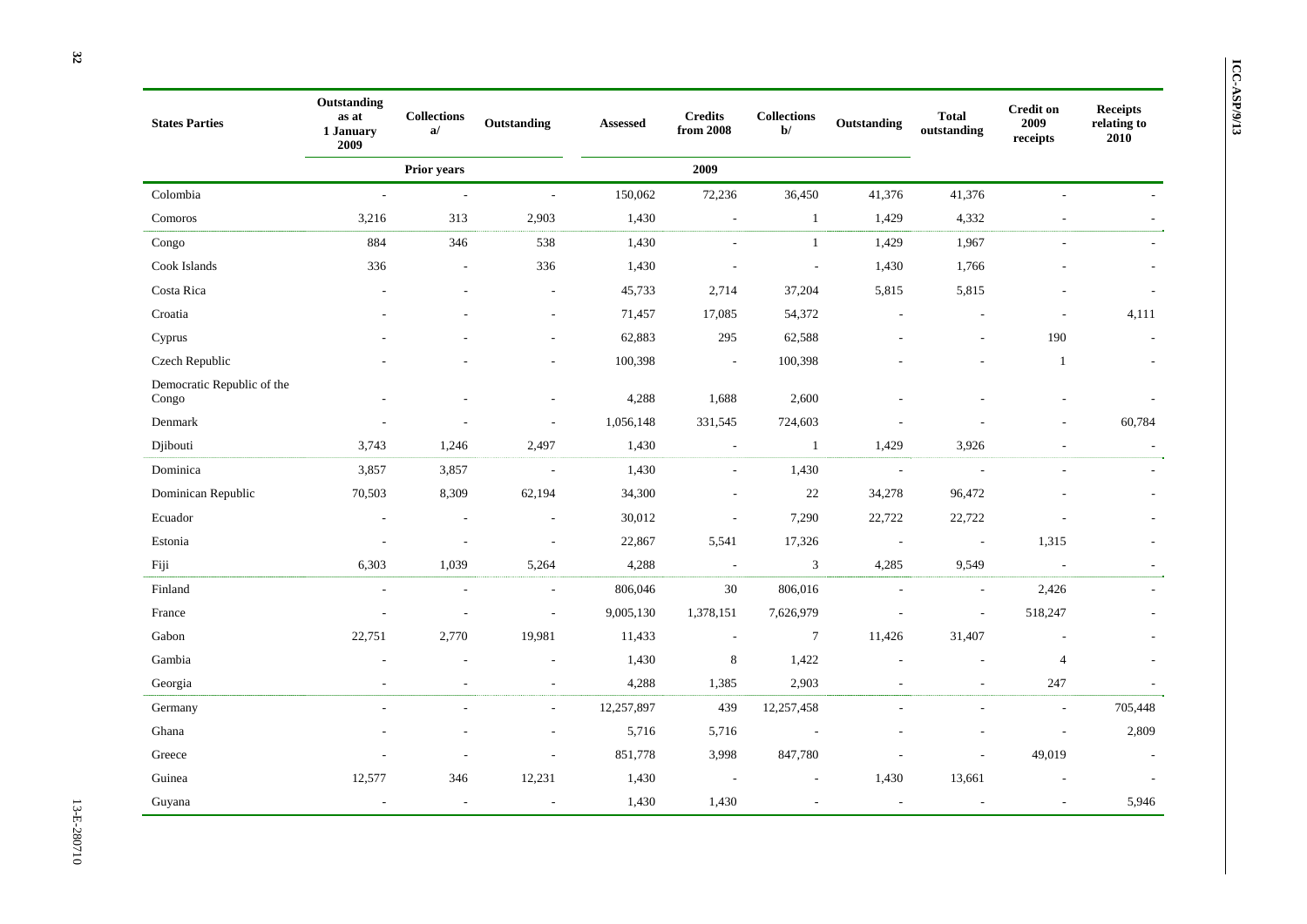| <b>States Parties</b> | Outstanding<br>as at<br>1 January<br>2009 | <b>Collections</b><br>a/ | Outstanding              | Assessed   | <b>Credits</b><br>from 2008 | <b>Collections</b><br>$\mathbf{b}^{\prime}$ | Outstanding              | <b>Total</b><br>outstanding | <b>Credit on</b><br>2009<br>receipts | <b>Receipts</b><br>relating to<br>2010 |
|-----------------------|-------------------------------------------|--------------------------|--------------------------|------------|-----------------------------|---------------------------------------------|--------------------------|-----------------------------|--------------------------------------|----------------------------------------|
|                       |                                           | <b>Prior years</b>       |                          |            | 2009                        |                                             |                          |                             |                                      |                                        |
| Honduras              | 14,621                                    | 7,487                    | 7,134                    | 7,146      | $\sim$                      | 5                                           | 7,141                    | 14,275                      |                                      |                                        |
| Hungary               |                                           |                          | $\overline{\phantom{a}}$ | 348,715    | 58,187                      | 84,703                                      | 205,825                  | 205,825                     |                                      |                                        |
| Iceland               |                                           |                          | $\overline{\phantom{a}}$ | 52,879     | 15,700                      | 37,179                                      | $\overline{\phantom{a}}$ |                             |                                      |                                        |
| Ireland               |                                           |                          | $\overline{\phantom{a}}$ | 635,976    | 161,621                     | 474,355                                     |                          |                             | ÷,                                   | 36,599                                 |
| Italy                 |                                           |                          | $\overline{\phantom{a}}$ | 7,258,697  | 2,255,714                   | 5,002,983                                   |                          |                             | $\overline{\phantom{a}}$             | 417,741                                |
| Japan                 |                                           |                          | $\sim$                   | 21,170,577 | $\overline{\phantom{a}}$    | 21,170,577                                  |                          |                             | $\overline{a}$                       | 63,925                                 |
| Jordan                |                                           |                          |                          | 17,149     | $\mathbf{1}$                | 17,148                                      |                          |                             | 989                                  | $\sim$                                 |
| Kenya                 |                                           |                          |                          | 14,291     | 67                          | 14,224                                      |                          |                             | $\overline{\phantom{a}}$             | 3,505                                  |
| Latvia                |                                           |                          | $\overline{a}$           | 25,725     | 6,927                       | 18,798                                      |                          |                             | $\overline{\phantom{a}}$             | 1,481                                  |
| Lesotho               | 618                                       | 346                      | 272                      | 1,430      | $\overline{\phantom{a}}$    | $\mathbf{1}$                                | 1,429                    | 1,701                       | $\overline{\phantom{a}}$             | $\overline{\phantom{a}}$               |
| Liberia               | 884                                       | 346                      | 538                      | 1,430      | $\overline{\phantom{a}}$    | $\mathbf{1}$                                | 1,429                    | 1,967                       | $\sim$                               |                                        |
| Liechtenstein         |                                           |                          |                          | 14,291     | 2,309                       | 11,982                                      | Ĭ.                       | $\overline{\phantom{a}}$    | 821                                  | $\overline{\phantom{a}}$               |
| Lithuania             |                                           |                          | $\overline{\phantom{a}}$ | 44,304     | 11,082                      | 33,222                                      | L,                       | $\overline{\phantom{a}}$    | 2,550                                | $\overline{\phantom{a}}$               |
| Luxembourg            |                                           |                          | $\overline{\phantom{a}}$ | 121,479    | 35,557                      | 85,922                                      |                          | $\overline{\phantom{a}}$    | $\overline{\phantom{a}}$             | 6,991                                  |
| Madagascar            | 43                                        |                          | 43                       | 2,858      | $\overline{\phantom{a}}$    | $\sqrt{2}$                                  | 2,856                    | 2,899                       |                                      | $\overline{\phantom{a}}$               |
| Malawi                | 884                                       | 884                      | $\overline{\phantom{a}}$ | 1,430      | $\overline{\phantom{a}}$    | 1,128                                       | 302                      | 302                         |                                      | $\sim$                                 |
| Mali                  |                                           |                          |                          | 1,430      | 1,430                       | $\overline{\phantom{a}}$                    |                          | $\overline{a}$              | 6,590                                | $\overline{a}$                         |
| Malta                 | $\overline{\phantom{a}}$                  |                          | $\overline{\phantom{a}}$ | 24,295     | 6,465                       | 17,830                                      | $\overline{\phantom{a}}$ | $\overline{\phantom{a}}$    | $\overline{\phantom{a}}$             | 1,400                                  |
| Marshall Islands      | 5,432                                     | 2,888                    | 2,544                    | 1,430      | $\overline{\phantom{a}}$    | $\mathbf{1}$                                | 1,429                    | 3,973                       |                                      | $\sim$                                 |
| Mauritius             | $\overline{a}$                            | $\overline{a}$           | $\overline{\phantom{a}}$ | 15,721     | $\overline{\phantom{a}}$    | 15,721                                      | $\sim$                   | $\overline{a}$              | $\sim$                               | 905                                    |
| Mexico                |                                           |                          | $\overline{\phantom{a}}$ | 3,225,611  | 869,516                     | 2,356,095                                   | $\overline{a}$           |                             | $\overline{a}$                       | $\overline{\phantom{a}}$               |
| Mongolia              |                                           |                          |                          | 1,430      | 462                         | 968                                         |                          |                             | 82                                   | $\overline{\phantom{a}}$               |
| Montenegro            |                                           |                          |                          | 1,430      | 269                         | 1,161                                       |                          |                             | $\overline{\phantom{a}}$             | $82\,$                                 |
| Namibia               |                                           |                          |                          | 8,575      | 2,771                       | 5,804                                       |                          | $\overline{a}$              | 495                                  | $\overline{a}$                         |
| Nauru                 | 5,131                                     | 2,548                    | 2,583                    | 1,430      | $\overline{\phantom{a}}$    | $\overline{\phantom{a}}$                    | 1,430                    | 4,013                       | $\sim$                               | $\sim$                                 |
| Netherlands           |                                           | $\overline{a}$           | $\sim$                   | 2,676,813  | 96                          | 2,676,717                                   | $\overline{\phantom{a}}$ | $\overline{\phantom{a}}$    | 8,059                                |                                        |
| New Zealand           |                                           |                          |                          | 365,865    | 102,050                     | 263,815                                     |                          | ÷,                          | 21,053                               |                                        |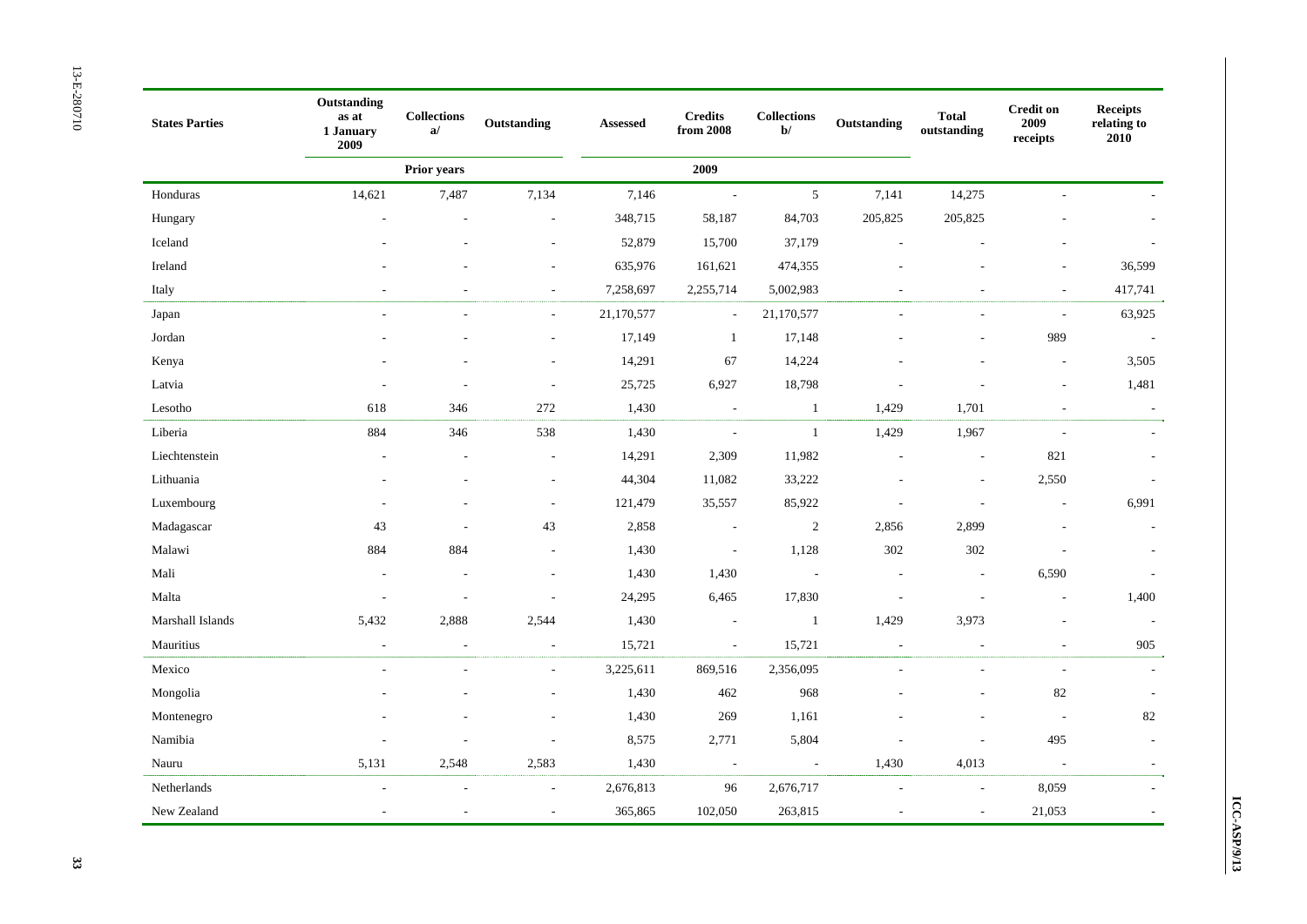| <b>States Parties</b>                    | Outstanding<br>as at<br>1 January<br>2009 | <b>Collections</b><br>a/ | Outstanding              | <b>Assessed</b> | <b>Credits</b><br>from 2008 | <b>Collections</b><br>$b$ | Outstanding              | <b>Total</b><br>outstanding | <b>Credit on</b><br>2009<br>receipts | <b>Receipts</b><br>relating to<br>2010 |
|------------------------------------------|-------------------------------------------|--------------------------|--------------------------|-----------------|-----------------------------|---------------------------|--------------------------|-----------------------------|--------------------------------------|----------------------------------------|
|                                          |                                           | Prior years              |                          |                 | 2009                        |                           |                          |                             |                                      |                                        |
| Niger                                    | 6,915                                     | 6,915                    |                          | 1,430           | $\sim$                      | 52                        | 1,378                    | 1,378                       |                                      |                                        |
| Nigeria                                  | 40,067                                    | 40,067                   |                          | 68,600          | $\sim$                      | 8,145                     | 60,455                   | 60,455                      |                                      |                                        |
| Norway                                   | $\blacksquare$                            | $\sim$                   | $\sim$                   | 1,117,603       | 313,541                     | 804,062                   | $\sim$                   | $\overline{\phantom{a}}$    | $\overline{\phantom{a}}$             | 64,317                                 |
| Panama                                   | $\overline{\phantom{a}}$                  | $\overline{\phantom{a}}$ | $\overline{\phantom{a}}$ | 32,870          | 918                         | 31,952                    | $\sim$                   | $\overline{\phantom{a}}$    | 3,832                                |                                        |
| Paraguay                                 | 418                                       | 418                      | $\overline{\phantom{a}}$ | 7,146           | $\overline{\phantom{a}}$    | 1,318                     | 5,828                    | 5,828                       |                                      |                                        |
| Peru                                     | 223,925                                   | 27,005                   | 196,920                  | 111,474         | $\overline{\phantom{a}}$    | 72                        | 111,402                  | 308,322                     | $\overline{\phantom{a}}$             |                                        |
| Poland                                   | $\overline{\phantom{a}}$                  |                          | $\overline{\phantom{a}}$ | 716,009         | 26                          | 715,983                   | $\overline{a}$           | $\sim$                      | 2,155                                | $\overline{\phantom{a}}$               |
| Portugal                                 | $\overline{\phantom{a}}$                  |                          | $\overline{\phantom{a}}$ | 753,167         | 217,031                     | 536,136                   | $\overline{\phantom{a}}$ | $\overline{\phantom{a}}$    | $\overline{\phantom{a}}$             | 43,346                                 |
| Republic of Korea                        |                                           |                          | $\sim$                   | 3,105,562       | 829,342                     | 2,276,220                 | $\sim$                   | $\sim$                      | 9,349                                | $\sim$                                 |
| Romania                                  |                                           |                          | $\overline{\phantom{a}}$ | 100,041         | 453                         | 99,588                    |                          | $\overline{\phantom{a}}$    | $\sim$                               | 5,757                                  |
| Saint Kitts and Nevis                    |                                           |                          | $\overline{\phantom{a}}$ | 1,430           | $\overline{\phantom{a}}$    | 1,430                     |                          | $\overline{a}$              | 82                                   | $\overline{\phantom{a}}$               |
| Saint Vincent and the<br>Grenadines      | 918                                       | 918                      |                          | 1,430           | $\overline{\phantom{a}}$    | 333                       | 1,097                    | 1,097                       | $\overline{\phantom{a}}$             |                                        |
| Samoa                                    | 2                                         | $\overline{c}$           | $\overline{\phantom{a}}$ | 1,430           | $\sim$                      | 1,430                     | $\overline{\phantom{a}}$ | $\overline{\phantom{a}}$    | 80                                   |                                        |
| San Marino                               | $\overline{\phantom{a}}$                  | $\overline{\phantom{a}}$ | $\sim$                   | 4,288           | 1,385                       | 2,903                     | $\sim$                   | $\overline{\phantom{a}}$    | 247                                  |                                        |
| Senegal                                  | 2,483                                     | 2,483                    |                          | 5,716           | $\overline{\phantom{a}}$    | 3,563                     | 2,153                    | 2,153                       | $\overline{\phantom{a}}$             |                                        |
| Serbia                                   |                                           | $\overline{\phantom{a}}$ | $\sim$                   | 30,012          | 142                         | 29,870                    | $\overline{\phantom{a}}$ | $\overline{\phantom{a}}$    | 1,727                                |                                        |
| Sierra Leone                             | 4,899                                     | 346                      | 4,553                    | 1,430           | $\overline{\phantom{a}}$    | $\overline{\phantom{a}}$  | 1,430                    | 5,983                       |                                      | $\overline{a}$                         |
| Slovakia                                 | $\sim$                                    | $\sim$                   | $\overline{\phantom{a}}$ | 90,037          | 23,551                      | 66,486                    | $\overline{\phantom{a}}$ | $\overline{\phantom{a}}$    | $\overline{\phantom{a}}$             | 5,183                                  |
| Slovenia                                 | $\overline{\phantom{a}}$                  |                          | $\overline{\phantom{a}}$ | 137,200         | 617                         | 136,583                   | $\sim$                   | $\overline{\phantom{a}}$    | 7,896                                |                                        |
| South Africa                             |                                           |                          |                          | 414,456         | 134,833                     | 279,623                   |                          | $\blacksquare$              | 23,850                               |                                        |
| Spain                                    |                                           |                          | $\sim$                   | 4,241,742       | 1,163,661                   | 3,078,081                 |                          | $\blacksquare$              | 244,116                              |                                        |
| Suriname                                 | 336                                       | 336                      |                          | 1,430           | $\overline{\phantom{a}}$    | 1,430                     |                          |                             | $\overline{4}$                       |                                        |
| Sweden                                   |                                           |                          | $\sim$                   | 1,530,628       | 7,527                       | 1,523,101                 |                          | $\overline{\phantom{a}}$    | 88,088                               |                                        |
| Switzerland                              | $\overline{\phantom{a}}$                  |                          | $\overline{\phantom{a}}$ | 1,737,857       | 62                          | 1,737,795                 | $\overline{\phantom{a}}$ | $\overline{\phantom{a}}$    | $\overline{a}$                       | 5,231                                  |
| Tajikistan                               | 458                                       | 458                      |                          | 1,430           |                             | 990                       | 440                      | 440                         |                                      | $\overline{\phantom{a}}$               |
| The Former Yugoslav Rep,<br>of Macedonia | $\overline{\phantom{a}}$                  | $\overline{\phantom{a}}$ |                          | 7,146           | 4,003                       | 3,143                     | $\overline{\phantom{a}}$ |                             | ä,                                   | 412                                    |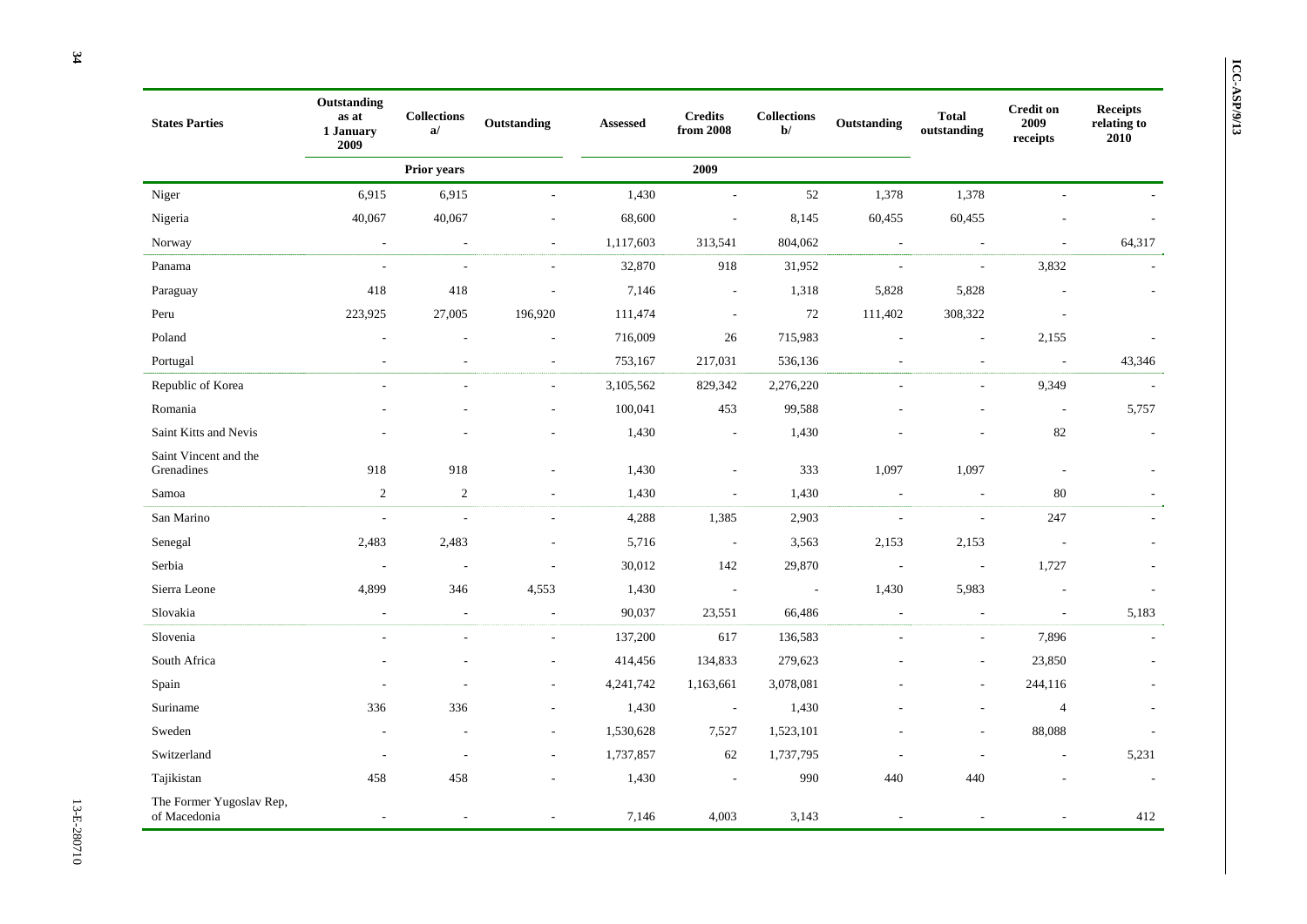| <b>States Parties</b>             | Outstanding<br>as at<br>1 January<br>2009 | <b>Collections</b><br>a  | Outstanding              | Assessed   | <b>Credits</b><br>from 2008 | <b>Collections</b><br>$b$ | Outstanding              | <b>Total</b><br>outstanding | <b>Credit on</b><br>2009<br>receipts | <b>Receipts</b><br>relating to<br>2010 |
|-----------------------------------|-------------------------------------------|--------------------------|--------------------------|------------|-----------------------------|---------------------------|--------------------------|-----------------------------|--------------------------------------|----------------------------------------|
|                                   |                                           | Prior years              |                          |            | 2009                        |                           |                          |                             |                                      |                                        |
| Timor-Leste                       | ۰                                         |                          | $\overline{a}$           | 1,430      | 577                         | 710                       | 143                      | 143                         | ٠                                    | ٠                                      |
| Trinidad and Tobago               | Ξ.                                        | $\overline{\phantom{a}}$ | $\overline{\phantom{a}}$ | 38,588     | 166                         | 38,422                    | $\overline{\phantom{a}}$ | $\overline{\phantom{a}}$    | 2,220                                | $\overline{\phantom{a}}$               |
| Uganda                            | ۰                                         |                          | ۰                        | 4,288      | 232                         | 4,056                     | $\overline{\phantom{a}}$ | ٠                           | 3,879                                | $\overline{\phantom{a}}$               |
| United Kingdom                    | ٠                                         |                          | $\overline{\phantom{a}}$ | 9,492,474  | 2,829,237                   | 6,663,237                 | $\overline{\phantom{a}}$ | ۰                           | ٠                                    | 546,298                                |
| United Republic of Tanzania       |                                           |                          | ۰                        | 8,575      | 21                          | 2,082                     | 6,472                    | 6,472                       | ٠                                    |                                        |
| Uruguay                           | $\overline{\phantom{a}}$                  | $\sim$                   | $\overline{\phantom{a}}$ | 38,589     | 38,589                      | $\overline{\phantom{a}}$  | $\sim$                   | $\overline{\phantom{a}}$    | $\overline{\phantom{a}}$             | 12,567                                 |
| Venezuela                         | ۰                                         |                          | $\overline{\phantom{a}}$ | 285,832    | 11,515                      | 69,428                    | 204,889                  | 204,889                     | $\overline{\phantom{a}}$             | ٠                                      |
| Zambia                            | 4,005                                     | 4,005                    | $\overline{\phantom{a}}$ | 1,430      | $\sim$                      | 1,430                     | $\sim$                   | $\overline{\phantom{a}}$    | 82                                   | $\overline{\phantom{a}}$               |
|                                   |                                           |                          |                          |            |                             |                           |                          |                             |                                      |                                        |
| <b>Total</b> (110 States Parties) | 557,461                                   | 225,024                  | 332,437                  | 96,229,900 | 13,072,400                  | 82,396,925                | 760,575                  | 1,093,012                   | 1,523,706                            | 2,148,010                              |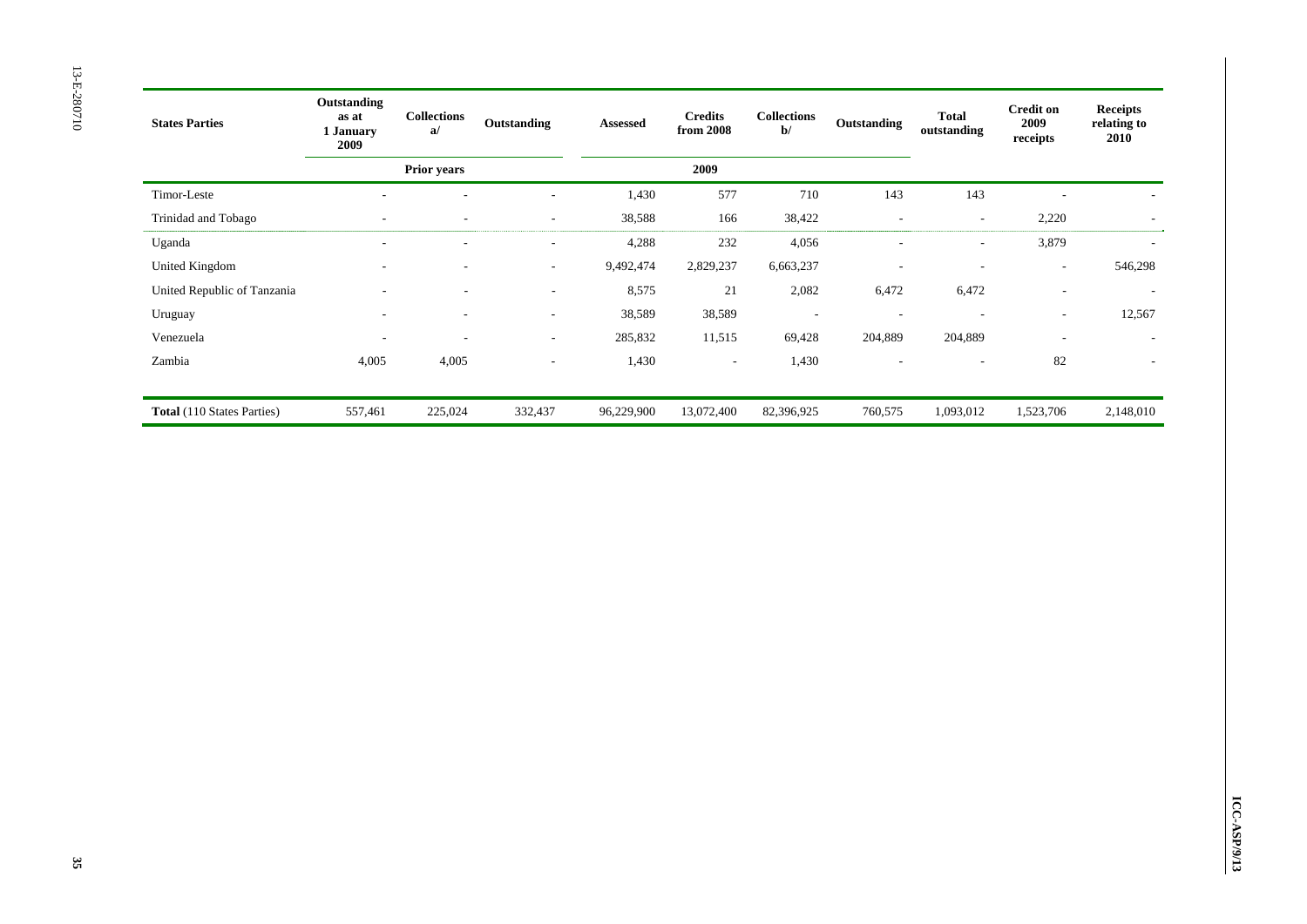### **International Criminal Court Status of Working Capital Fund as at 31 December 2009**

|                                                 | 2009      | 2008      |
|-------------------------------------------------|-----------|-----------|
| <b>Balance at beginning of financial period</b> | 7,405,382 | 7,386,629 |
| <i>Receipts/(refunds)</i>                       |           |           |
| Receipts from States Parties                    | 331       | 18,753    |
| <b>Withdrawals</b>                              |           |           |
| <b>Balance as at 31 December</b>                | 7,405,713 | 7,405,382 |
|                                                 |           |           |
| <b>Established level</b>                        | 7,405,983 | 7,405,983 |
| Less: due from States Parties (Schedule 3)      | 270       | 601       |
| <b>Balance as at 31 December</b>                | 7,405,713 | 7,405,382 |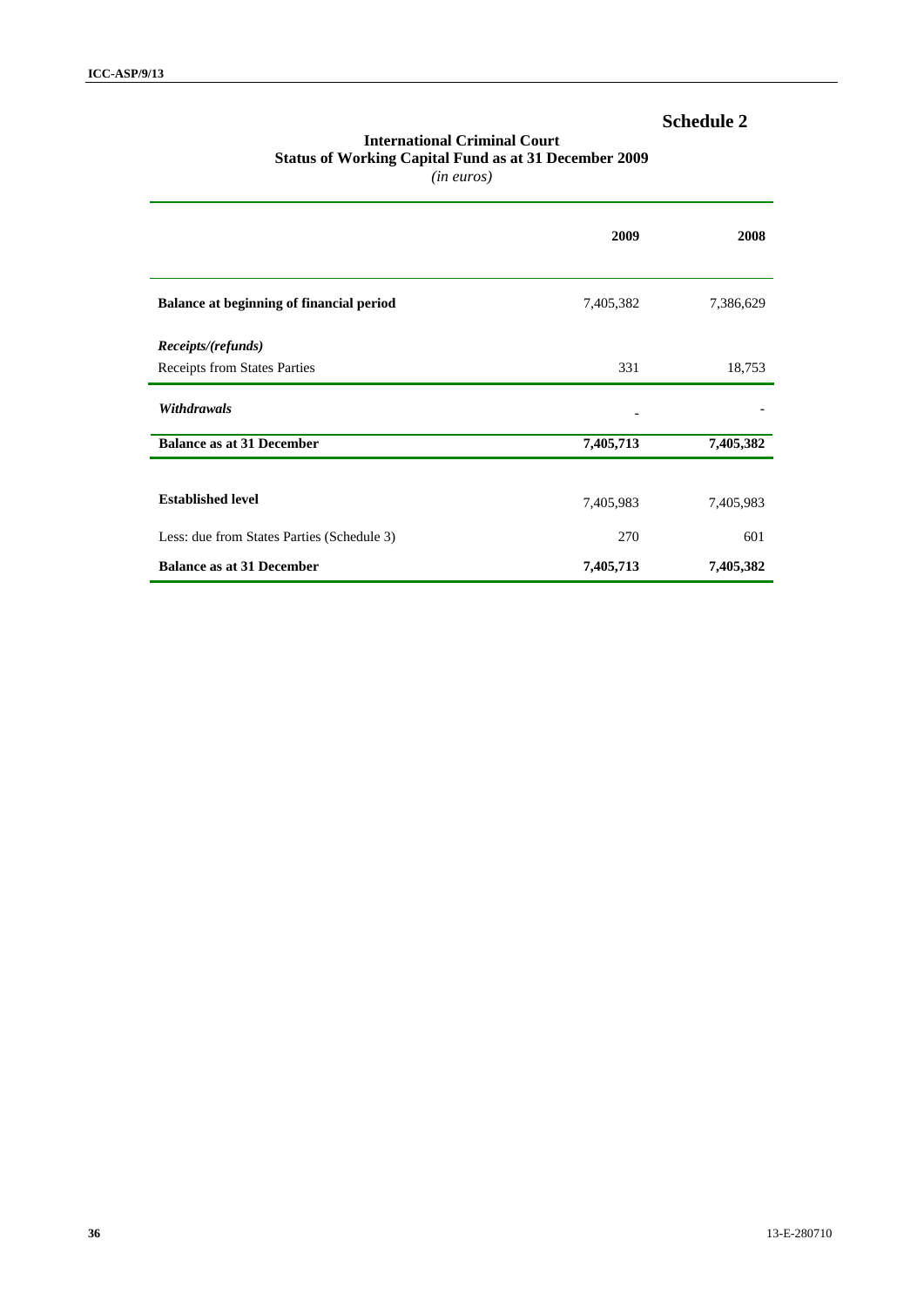#### **International Criminal Court Status of advances to the Working Capital Fund as at 31 December 2009**

|                                     | Working             | Cumulative       |             | <b>Receipts</b>  |
|-------------------------------------|---------------------|------------------|-------------|------------------|
| <b>States Parties</b>               | <b>Capital Fund</b> | payments         | Outstanding | relating to 2010 |
| Afghanistan                         | 109                 | 109              |             |                  |
| Albania                             | 655                 | 655              |             |                  |
| Andorra                             | 874                 | 874              |             |                  |
| Antigua and Barbuda                 | 219                 | 219              |             |                  |
| Argentina                           | 35,532              | 35,532           |             |                  |
| Australia                           | 195,370             | 195,370          |             |                  |
| Austria                             | 96,976              | 96,976           |             |                  |
| <b>Barbados</b>                     | 984                 | 984              |             |                  |
| Belgium                             | 120,480             | 120,480          |             |                  |
| <b>Belize</b>                       | 108                 | 108              |             |                  |
| Benin                               | 110                 | 110              |             |                  |
| Bolivia                             | 655                 | 655              |             |                  |
| Bosnia & Herzegovina                | 655                 | 655              |             |                  |
| <b>Botswana</b>                     | 1,531               | 1,531            |             |                  |
| <b>Brazil</b>                       | 95,772              | 95,772           |             |                  |
| Bulgaria                            | 2,186               | 2,186            |             |                  |
| Burkina Faso                        | 219                 | 219              |             |                  |
| Burundi                             | 110                 | 110              |             |                  |
| Cambodia                            | 110                 | 110              |             |                  |
| Canada                              | 325,470             | 325,470          |             |                  |
| Central African Republic            | 109                 | 91               | 18          |                  |
| Chad                                | 109                 | 109              |             |                  |
| Chile                               | 17,602              | 17,602           |             |                  |
| Colombia                            | 11,478              | 11,478           |             |                  |
| Comoros                             | 109                 | 109              |             |                  |
| Congo                               | 109                 | 109              |             |                  |
| Cook Islands                        | 109                 | $\boldsymbol{0}$ | 109         |                  |
| Costa Rica                          | 3,498               | 3,498            |             |                  |
| Croatia                             | 5,466               | 5,466            |             |                  |
| Cyprus                              | 4,810               | 4,810            |             |                  |
| Czech Republic                      | 30,721              | 30,721           |             |                  |
| Democratic Republic of the<br>Congo | 327                 | 327              |             |                  |
| Denmark                             | 80,794              | 80,794           |             |                  |
| Djibouti                            | 108                 | 108              |             |                  |
| Dominica                            | 108                 | 108              |             |                  |
| Dominican Republic                  | 2,624               | 2,624            |             |                  |
| Ecuador                             | 2,295               | 2,295            |             |                  |
| Estonia                             | 1,749               | 1,749            |             |                  |
| Fiji                                | 328                 | 328              |             |                  |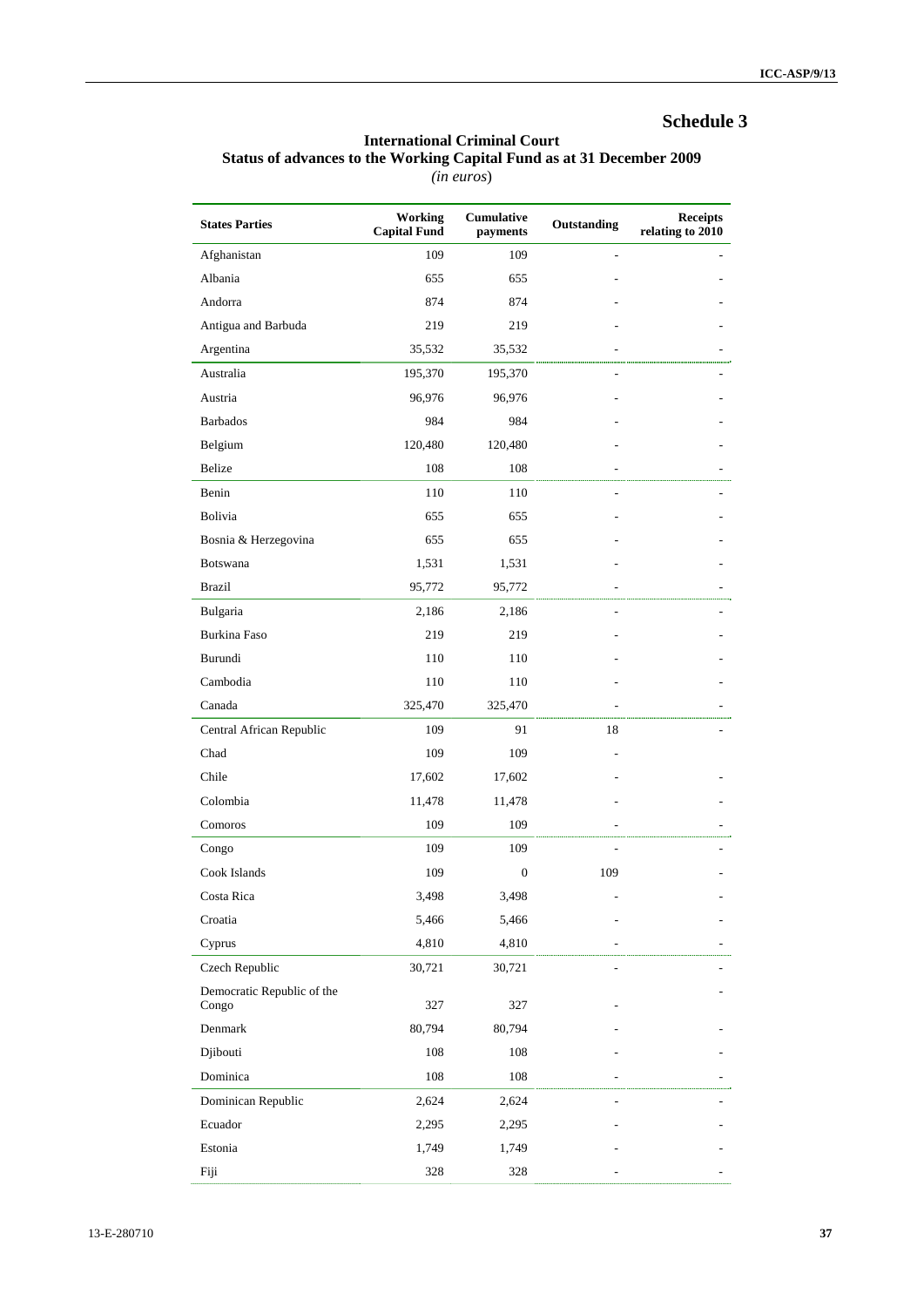| <b>States Parties</b> | Working<br><b>Capital Fund</b> | <b>Cumulative</b><br>payments | Outstanding   | <b>Receipts</b><br>relating to 2010 |
|-----------------------|--------------------------------|-------------------------------|---------------|-------------------------------------|
| Finland               | 61,663                         | 61,663                        | $\frac{1}{2}$ |                                     |
| France                | 688,876                        | 688,876                       |               |                                     |
| Gabon                 | 875                            | 875                           |               |                                     |
| Gambia                | 108                            | 108                           |               |                                     |
| Georgia               | 327                            | 327                           |               |                                     |
| Germany               | 937,705                        | 937,705                       |               |                                     |
| Ghana                 | 437                            | 437                           |               |                                     |
| Greece                | 65,159                         | 65,159                        |               |                                     |
| Guinea *)             | 110                            | $-15$                         | 125           |                                     |
| Guyana                | 109                            | 109                           |               |                                     |
| Honduras              | 546                            | 546                           |               |                                     |
| Hungary               | 26,675                         | 26,675                        | ٠             |                                     |
| Iceland               | 4,046                          | 4,046                         |               |                                     |
| Ireland               | 48,652                         | 48,652                        |               |                                     |
| Italy                 | 555,278                        | 555,278                       |               |                                     |
| Japan                 | 1,629,316                      | 1,629,316                     |               |                                     |
| Jordan                | 1,312                          | 1,312                         |               |                                     |
| Kenya                 | 1,094                          | 1,094                         |               |                                     |
| Latvia                | 1,968                          | 1,968                         |               |                                     |
| Lesotho               | 108                            | 108                           |               |                                     |
| Liberia               | 109                            | 109                           |               |                                     |
| Liechtenstein         | 1,093                          | 1,093                         |               |                                     |
| Lithuania             | 3,389                          | 3,389                         |               |                                     |
| Luxembourg            | 9,294                          | 9,294                         |               |                                     |
| Madagascar            | 219                            | 219                           |               |                                     |
| Malawi                | 109                            | 109                           |               |                                     |
| Mali                  | 110                            | 110                           |               |                                     |
| Malta                 | 1,858                          | 1,858                         |               |                                     |
| Marshall Islands      | 108                            | 108                           |               |                                     |
| Mauritius             | 1,202                          | 1,202                         |               |                                     |
| Mexico                | 246,753                        | 246,753                       |               |                                     |
| Mongolia              | 108                            | 108                           |               |                                     |
| Montenegro            | 109                            | 109                           |               |                                     |
| Namibia               | 656                            | 656                           |               |                                     |
| Nauru                 | 109                            | 109                           |               |                                     |
| Netherlands           | 204,773                        | 204,773                       |               |                                     |
| New Zealand           | 27,988                         | 27,988                        |               |                                     |
| Niger                 | 109                            | 109                           |               |                                     |
| Nigeria               | 5,249                          | 5,249                         |               |                                     |
| Norway                | 85,496                         | 85,496                        |               |                                     |
| Panama                | 2,515                          | 2,515                         |               |                                     |
| Paraguay              | 546                            | 546                           |               |                                     |
| Peru                  | 8,527                          | 8,527                         |               |                                     |
| Poland                | 54,773                         | 54,773                        |               |                                     |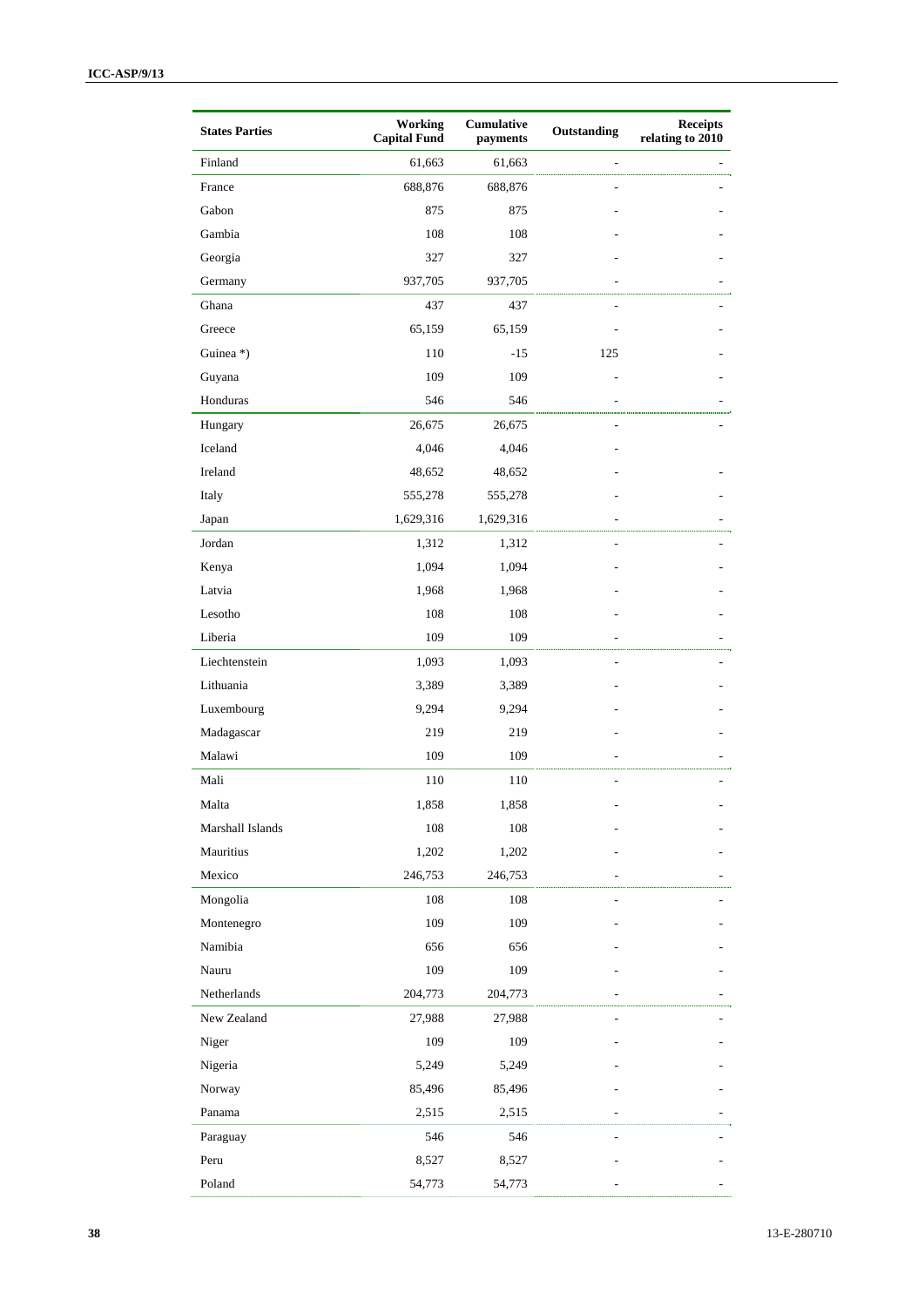| <b>States Parties</b>                    | Working<br><b>Capital Fund</b> | <b>Cumulative</b><br>payments | Outstanding | <b>Receipts</b><br>relating to 2010 |
|------------------------------------------|--------------------------------|-------------------------------|-------------|-------------------------------------|
| Portugal                                 | 57,616                         | 57,616                        |             |                                     |
| Republic of Korea                        | 237,571                        | 237,571                       |             |                                     |
| Romania                                  | 7,653                          | 7,653                         |             |                                     |
| Saint Kitts and Nevis                    | 109                            | 109                           |             |                                     |
| Saint Vincent and the<br>Grenadines      | 108                            | 108                           |             |                                     |
| Samoa                                    | 108                            | 108                           |             |                                     |
| San Marino                               | 328                            | 328                           |             |                                     |
| Senegal                                  | 436                            | 436                           |             |                                     |
| Serbia                                   | 2,296                          | 2,296                         |             |                                     |
| Sierra Leone                             | 109                            | 91                            | 18          |                                     |
| Slovakia                                 | 6,887                          | 6,887                         |             |                                     |
| Slovenia                                 | 10,495                         | 10,495                        |             |                                     |
| South Africa                             | 31,706                         | 31,706                        |             |                                     |
| Spain                                    | 324,487                        | 324,487                       |             |                                     |
| Suriname                                 | 109                            | 109                           |             |                                     |
| Sweden                                   | 117,091                        | 117,091                       |             |                                     |
| Switzerland                              | 132,944                        | 132,944                       |             |                                     |
| Tajikistan                               | 108                            | 108                           |             |                                     |
| The Former Yugoslav Rep, of<br>Macedonia | 547                            | 547                           |             |                                     |
| Timor-Leste                              | 108                            | 108                           |             |                                     |
| Trinidad and Tobago                      | 2,952                          | 2,952                         |             |                                     |
| Uganda                                   | 327                            | 327                           |             |                                     |
| <b>United Kingdom</b>                    | 726,157                        | 726,157                       |             |                                     |
| United Republic of Tanzania              | 656                            | 656                           |             |                                     |
| Uruguay                                  | 2,952                          | 2,952                         |             |                                     |
| Venezuela                                | 21,866                         | 21,866                        |             |                                     |
| Zambia                                   | 110                            | 110                           |             |                                     |
| <b>Total (110 States Parties)</b>        | 7,405,983                      | 7,405,713                     | 270         |                                     |

*\*) the negative amount for the cumulative payments for Guinea is caused by the refund of the WCF portion of the cash surplus for2005, being €290; this decreased the total assessed WCF for Guinea from €400 to €110.*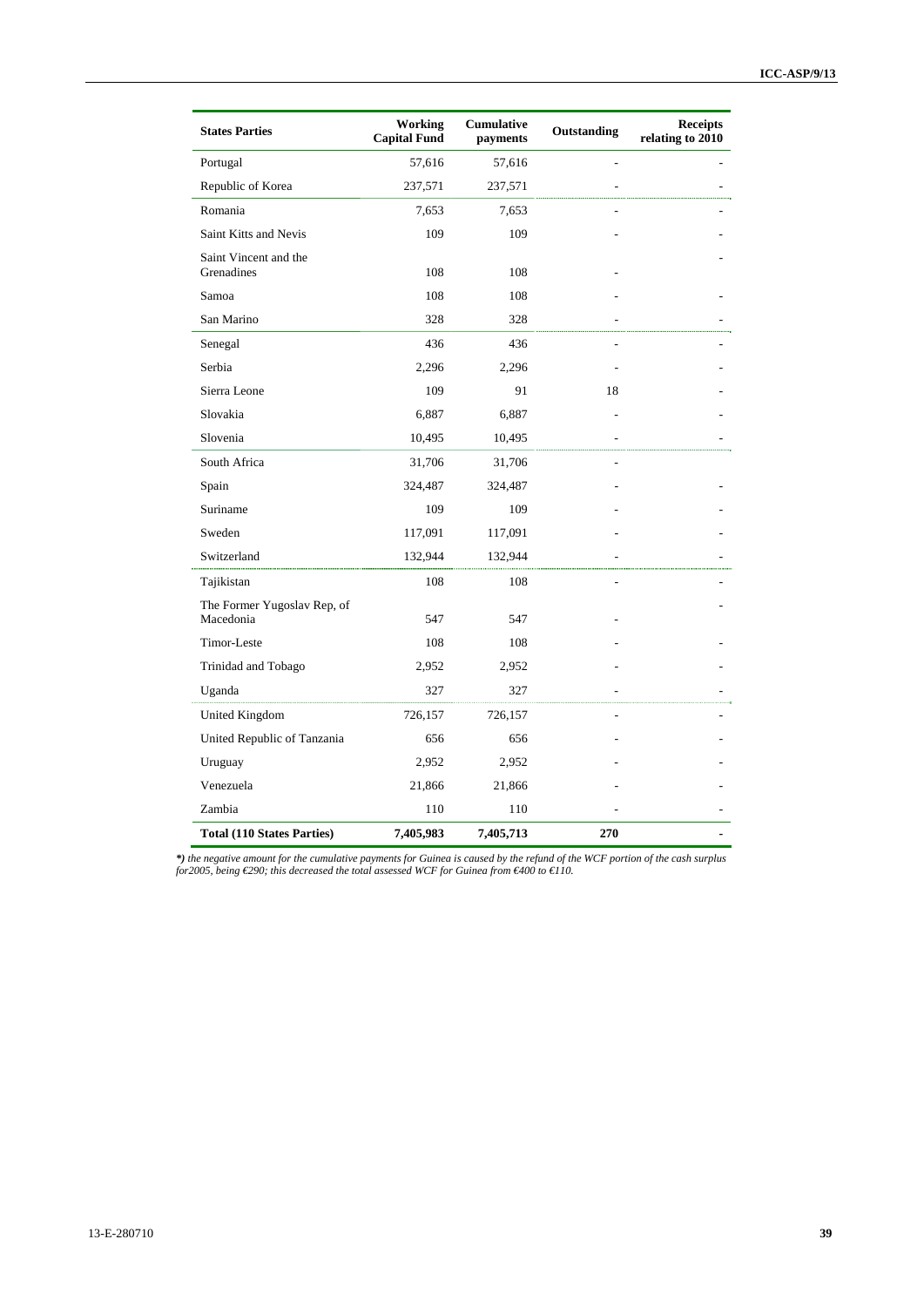# **International Criminal Court Status of cash surplus as at 31 December 2009**

|                                                                      | 2009       | 2008       |
|----------------------------------------------------------------------|------------|------------|
| <b>Current</b> year                                                  |            |            |
| <b>Credits</b>                                                       |            |            |
| Receipts of assessed contributions                                   | 95,469,325 | 90,077,103 |
| Miscellaneous income                                                 | 1,586,097  | 4,875,171  |
|                                                                      | 97,055,422 | 94,952,274 |
| <b>Charges</b>                                                       |            |            |
| Disbursed expenditures                                               | 84,398,821 | 73,712,446 |
| Unliquidated obligations                                             | 7,714,050  | 8,999,929  |
| Provision for US Tax liability                                       | 60,161     | 73,945     |
| Provision for ILO cases                                              | 223,700    | 34,947     |
| Provision for Repatriation Grant Accrual                             | 1,095,487  | 838,414    |
|                                                                      | 93,492,219 | 83,659,681 |
| Provisional cash surplus/(deficit)                                   | 3,563,203  | 11,292,593 |
| Contributions receivable                                             | 760,575    | 304,997    |
| Excess/(shortfall) of income over expenditure (Statement<br>$\bf{D}$ | 4,323,778  | 11,597,590 |
| Disposition of prior year's provisional surplus/(deficit)            |            |            |
| Prior year's provisional surplus/(deficit)                           | 11,292,593 | 8,865,630  |
| Plus: Receipt of prior periods' assessed contributions               | 225,024    | 7,896,065  |
| Savings on, or cancellation of, prior periods' obligations           | 2,161,500  | 2,433,169  |
| Prior year's cash surplus/(deficit)                                  | 13,679,117 | 19,194,864 |
| Total cash surplus (Statement II)                                    | 18,002,895 | 30,792,454 |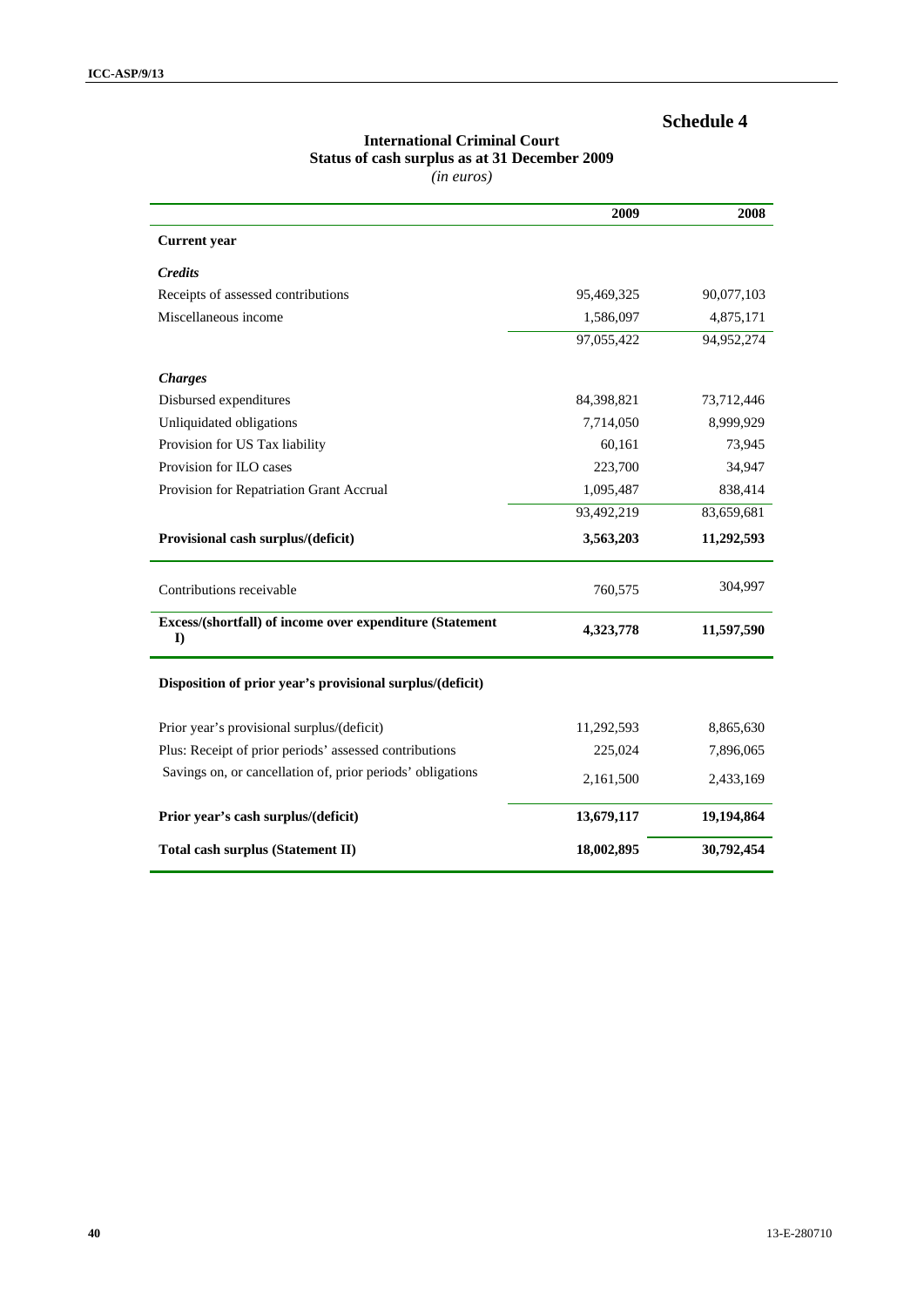# **International Criminal Court Shares of States Parties in the 2008 cash surplus**

| <b>States Parties</b>               | <b>States Parties</b><br>to the Rome<br><b>Statute since</b> | 2008 Scale of<br>assessment | <b>Surplus</b> |
|-------------------------------------|--------------------------------------------------------------|-----------------------------|----------------|
| Afghanistan                         | May-03                                                       | 0,00149                     | 203            |
| Albania                             | Apr-03                                                       | 0,00893                     | 1,222          |
| Andorra                             | $Dec-02$                                                     | 0,01191                     | 1,629          |
| Antigua and Barbuda                 | $Dec-02$                                                     | 0,00298                     | 407            |
| Argentina                           | $Dec-02$                                                     | 0,48384                     | 66,185         |
| Australia                           | $Dec-02$                                                     | 2,66036                     | 363,914        |
| Austria                             | $Dec-02$                                                     | 1,32050                     | 180,633        |
| <b>Barbados</b>                     | Mar-03                                                       | 0,01340                     | 1,833          |
| Belgium                             | $Dec-02$                                                     | 1,64058                     | 224,417        |
| <b>Belize</b>                       | $Dec-02$                                                     | 0,00149                     | 203            |
| Benin                               | $Dec-02$                                                     | 0,00149                     | 203            |
| Bolivia                             | $Dec-02$                                                     | 0,00893                     | 1,222          |
| Bosnia & Herzegovina                | $Dec-02$                                                     | 0,00893                     | 1,222          |
| Botswana                            | $Dec-02$                                                     | 0,02084                     | 2,851          |
| <b>Brazil</b>                       | Dec-02                                                       | 1,30413                     | 178,393        |
| Bulgaria                            | $Dec-02$                                                     | 0,02977                     | 4,073          |
| Burkina Faso                        | $Jul-04$                                                     | 0,00298                     | 407            |
| Burundi                             | $Dec-04$                                                     | 0,00149                     | 203            |
| Cambodia                            | $Dec-02$                                                     | 0,00149                     | 203            |
| Canada                              | $Dec-02$                                                     | 4,43195                     | 606,251        |
| Central African Republic            | $Dec-02$                                                     | 0,00149                     | 203            |
| Chad                                | $Jan-07$                                                     | 0,00149                     | 203            |
| Colombia                            | $Dec-02$                                                     | 0,15632                     | 21,383         |
| Comoros                             | $Nov-06$                                                     | 0,00149                     | 203            |
| Congo                               | Aug-04                                                       | 0,00149                     | 204            |
| Cook Islands                        | $Oct-08$                                                     | 0,00037                     | 50             |
| Costa Rica                          | $Dec-02$                                                     | 0,04764                     | 6,517          |
| Croatia                             | $Dec-02$                                                     | 0,07444                     | 10,182         |
| Cyprus                              | $Dec-02$                                                     | 0,06550                     | 8,960          |
| Democratic Republic of the<br>Congo | $Dec-02$                                                     | 0,00447                     | 611            |
| Denmark                             | $Dec-02$                                                     | 1,10017                     | 150,494        |
| Djibouti                            | Feb-03                                                       | 0,00149                     | 204            |
| Dominica                            | $Dec-02$                                                     | 0,00149                     | 204            |
| Dominican Republic                  | Aug- $05$                                                    | 0,03573                     | 4,887          |
| Ecuador                             | $Dec-02$                                                     | 0,03126                     | 4,277          |
| Estonia                             | $Dec-02$                                                     | 0,02382                     | 3,258          |
| Fiji                                | $Dec-02$                                                     | 0,00447                     | 611            |
| Finland                             | $Dec-02$                                                     | 0,83964                     | 114,856        |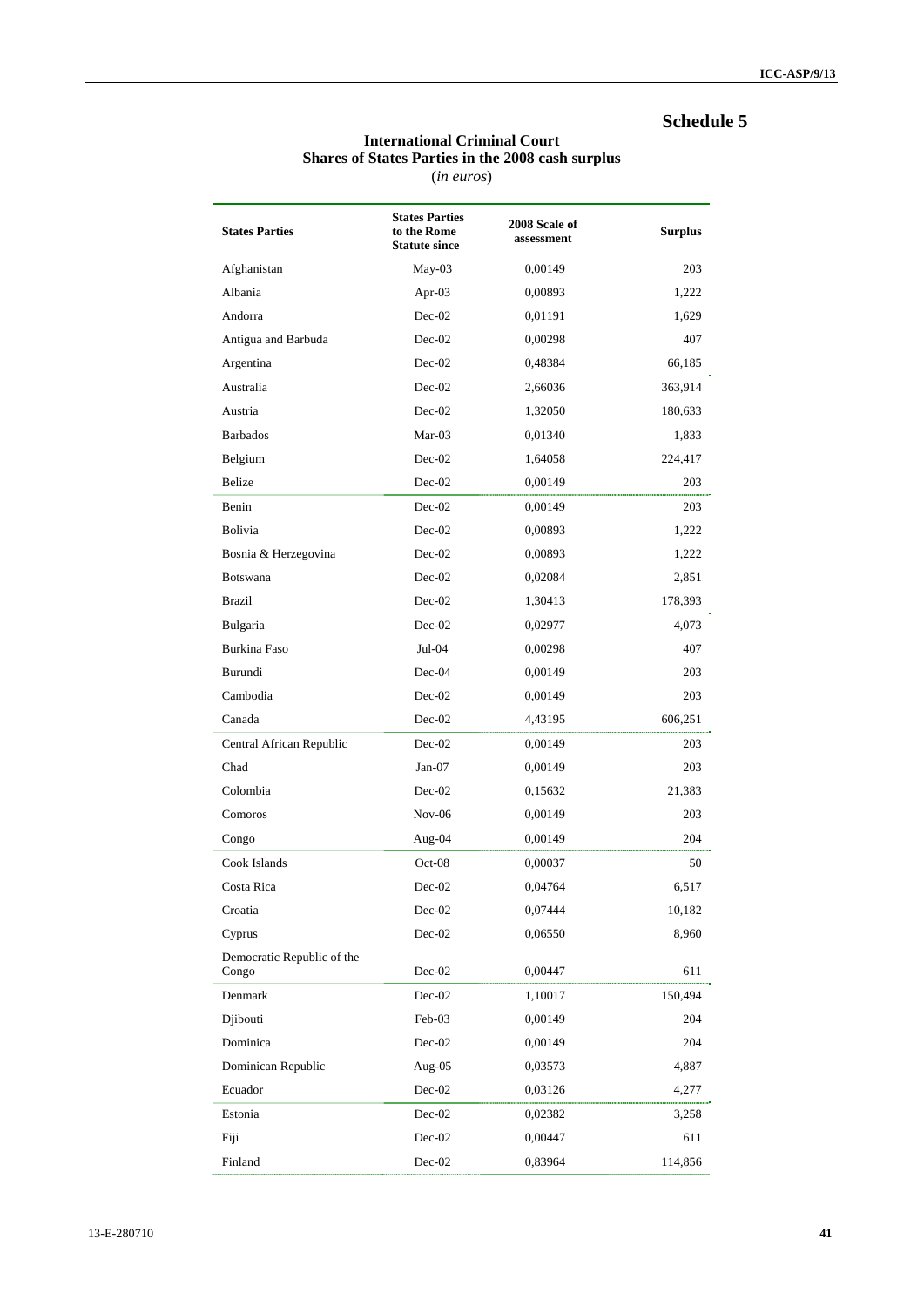| <b>Statute since</b><br>$Dec-02$<br>France<br>1,283,167<br>9,38048<br>Gabon<br>$Dec-02$<br>0,01191<br>1,629<br>Gambia<br>$Dec-02$<br>0,00149<br>204<br>Georgia<br>$Dec-02$<br>0,00447<br>611<br>Germany<br>$Dec-02$<br>1,746,664<br>12,76883<br>Ghana<br>$Dec-02$<br>0,00595<br>815<br>Greece<br>$Dec-02$<br>0,88728<br>121,372<br>Guinea<br>$Dec-02$<br>0,00149<br>204<br>$Dec-04$<br>0,00149<br>204<br>Guyana<br>Honduras<br>$Dec-02$<br>0,00744<br>1,018<br>Hungary<br>$Dec-02$<br>0,36325<br>49,689<br>Iceland<br>$Dec-02$<br>0,05508<br>7,535<br>Ireland<br>$Dec-02$<br>0,66248<br>90,622<br>Italy<br>$Dec-02$<br>7,56126<br>1,034,313<br>Japan<br>$Oct-07$<br>22,00000<br>3,009,406<br>Jordan<br>$Dec-02$<br>0,01786<br>2,444<br>$Jun-05$<br>0,01489<br>Kenya<br>2,036<br>Latvia<br>$Dec-02$<br>0,02680<br>3,666<br>$Dec-02$<br>Lesotho<br>0,00149<br>204<br>Liberia<br>204<br>$Dec-04$<br>0,00149<br>Liechtenstein<br>$Dec-02$<br>0,01489<br>2,036<br>Lithuania<br>$Dec-02$<br>0,04615<br>6,313<br>$Dec-02$<br>Luxembourg<br>0,12654<br>17,310<br>$Jun-08$<br>Madagascar<br>0,00174<br>238<br>Malawi<br>$Dec-02$<br>0,00149<br>204<br>Mali<br>$Dec-02$<br>0,00149<br>204<br>$Dec-02$<br>0,02531<br>3,462<br>Malta<br>Marshall Islands<br>$Dec-02$<br>0,00149<br>204<br>Mauritius<br>$Dec-02$<br>0,01638<br>2,240<br>Mexico<br>$Jan-06$<br>3,36006<br>459,627<br>Mongolia<br>Dec-02<br>0,00149<br>204<br>Montenegro<br>Jun-06<br>0,00149<br>204<br>Namibia<br>Dec-02<br>0,00893<br>1,222<br>Nauru<br>$Dec-02$<br>0,00149<br>204<br>Netherlands<br>$Dec-02$<br>2,78839<br>381,427<br>New Zealand<br>$Dec-02$<br>0,38111<br>52,133<br>$Dec-02$<br>0,00149<br>Niger<br>204<br>$Dec-02$<br>Nigeria<br>0,07146<br>9,775<br>$Dec-02$<br>Norway<br>1,16419<br>159,250<br>Dec-02<br>Panama<br>0,03424<br>4,684<br>$Dec-02$<br>0,00744<br>1,018<br>Paraguay<br>Dec-02<br>Peru<br>0,11612<br>15,884 | <b>States Parties</b> | <b>States Parties</b><br>to the Rome | 2008 Scale of<br>assessment | <b>Surplus</b> |
|-------------------------------------------------------------------------------------------------------------------------------------------------------------------------------------------------------------------------------------------------------------------------------------------------------------------------------------------------------------------------------------------------------------------------------------------------------------------------------------------------------------------------------------------------------------------------------------------------------------------------------------------------------------------------------------------------------------------------------------------------------------------------------------------------------------------------------------------------------------------------------------------------------------------------------------------------------------------------------------------------------------------------------------------------------------------------------------------------------------------------------------------------------------------------------------------------------------------------------------------------------------------------------------------------------------------------------------------------------------------------------------------------------------------------------------------------------------------------------------------------------------------------------------------------------------------------------------------------------------------------------------------------------------------------------------------------------------------------------------------------------------------------------------------------------------------------------------------------------------------------------------------------|-----------------------|--------------------------------------|-----------------------------|----------------|
|                                                                                                                                                                                                                                                                                                                                                                                                                                                                                                                                                                                                                                                                                                                                                                                                                                                                                                                                                                                                                                                                                                                                                                                                                                                                                                                                                                                                                                                                                                                                                                                                                                                                                                                                                                                                                                                                                                 |                       |                                      |                             |                |
|                                                                                                                                                                                                                                                                                                                                                                                                                                                                                                                                                                                                                                                                                                                                                                                                                                                                                                                                                                                                                                                                                                                                                                                                                                                                                                                                                                                                                                                                                                                                                                                                                                                                                                                                                                                                                                                                                                 |                       |                                      |                             |                |
|                                                                                                                                                                                                                                                                                                                                                                                                                                                                                                                                                                                                                                                                                                                                                                                                                                                                                                                                                                                                                                                                                                                                                                                                                                                                                                                                                                                                                                                                                                                                                                                                                                                                                                                                                                                                                                                                                                 |                       |                                      |                             |                |
|                                                                                                                                                                                                                                                                                                                                                                                                                                                                                                                                                                                                                                                                                                                                                                                                                                                                                                                                                                                                                                                                                                                                                                                                                                                                                                                                                                                                                                                                                                                                                                                                                                                                                                                                                                                                                                                                                                 |                       |                                      |                             |                |
|                                                                                                                                                                                                                                                                                                                                                                                                                                                                                                                                                                                                                                                                                                                                                                                                                                                                                                                                                                                                                                                                                                                                                                                                                                                                                                                                                                                                                                                                                                                                                                                                                                                                                                                                                                                                                                                                                                 |                       |                                      |                             |                |
|                                                                                                                                                                                                                                                                                                                                                                                                                                                                                                                                                                                                                                                                                                                                                                                                                                                                                                                                                                                                                                                                                                                                                                                                                                                                                                                                                                                                                                                                                                                                                                                                                                                                                                                                                                                                                                                                                                 |                       |                                      |                             |                |
|                                                                                                                                                                                                                                                                                                                                                                                                                                                                                                                                                                                                                                                                                                                                                                                                                                                                                                                                                                                                                                                                                                                                                                                                                                                                                                                                                                                                                                                                                                                                                                                                                                                                                                                                                                                                                                                                                                 |                       |                                      |                             |                |
|                                                                                                                                                                                                                                                                                                                                                                                                                                                                                                                                                                                                                                                                                                                                                                                                                                                                                                                                                                                                                                                                                                                                                                                                                                                                                                                                                                                                                                                                                                                                                                                                                                                                                                                                                                                                                                                                                                 |                       |                                      |                             |                |
|                                                                                                                                                                                                                                                                                                                                                                                                                                                                                                                                                                                                                                                                                                                                                                                                                                                                                                                                                                                                                                                                                                                                                                                                                                                                                                                                                                                                                                                                                                                                                                                                                                                                                                                                                                                                                                                                                                 |                       |                                      |                             |                |
|                                                                                                                                                                                                                                                                                                                                                                                                                                                                                                                                                                                                                                                                                                                                                                                                                                                                                                                                                                                                                                                                                                                                                                                                                                                                                                                                                                                                                                                                                                                                                                                                                                                                                                                                                                                                                                                                                                 |                       |                                      |                             |                |
|                                                                                                                                                                                                                                                                                                                                                                                                                                                                                                                                                                                                                                                                                                                                                                                                                                                                                                                                                                                                                                                                                                                                                                                                                                                                                                                                                                                                                                                                                                                                                                                                                                                                                                                                                                                                                                                                                                 |                       |                                      |                             |                |
|                                                                                                                                                                                                                                                                                                                                                                                                                                                                                                                                                                                                                                                                                                                                                                                                                                                                                                                                                                                                                                                                                                                                                                                                                                                                                                                                                                                                                                                                                                                                                                                                                                                                                                                                                                                                                                                                                                 |                       |                                      |                             |                |
|                                                                                                                                                                                                                                                                                                                                                                                                                                                                                                                                                                                                                                                                                                                                                                                                                                                                                                                                                                                                                                                                                                                                                                                                                                                                                                                                                                                                                                                                                                                                                                                                                                                                                                                                                                                                                                                                                                 |                       |                                      |                             |                |
|                                                                                                                                                                                                                                                                                                                                                                                                                                                                                                                                                                                                                                                                                                                                                                                                                                                                                                                                                                                                                                                                                                                                                                                                                                                                                                                                                                                                                                                                                                                                                                                                                                                                                                                                                                                                                                                                                                 |                       |                                      |                             |                |
|                                                                                                                                                                                                                                                                                                                                                                                                                                                                                                                                                                                                                                                                                                                                                                                                                                                                                                                                                                                                                                                                                                                                                                                                                                                                                                                                                                                                                                                                                                                                                                                                                                                                                                                                                                                                                                                                                                 |                       |                                      |                             |                |
|                                                                                                                                                                                                                                                                                                                                                                                                                                                                                                                                                                                                                                                                                                                                                                                                                                                                                                                                                                                                                                                                                                                                                                                                                                                                                                                                                                                                                                                                                                                                                                                                                                                                                                                                                                                                                                                                                                 |                       |                                      |                             |                |
|                                                                                                                                                                                                                                                                                                                                                                                                                                                                                                                                                                                                                                                                                                                                                                                                                                                                                                                                                                                                                                                                                                                                                                                                                                                                                                                                                                                                                                                                                                                                                                                                                                                                                                                                                                                                                                                                                                 |                       |                                      |                             |                |
|                                                                                                                                                                                                                                                                                                                                                                                                                                                                                                                                                                                                                                                                                                                                                                                                                                                                                                                                                                                                                                                                                                                                                                                                                                                                                                                                                                                                                                                                                                                                                                                                                                                                                                                                                                                                                                                                                                 |                       |                                      |                             |                |
|                                                                                                                                                                                                                                                                                                                                                                                                                                                                                                                                                                                                                                                                                                                                                                                                                                                                                                                                                                                                                                                                                                                                                                                                                                                                                                                                                                                                                                                                                                                                                                                                                                                                                                                                                                                                                                                                                                 |                       |                                      |                             |                |
|                                                                                                                                                                                                                                                                                                                                                                                                                                                                                                                                                                                                                                                                                                                                                                                                                                                                                                                                                                                                                                                                                                                                                                                                                                                                                                                                                                                                                                                                                                                                                                                                                                                                                                                                                                                                                                                                                                 |                       |                                      |                             |                |
|                                                                                                                                                                                                                                                                                                                                                                                                                                                                                                                                                                                                                                                                                                                                                                                                                                                                                                                                                                                                                                                                                                                                                                                                                                                                                                                                                                                                                                                                                                                                                                                                                                                                                                                                                                                                                                                                                                 |                       |                                      |                             |                |
|                                                                                                                                                                                                                                                                                                                                                                                                                                                                                                                                                                                                                                                                                                                                                                                                                                                                                                                                                                                                                                                                                                                                                                                                                                                                                                                                                                                                                                                                                                                                                                                                                                                                                                                                                                                                                                                                                                 |                       |                                      |                             |                |
|                                                                                                                                                                                                                                                                                                                                                                                                                                                                                                                                                                                                                                                                                                                                                                                                                                                                                                                                                                                                                                                                                                                                                                                                                                                                                                                                                                                                                                                                                                                                                                                                                                                                                                                                                                                                                                                                                                 |                       |                                      |                             |                |
|                                                                                                                                                                                                                                                                                                                                                                                                                                                                                                                                                                                                                                                                                                                                                                                                                                                                                                                                                                                                                                                                                                                                                                                                                                                                                                                                                                                                                                                                                                                                                                                                                                                                                                                                                                                                                                                                                                 |                       |                                      |                             |                |
|                                                                                                                                                                                                                                                                                                                                                                                                                                                                                                                                                                                                                                                                                                                                                                                                                                                                                                                                                                                                                                                                                                                                                                                                                                                                                                                                                                                                                                                                                                                                                                                                                                                                                                                                                                                                                                                                                                 |                       |                                      |                             |                |
|                                                                                                                                                                                                                                                                                                                                                                                                                                                                                                                                                                                                                                                                                                                                                                                                                                                                                                                                                                                                                                                                                                                                                                                                                                                                                                                                                                                                                                                                                                                                                                                                                                                                                                                                                                                                                                                                                                 |                       |                                      |                             |                |
|                                                                                                                                                                                                                                                                                                                                                                                                                                                                                                                                                                                                                                                                                                                                                                                                                                                                                                                                                                                                                                                                                                                                                                                                                                                                                                                                                                                                                                                                                                                                                                                                                                                                                                                                                                                                                                                                                                 |                       |                                      |                             |                |
|                                                                                                                                                                                                                                                                                                                                                                                                                                                                                                                                                                                                                                                                                                                                                                                                                                                                                                                                                                                                                                                                                                                                                                                                                                                                                                                                                                                                                                                                                                                                                                                                                                                                                                                                                                                                                                                                                                 |                       |                                      |                             |                |
|                                                                                                                                                                                                                                                                                                                                                                                                                                                                                                                                                                                                                                                                                                                                                                                                                                                                                                                                                                                                                                                                                                                                                                                                                                                                                                                                                                                                                                                                                                                                                                                                                                                                                                                                                                                                                                                                                                 |                       |                                      |                             |                |
|                                                                                                                                                                                                                                                                                                                                                                                                                                                                                                                                                                                                                                                                                                                                                                                                                                                                                                                                                                                                                                                                                                                                                                                                                                                                                                                                                                                                                                                                                                                                                                                                                                                                                                                                                                                                                                                                                                 |                       |                                      |                             |                |
|                                                                                                                                                                                                                                                                                                                                                                                                                                                                                                                                                                                                                                                                                                                                                                                                                                                                                                                                                                                                                                                                                                                                                                                                                                                                                                                                                                                                                                                                                                                                                                                                                                                                                                                                                                                                                                                                                                 |                       |                                      |                             |                |
|                                                                                                                                                                                                                                                                                                                                                                                                                                                                                                                                                                                                                                                                                                                                                                                                                                                                                                                                                                                                                                                                                                                                                                                                                                                                                                                                                                                                                                                                                                                                                                                                                                                                                                                                                                                                                                                                                                 |                       |                                      |                             |                |
|                                                                                                                                                                                                                                                                                                                                                                                                                                                                                                                                                                                                                                                                                                                                                                                                                                                                                                                                                                                                                                                                                                                                                                                                                                                                                                                                                                                                                                                                                                                                                                                                                                                                                                                                                                                                                                                                                                 |                       |                                      |                             |                |
|                                                                                                                                                                                                                                                                                                                                                                                                                                                                                                                                                                                                                                                                                                                                                                                                                                                                                                                                                                                                                                                                                                                                                                                                                                                                                                                                                                                                                                                                                                                                                                                                                                                                                                                                                                                                                                                                                                 |                       |                                      |                             |                |
|                                                                                                                                                                                                                                                                                                                                                                                                                                                                                                                                                                                                                                                                                                                                                                                                                                                                                                                                                                                                                                                                                                                                                                                                                                                                                                                                                                                                                                                                                                                                                                                                                                                                                                                                                                                                                                                                                                 |                       |                                      |                             |                |
|                                                                                                                                                                                                                                                                                                                                                                                                                                                                                                                                                                                                                                                                                                                                                                                                                                                                                                                                                                                                                                                                                                                                                                                                                                                                                                                                                                                                                                                                                                                                                                                                                                                                                                                                                                                                                                                                                                 |                       |                                      |                             |                |
|                                                                                                                                                                                                                                                                                                                                                                                                                                                                                                                                                                                                                                                                                                                                                                                                                                                                                                                                                                                                                                                                                                                                                                                                                                                                                                                                                                                                                                                                                                                                                                                                                                                                                                                                                                                                                                                                                                 |                       |                                      |                             |                |
|                                                                                                                                                                                                                                                                                                                                                                                                                                                                                                                                                                                                                                                                                                                                                                                                                                                                                                                                                                                                                                                                                                                                                                                                                                                                                                                                                                                                                                                                                                                                                                                                                                                                                                                                                                                                                                                                                                 |                       |                                      |                             |                |
|                                                                                                                                                                                                                                                                                                                                                                                                                                                                                                                                                                                                                                                                                                                                                                                                                                                                                                                                                                                                                                                                                                                                                                                                                                                                                                                                                                                                                                                                                                                                                                                                                                                                                                                                                                                                                                                                                                 |                       |                                      |                             |                |
|                                                                                                                                                                                                                                                                                                                                                                                                                                                                                                                                                                                                                                                                                                                                                                                                                                                                                                                                                                                                                                                                                                                                                                                                                                                                                                                                                                                                                                                                                                                                                                                                                                                                                                                                                                                                                                                                                                 |                       |                                      |                             |                |
|                                                                                                                                                                                                                                                                                                                                                                                                                                                                                                                                                                                                                                                                                                                                                                                                                                                                                                                                                                                                                                                                                                                                                                                                                                                                                                                                                                                                                                                                                                                                                                                                                                                                                                                                                                                                                                                                                                 |                       |                                      |                             |                |
|                                                                                                                                                                                                                                                                                                                                                                                                                                                                                                                                                                                                                                                                                                                                                                                                                                                                                                                                                                                                                                                                                                                                                                                                                                                                                                                                                                                                                                                                                                                                                                                                                                                                                                                                                                                                                                                                                                 |                       |                                      |                             |                |
|                                                                                                                                                                                                                                                                                                                                                                                                                                                                                                                                                                                                                                                                                                                                                                                                                                                                                                                                                                                                                                                                                                                                                                                                                                                                                                                                                                                                                                                                                                                                                                                                                                                                                                                                                                                                                                                                                                 |                       |                                      |                             |                |
|                                                                                                                                                                                                                                                                                                                                                                                                                                                                                                                                                                                                                                                                                                                                                                                                                                                                                                                                                                                                                                                                                                                                                                                                                                                                                                                                                                                                                                                                                                                                                                                                                                                                                                                                                                                                                                                                                                 | Poland                | Dec-02                               | 0,74585                     | 102,026        |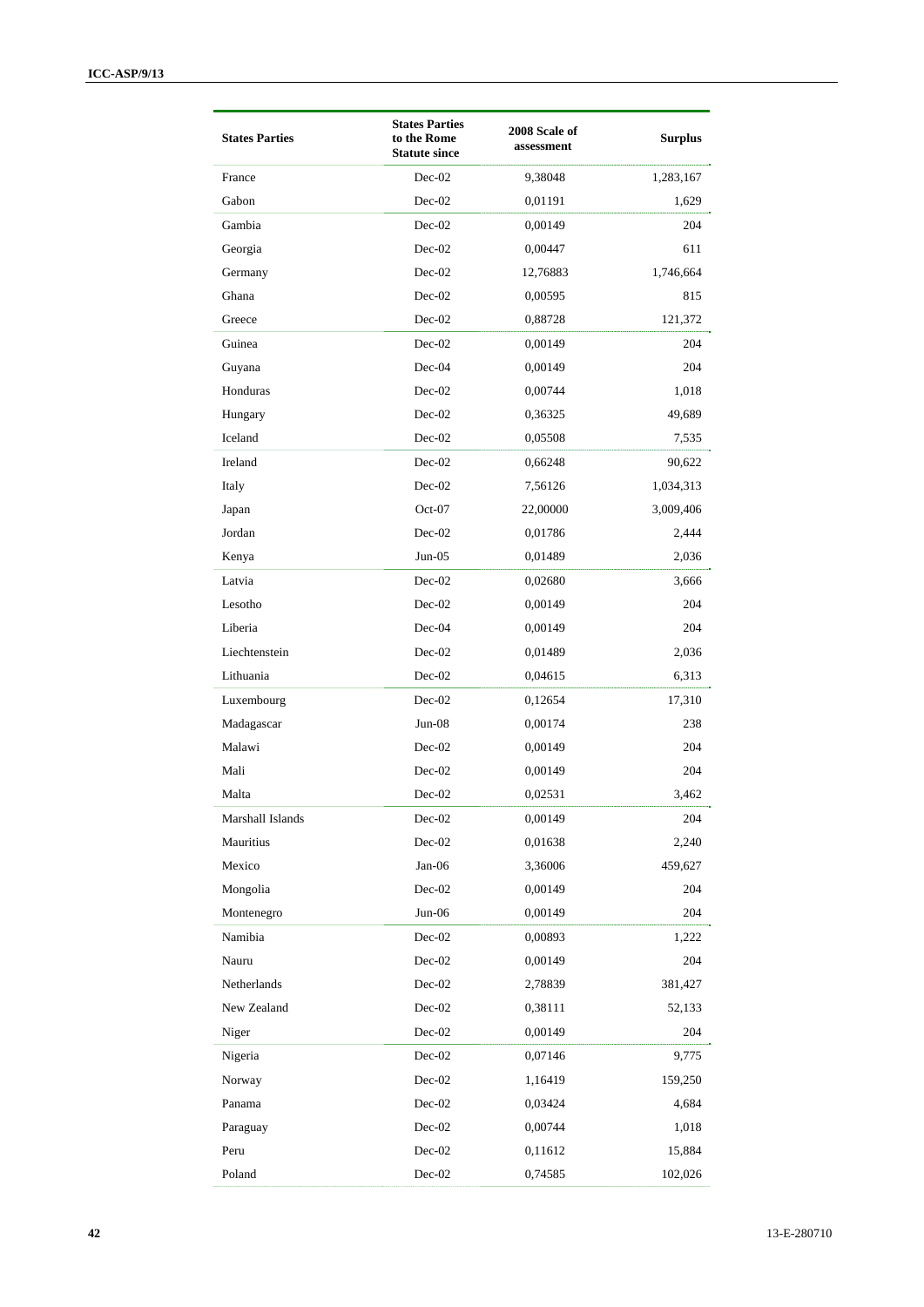| <b>States Parties</b>                    | <b>States Parties</b><br>to the Rome<br><b>Statute since</b> | 2008 Scale of<br>assessment | <b>Surplus</b> |
|------------------------------------------|--------------------------------------------------------------|-----------------------------|----------------|
| Portugal                                 | $Dec-02$                                                     | 0,78456                     | 107,321        |
| Republic of Korea                        | $Dec-02$                                                     | 3,23501                     | 442,521        |
| Romania                                  | Dec-02                                                       | 0,10421                     | 14,255         |
| Saint Kitts and Nevis                    | $Nov-06$                                                     | 0,00149                     | 204            |
| Saint Vincent and the<br>Grenadines      | $Dec-02$                                                     | 0,00149                     | 204            |
| Samoa                                    | $Dec-02$                                                     | 0,00149                     | 204            |
| San Marino                               | $Dec-02$                                                     | 0,00447                     | 611            |
| Senegal                                  | $Dec-02$                                                     | 0,00595                     | 815            |
| Serbia                                   | $Dec-02$                                                     | 0,03126                     | 4,277          |
| Sierra Leone                             | $Dec-02$                                                     | 0,00149                     | 204            |
| Slovakia                                 | $Dec-02$                                                     | 0,09379                     | 12,830         |
| Slovenia                                 | $Dec-02$                                                     | 0,14292                     | 19,550         |
| South Africa                             | $Dec-02$                                                     | 0,43173                     | 59,057         |
| Spain                                    | $Dec-02$                                                     | 4,41855                     | 604,419        |
| Suriname                                 | $Oct-08$                                                     | 0,00037                     | 50             |
| Sweden                                   | $Dec-02$                                                     | 1,59443                     | 218,104        |
| Switzerland                              | $Dec-02$                                                     | 1,81030                     | 247,632        |
| Tajikistan                               | $Dec-02$                                                     | 0,00149                     | 204            |
| The Former Yugoslav Rep, of<br>Macedonia | $Dec-02$                                                     | 0,00744                     | 1,018          |
| Timor-Leste                              | $Dec-02$                                                     | 0,00149                     | 204            |
| Trinidad and Tobago                      | $Dec-02$                                                     | 0,04020                     | 5,498          |
| Uganda                                   | $Dec-02$                                                     | 0,00447                     | 611            |
| United Kingdom                           | $Dec-02$                                                     | 9,88814                     | 1,352,610      |
| United Republic of Tanzania              | $Dec-02$                                                     | 0,00893                     | 1,222          |
| Uruguay                                  | $Dec-02$                                                     | 0,04020                     | 5,498          |
| Venezuela                                | Dec-02                                                       | 0,29775                     | 40,729         |
| Zambia                                   | Dec-02                                                       | 0,00149                     | 204            |
| <b>Total (108 States Parties)</b>        |                                                              | 100,00000                   | 13,679,117     |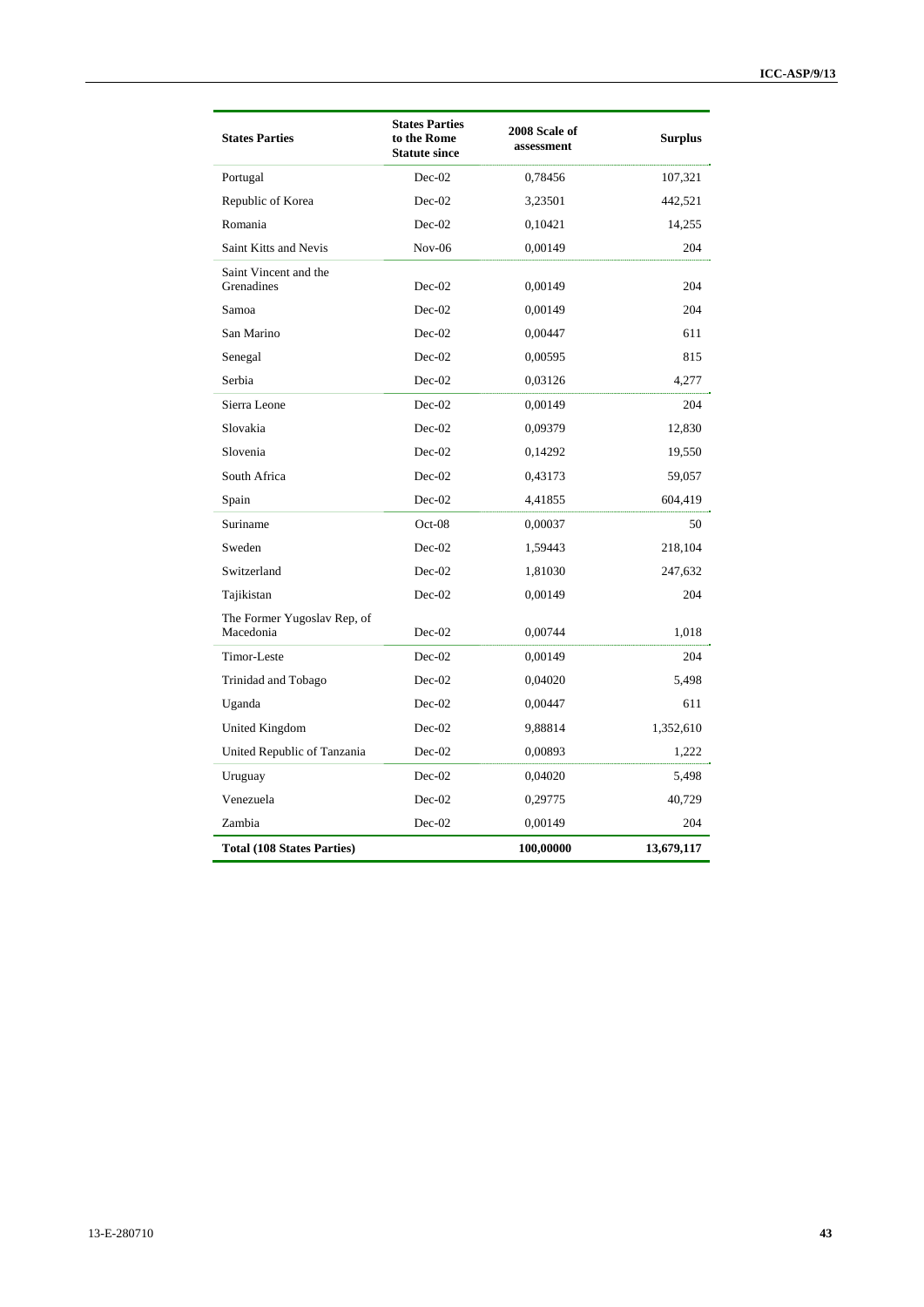#### **International Criminal Court Status of voluntary contributions as at 31 December 2009**

| Project                                            | Contributor                                          | <b>Pledges</b>   | <b>Received</b>  | Outstanding                  | <b>Receipts</b><br>for future<br>periods | <b>Refund to</b><br>donors |
|----------------------------------------------------|------------------------------------------------------|------------------|------------------|------------------------------|------------------------------------------|----------------------------|
| Internship and Visiting Professionals<br>Programme | European Commission                                  | 879,020          | 876,648          | 26,166                       | 1,170,010                                |                            |
|                                                    | MacArthur Foundation                                 | 76,493           | 76,493           |                              |                                          | 7,302                      |
|                                                    | Finland                                              | 18,901           | 18,900           |                              |                                          |                            |
|                                                    | Norway                                               | 60,000           | 60,000           |                              | 20,000                                   |                            |
|                                                    | Australia                                            | 37,500           | 37,500           |                              | 12,500                                   |                            |
|                                                    | Netherlands                                          | 15,000           | 15,000           |                              | 5,000                                    |                            |
|                                                    | Belgium                                              | 40,000           | 40,000           |                              |                                          |                            |
|                                                    | Korea                                                | $\boldsymbol{0}$ | $\boldsymbol{0}$ |                              | 31,218                                   |                            |
|                                                    | Switzerland                                          | 6,250            | 6,250            |                              | ÷,                                       |                            |
| Sub-total                                          |                                                      | 1,133,164        | 1,130,791        | 26,166                       | 1,238,728                                | 7,302                      |
| <b>Least Developed Countries</b>                   | Australia                                            | $\blacksquare$   | 35,000           |                              |                                          |                            |
|                                                    | Austria                                              | ÷,               | 10,000           |                              |                                          |                            |
|                                                    | Croatia                                              |                  | 3,000            |                              |                                          |                            |
|                                                    | Finland                                              | $\sim$           | 20,000           |                              |                                          |                            |
|                                                    | Germany                                              |                  | 20,000           |                              |                                          |                            |
|                                                    | Ireland                                              |                  | 25,000           |                              |                                          |                            |
|                                                    | Netherlands                                          |                  | 25,000           |                              |                                          |                            |
|                                                    | Poland                                               |                  | 10,000           |                              |                                          |                            |
|                                                    | <b>United Kingdom</b>                                | ä,               | 21,954           |                              |                                          |                            |
| Sub-total                                          |                                                      | ٠                | 169,954          |                              |                                          |                            |
| Dakar Seminar                                      | France                                               | 46,700           | 46,700           |                              | ä,                                       |                            |
|                                                    | Organisation<br>Internationals de la<br>Francophonie | 14,320           | 14,320           |                              |                                          |                            |
| Sub-total                                          |                                                      | 61,020           | 61,020           | $\qquad \qquad \blacksquare$ | $\frac{1}{2}$                            |                            |
| ICC Legal Tools Project (Case Matrix)              | Canada                                               | 59,528           | 59,528           |                              |                                          |                            |
|                                                    | Finland                                              | 35,876           | 35,876           |                              | ۰                                        | 876                        |
|                                                    | Germany                                              | 23,052           | 23,052           |                              |                                          | 15                         |
|                                                    | Netherlands                                          | 20,000           | 20,000           |                              | ÷,                                       |                            |
| Sub-total                                          |                                                      | 138,456          | 138,456          |                              |                                          | 891                        |
| Defence Counsel Seminar                            | Belgium                                              | 20,000           | 20,000           |                              |                                          | 6,459                      |
|                                                    | Finland                                              | 29,099           | 29,099           |                              |                                          |                            |
|                                                    | MacArthur Foundation                                 | 38,247           | 38,247           |                              |                                          | $\bar{\phantom{a}}$        |
|                                                    | Netherlands                                          | 38,764           | 38,764           |                              |                                          | 4,551                      |
| Sub-total                                          |                                                      | 126,110          | 126,110          |                              |                                          | 11,010                     |
| General Trust Fund                                 | Austria                                              | $\blacksquare$   |                  | $\overline{\phantom{a}}$     | 10,549                                   |                            |
|                                                    | Korea                                                |                  |                  |                              | 10,000                                   |                            |
| Sub-total                                          |                                                      |                  |                  |                              | 20,549                                   |                            |
| <b>Total voluntary contributions</b>               |                                                      | 1,458,750        | 1,626,333        | 26,166                       | 1,259,277                                | 19,203                     |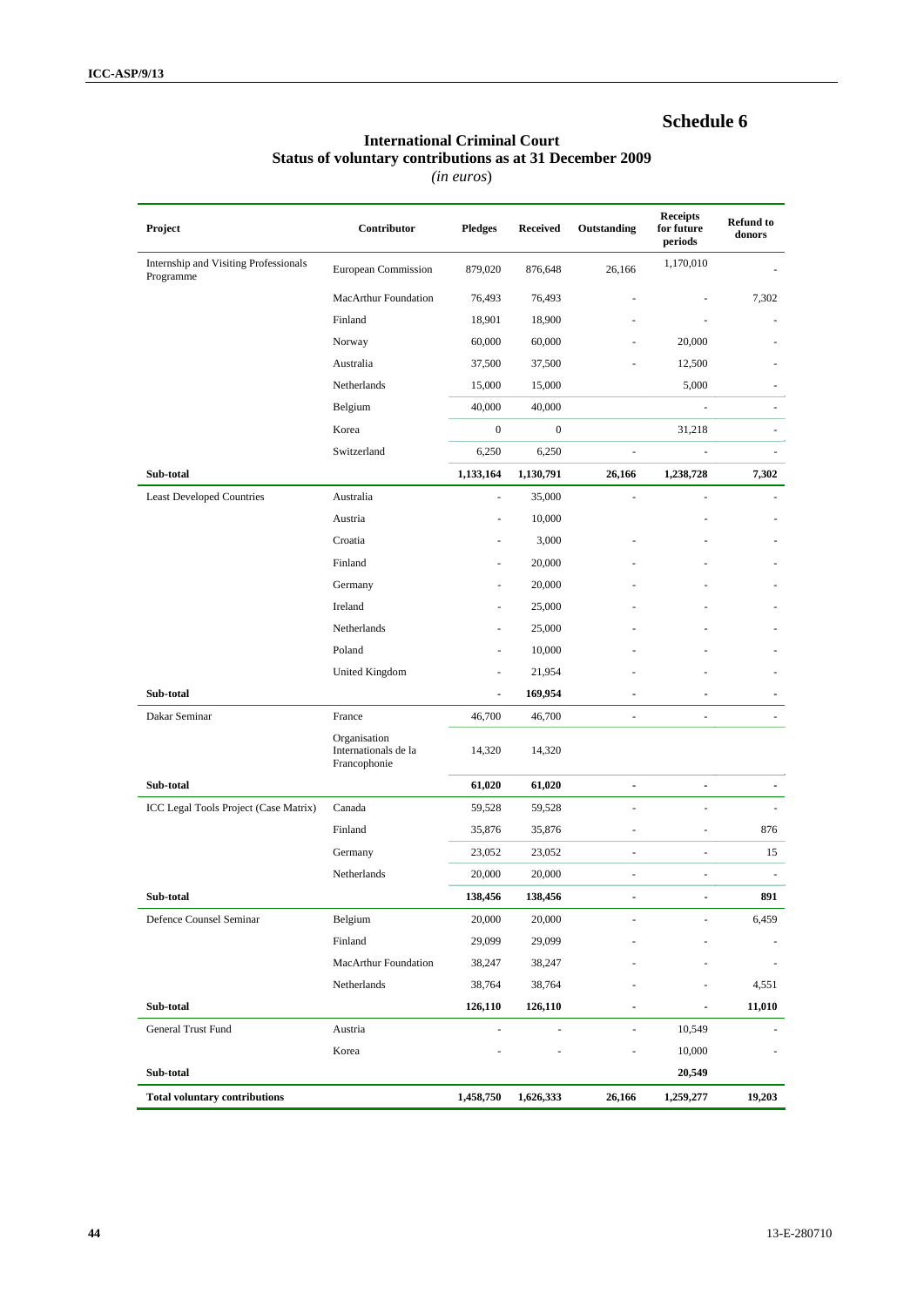| <b>Balances</b><br>Savings on, or<br>Unliquidate<br><b>Total</b><br><b>Refunds</b> to<br><b>Interest</b><br><b>Trust Fund</b><br><b>Disbursements</b><br>brought forward<br><b>Receipts</b><br>cancellation of, prior<br>d obligations<br>expenditures<br>Earned<br>donors<br>as at 1 January<br>periods' obligations<br>Internship and Visiting Professionals Programme<br>$-70,253$<br>1,130,793<br>973,105<br>85,899<br>1,059,004<br>2,523<br>4,311<br>$-7,302$<br><b>Least Developed Countries</b><br>8,266<br>83,846<br>169,954<br>43,852<br>57,436<br>101,288<br>569<br>$\overline{\phantom{a}}$<br>ICC Legal Tools Project (Case Matrix)<br>1,922<br>130,512<br>$-891$<br>9,086<br>138,456<br>128,590<br>337<br>$\sim$<br>21<br>540<br>Judicial Capacity Strengthening Programme<br>2,119<br>$\sim$<br>$\mathcal{L}_{\mathcal{A}}$<br>$\sim$<br>$\sim$<br>$\overline{\phantom{a}}$<br>Dakar Seminar<br>61,020<br>35,510<br>27,203<br>62,713<br>20<br>$\sim$<br>$\sim$<br>$\blacksquare$<br>Defence Counsel Seminar<br>126,110<br>110,714<br>$227\,$<br>$-11,010$<br>6,905<br>110,714<br>$\sim$<br>$\overline{\phantom{a}}$<br><b>Total</b><br>31,703<br>1,626,333<br>1,291,771<br>172,460<br>1,464,231<br>3,697<br>13,117<br>$-19,203$<br>191,416 | <b>Schedule 7</b><br><b>International Criminal Court</b><br>Status of trust funds as at 31 December 2009<br>$(in\ euros)$ |  |  |  |  |  |  |                           |
|----------------------------------------------------------------------------------------------------------------------------------------------------------------------------------------------------------------------------------------------------------------------------------------------------------------------------------------------------------------------------------------------------------------------------------------------------------------------------------------------------------------------------------------------------------------------------------------------------------------------------------------------------------------------------------------------------------------------------------------------------------------------------------------------------------------------------------------------------------------------------------------------------------------------------------------------------------------------------------------------------------------------------------------------------------------------------------------------------------------------------------------------------------------------------------------------------------------------------------------------------------|---------------------------------------------------------------------------------------------------------------------------|--|--|--|--|--|--|---------------------------|
|                                                                                                                                                                                                                                                                                                                                                                                                                                                                                                                                                                                                                                                                                                                                                                                                                                                                                                                                                                                                                                                                                                                                                                                                                                                          |                                                                                                                           |  |  |  |  |  |  | Unencumbere<br>d balances |
|                                                                                                                                                                                                                                                                                                                                                                                                                                                                                                                                                                                                                                                                                                                                                                                                                                                                                                                                                                                                                                                                                                                                                                                                                                                          |                                                                                                                           |  |  |  |  |  |  |                           |
|                                                                                                                                                                                                                                                                                                                                                                                                                                                                                                                                                                                                                                                                                                                                                                                                                                                                                                                                                                                                                                                                                                                                                                                                                                                          |                                                                                                                           |  |  |  |  |  |  | 161,347                   |
|                                                                                                                                                                                                                                                                                                                                                                                                                                                                                                                                                                                                                                                                                                                                                                                                                                                                                                                                                                                                                                                                                                                                                                                                                                                          |                                                                                                                           |  |  |  |  |  |  |                           |
|                                                                                                                                                                                                                                                                                                                                                                                                                                                                                                                                                                                                                                                                                                                                                                                                                                                                                                                                                                                                                                                                                                                                                                                                                                                          |                                                                                                                           |  |  |  |  |  |  |                           |
|                                                                                                                                                                                                                                                                                                                                                                                                                                                                                                                                                                                                                                                                                                                                                                                                                                                                                                                                                                                                                                                                                                                                                                                                                                                          |                                                                                                                           |  |  |  |  |  |  |                           |
|                                                                                                                                                                                                                                                                                                                                                                                                                                                                                                                                                                                                                                                                                                                                                                                                                                                                                                                                                                                                                                                                                                                                                                                                                                                          |                                                                                                                           |  |  |  |  |  |  |                           |
|                                                                                                                                                                                                                                                                                                                                                                                                                                                                                                                                                                                                                                                                                                                                                                                                                                                                                                                                                                                                                                                                                                                                                                                                                                                          |                                                                                                                           |  |  |  |  |  |  |                           |
|                                                                                                                                                                                                                                                                                                                                                                                                                                                                                                                                                                                                                                                                                                                                                                                                                                                                                                                                                                                                                                                                                                                                                                                                                                                          |                                                                                                                           |  |  |  |  |  |  |                           |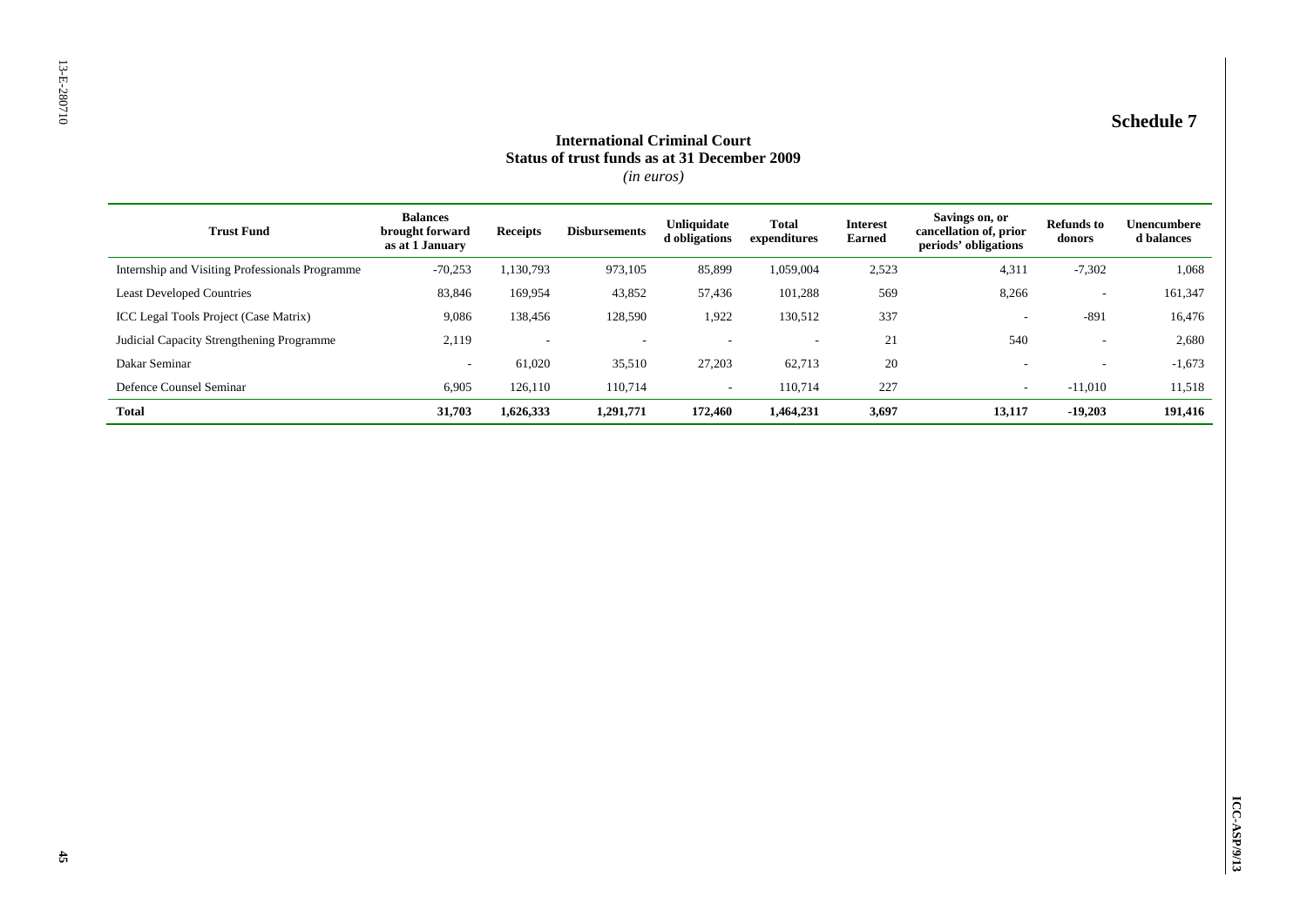# **Notes to the financial statements**

### **1. The International Criminal Court and its objectives**

1.1 The International Criminal Court (ICC) is a permanent institution with the power to exercise jurisdiction over perpetrators of the most serious crimes of international concern (genocide, crimes against humanity, war crimes and crimes of aggression once formally defined). The Court has four organs: the Presidency, Chambers (consisting of an Appeals Division, a Trial Division and a Pre-Trial Division), the Office of the Prosecutor and the Registry. In its resolution ICC-ASP/2/Res.3, adopted in September 2003, the Assembly of States Parties established the Secretariat of the Assembly of States Parties (the Secretariat), to begin its operations on 1 January 2004. In undertaking their tasks, the organs of the Court are guided by the framework set out in the Rome Statute, the Rules of Procedure and Evidence, and other relevant instruments.

The objectives pursued by each organ of the Court are as follows:

#### (a) **Presidency**

(i) To ensure the proper administration of the Court through means of managerial oversight, coordination and cooperation;

(ii) To oversee and support the fair, open and effective conduct of proceedings and to fulfil all exclusive judicial functions assigned to the Presidency; and

To broaden global understanding of and support for the work of the Court by representing it in the international arena.

#### (b) **Chambers**

(i) To ensure the conduct of fair, effective and open proceedings, safeguarding the rights of all parties.

#### (c) **Office of the Prosecutor**

To promote national efforts and international cooperation to prevent and punish genocide, crimes against humanity and war crimes;

(ii) To investigate and prosecute genocide, crimes against humanity and war crimes; and

(iii) To build universal consensus on the principles and purposes of the Rome Statute.

#### (d) **Registry**

(i) To provide efficient, effective and high-quality judicial and administrative support services to the Presidency and Chambers, the Office of the Prosecutor, the defence, and victims and witnesses.

#### (e) **Secretariat of the Assembly of States Parties**

(i) To organise conferences of the Assembly and meetings of the subsidiary bodies of the Assembly, including the Bureau and the Committee on Budget and Finance;

(ii) To assist the Assembly, including its Bureau and subsidiary bodies in all matters relating to their work, with particular emphasis on the effective scheduling and procedurally correct conduct of meetings as well as consultations; and

(iii) To enable the Assembly and its subsidiary bodies to carry out their mandate more effectively by providing them with high-quality substantive Secretariat servicing and support, including technical Secretariat services.

#### (f) **Secretariat of the Trust Fund for Victims:**

(i) The Secretariat of the Trust Fund for Victims administers the Trust Fund for Victims and offers administrative support to the Board and its meetings. For more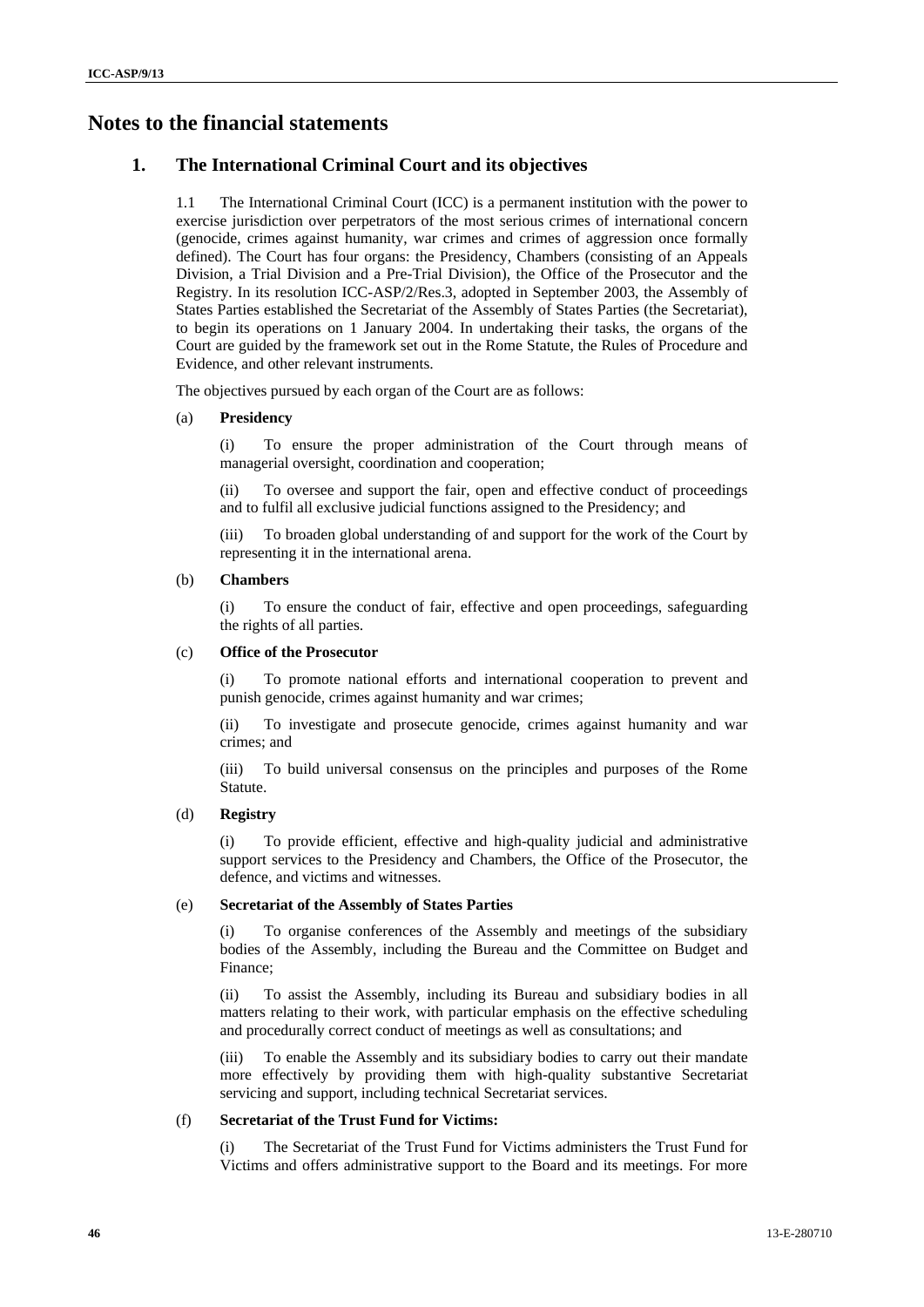information regarding the Trust Fund for Victims, please refer to the Financial Statements of 2009 for the Trust Fund for Victims.

#### (g) **Permanent Premises Project Office:**

(i) In annex IV and V of resolution ICC-ASP/6/Res.1, the Assembly of States Parties decided to establish the Project Director's Office within the annual proposed programme budget of the Court to cover the Staff costs and other operational costs related to the Permanent Premises Project. The Project Director's Office operates under the full authority of the Assembly of Sate Parties and report directly and be accountable to the Assembly through the Oversight Committee. For more information regarding the Permanent Premises Project, please refer to point 14 of the present report.

#### **2. Summary of significant accounting and financial reporting policies**

2.1 The accounts of the International Criminal Court are maintained in accordance with the Financial Regulations and Rules of the Court, as adopted by the Assembly of States Parties at its first session in September 2002, and amendments thereto. The accounts of the ICC are currently in conformity with the United Nations system accounting standards. These notes form an integral part of the ICC's financial statements.

2.2 **Fund accounting**: the Organisation's accounts are maintained on a fund accounting basis. Separate funds for general or special purposes may be established by the Assembly of States Parties. Trust funds and special accounts funded wholly by voluntary contributions may be established and closed by the Registrar.

2.3 **Financial period**: the financial period of the Organisation is one calendar year, unless otherwise decided by the Assembly of States Parties.

2.4 **Accrual basis**: with the exception of voluntary contributions, as defined in subparagraph 2.15 (b) below, income, expenditure, assets and liabilities are recognised on the modified accrual basis of accounting.

2.5 **Historical cost basis**: the accounts are prepared on the historical cost basis of accounting and are not adjusted to reflect the effects of changing prices for goods and services.

2.6 **Currency of accounts and treatment of exchange rate movements**: the accounts of the Organisation are presented in euros. Accounting records kept in other currencies are converted into euros at the United Nations operational rate of exchange in effect at the date of the financial statement. Transactions in other currencies are converted into euros at the United Nations operational rate of exchange in effect at the date of transaction.

Exchange rate gains and losses are treated as follows:

(a) Realised gains and losses resulting from the purchase of other currencies are recorded as miscellaneous income;

(b) Realised losses on transactions are reflected in the expenditures of the main programme;

(c) Unrealised gains and losses resulting from the revaluation of cash and other assets and liabilities are recorded as a provision in the balance sheet. At year-end, a cumulative net gain is left as a provision in the balance sheet, whereas a net loss is specifically provided for and recorded as expenditure; and

Unrealised gains and losses relating to the revaluation of unliquidated obligations are recorded as expenditure and adjusted in the corresponding programme budgets.

2.7 **The General Fund** was established for the purpose of accounting for the expenditures of the Court. The General Fund includes assessed contributions, funds provided by the United Nations, voluntary contributions, miscellaneous income and advances made from the Working Capital Fund to finance expenditures.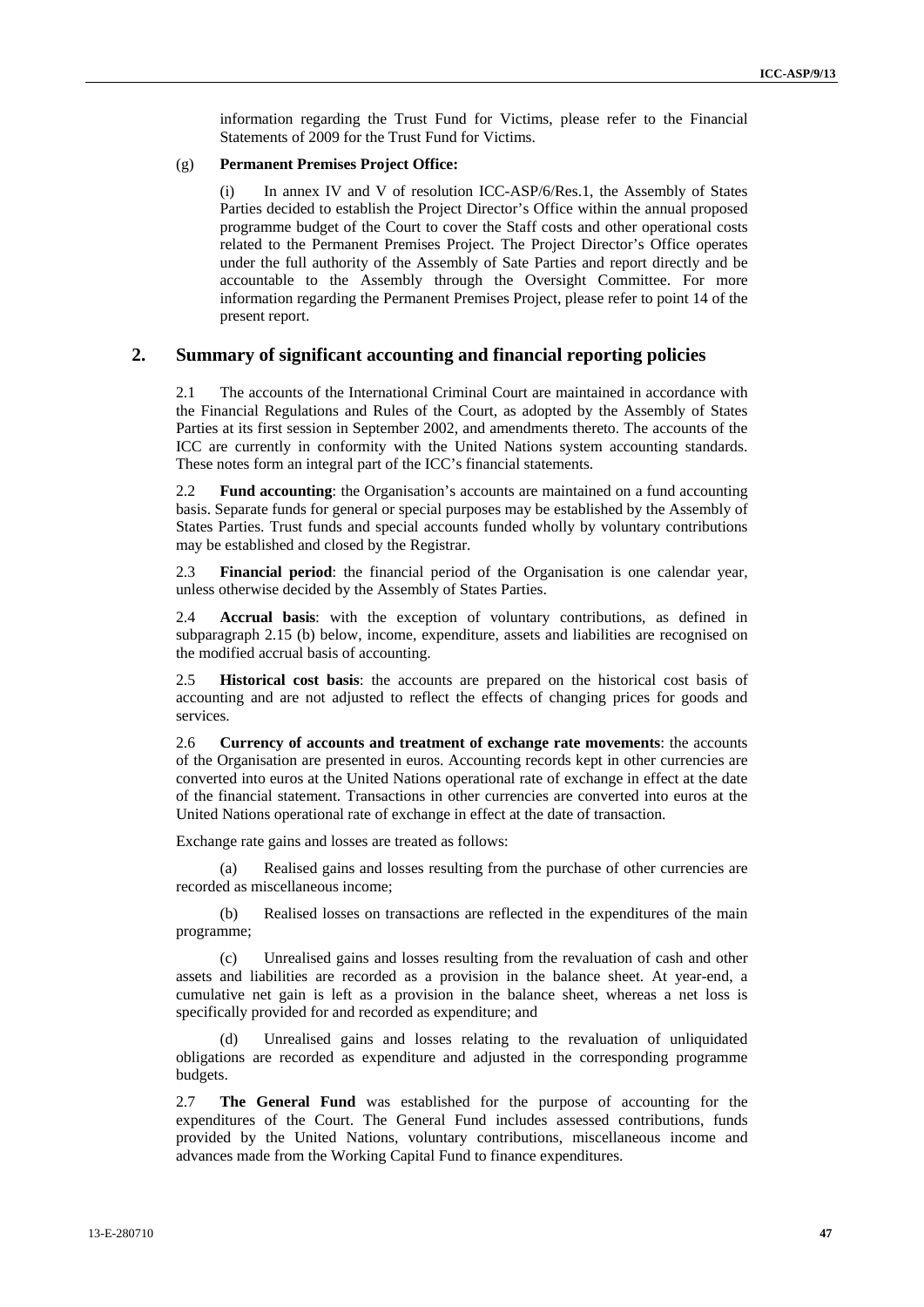2.8 **The Working Capital Fund** is the fund established to ensure capital for the Court to meet short-term liquidity problems pending receipt of assessed contributions. The amount of the Working Capital Fund is determined by the Assembly of States Parties for each financial period and is assessed in accordance with the scale of assessments used for the appropriations of the Court, in accordance with financial regulation 6.2.

2.9 **Trust Funds and special accounts** are established and closed by the Registrar, and are reported to the Presidency and, through the Committee on Budget and Finance, to the Assembly of States Parties. They are funded wholly by voluntary contributions in accordance with specific terms and agreements with the donors.

Reserve accounts and special accounts funded wholly or in part by assessed contributions may be established by the Assembly of States Parties.

2.10 **The Contingency Fund** in the maximum amount of €10,000,000 was established by the Assembly of States Parties in September 2004 to be effective 1 January 2005, to ensure that the Court can meet:

(a) Costs associated with an unforeseen situation following a decision by the Prosecutor to open an investigation;

(b) Unavoidable expenses for developments in existing situations that could not be foreseen or could not be accurately estimated at the time of adoption of the budget; or

(c) Costs associated with an unforeseen meeting of the Assembly of States Parties.

The level of the Contingency Fund is determined by the Assembly of States Parties and is financed by assessed contributions or by applying cash surpluses, as determined by the Assembly of States Parties.

#### 2.11 **Assessed contributions:**

(a) In accordance with financial regulation 5.2, the appropriations are assessed to States Parties in accordance with the scale of assessments adopted by the United Nations for its regular budget, adjusted to reflect differences in membership between the United Nations and the Court;

(b) In accordance with financial regulation 5.8, payments made by a State Party are credited first to the Working Capital Fund and then to the contributions due to the General Fund, and then to the Contingency Fund, in the order in which the State Party was assessed;

(c) Contributions paid in other currencies are converted into euros at the rate of exchange in effect at the date of payment; and

(d) New States Parties to the Rome Statute are assessed for the year in which they became States Parties for the Working Capital Fund and the regular budget, in accordance with financial regulation 5.10.

2.12 **Surpluses due to States Parties** for a given financial period are funds arising from:

- (a) Unencumbered balances of appropriations;
- (b) Savings on, or cancellation of, prior periods' obligations;
- (c) Contributions resulting from the assessment of new States Parties;

(d) Revisions to the scale of assessments taking effect during the financial year;

and

(e) Miscellaneous income as defined in subparagraph 2.15(d) below.

Unless otherwise determined by the Assembly of States Parties, surpluses at the end of the financial period, after deducting there from any assessed contributions for that financial period which remain unpaid, are apportioned to the States Parties based on the scale of assessments applicable for the financial period to which the surplus relates. As of 1 January following the year in which the audit of the accounts of the financial period is completed, the amount of surplus apportioned to a State Party is surrendered if its contribution for that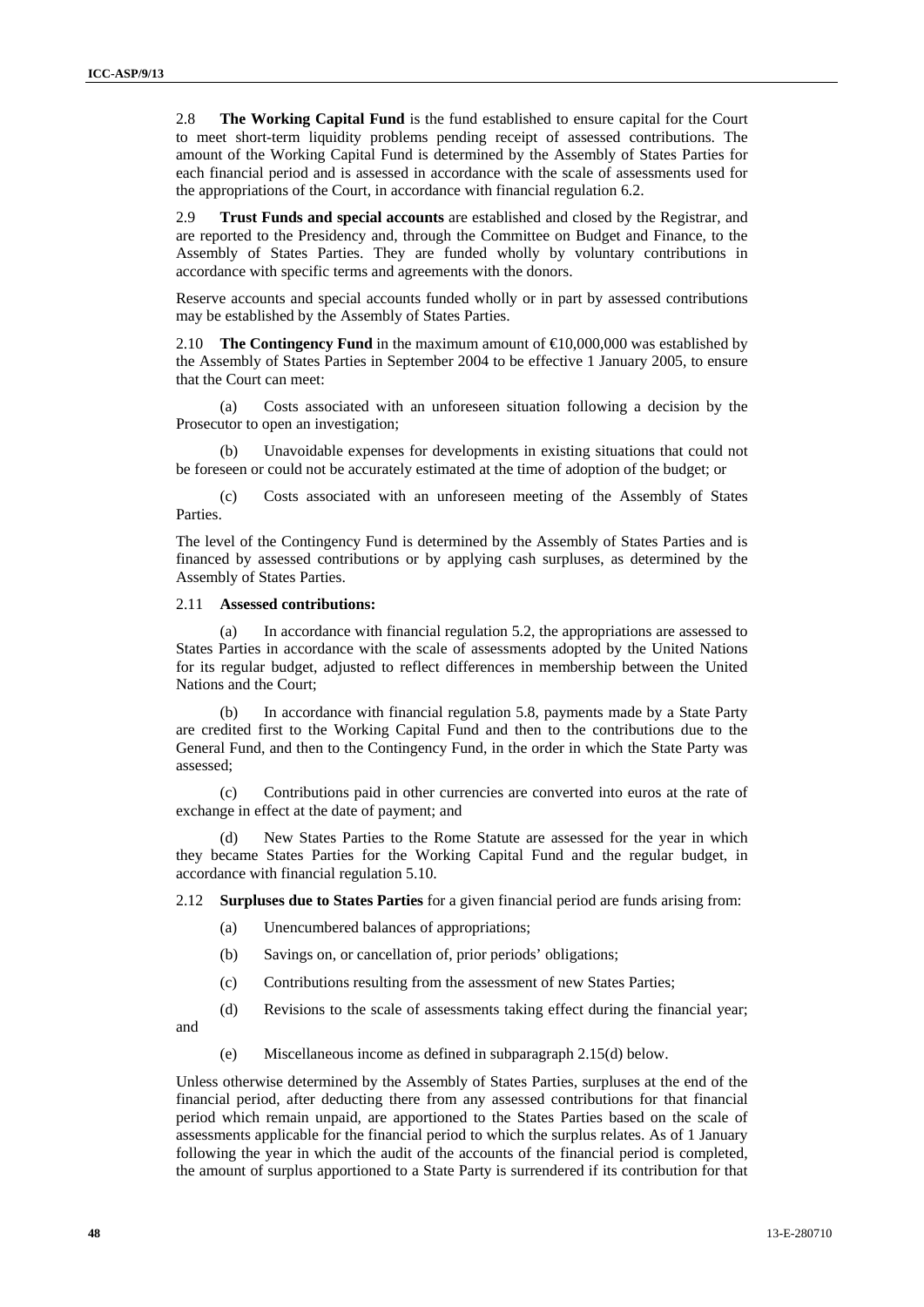financial period has been paid in full. In such cases, the credit is used to offset, in whole or in part, contributions due to the Working Capital Fund and assessed contributions due for the calendar year following the financial period to which the surplus relates.

2.13 **Reserve for unpaid assessed contributions:** a reserve in the amount of assessed contributions remaining unpaid for prior financial periods is shown on the balance sheet as a deduction from the cumulative surplus.

2.14 **Contributions received in advance:** contributions received in advance are shown on the balance sheet as a liability. Contributions received in advance are applied in the following financial period, first against any advances due to the Working Capital Fund and second, to the assessed contributions.

2.15 **Income:** the organisation's income consists of:

(a) Assessed contributions: for the purposes of the financial statements, income is recognised when the assessments to the States Parties of the adopted programme budget have been approved by the Assembly of States Parties;

Voluntary contributions are recorded as income on the basis of a written commitment to pay monetary contributions during the current financial year, except where contributions are not preceded by a pledge. For these funds, income is recorded at the time that the actual contributions are received from the donors;

(c) Funds provided by the United Nations in accordance with article 115, subparagraph (b), of the Rome Statute; and

- (d) Miscellaneous income includes:
	- (i) Refunds of actual expenditures incurred in prior financial periods;

(ii) Interest income: includes all interest earned on deposits in interestbearing bank accounts and time deposits;

(iii) Income derived from investments of the General Fund, the Working Capital Fund and the Contingency Fund;

(iv) At the end of the financial period, a net positive balance of the account for loss or gain on exchange resulting from currency exchange, or revaluation and devaluation of currency is credited to miscellaneous income. A net negative balance is charged to the relevant expenditure account;

- (v) Proceeds from the sale of property; and
- (vi) Voluntary contributions for which no purpose is specified.

#### 2.16 **Expenditure:**

(a) Expenditures are incurred against authorised allotments in accordance with financial rule 104.1. Total expenditures reported include disbursement expenditures and unliquidated obligations;

(b) Expenditures incurred for non-expendable property are charged to the budget of the period when acquired and are not capitalised. Inventory of such non-expendable property is maintained at the historical cost; and

(c) Obligations pertaining to future financial periods are recorded against a deferred charge account, in accordance with financial rule 111.7.

2.17 **Unliquidated obligations** are commitments entered into that have not been disbursed during the financial period. Obligations are based on a formal contract, agreement, purchase order or other form of undertaking, or on a liability recognised by the Court. Current period obligations remain valid for 12 months after the end of the financial year to which they relate.

#### 2.18 **Provision for pension liabilities for judges:**

During its seventh session held from 9 to 13 October 2006, the CBF recommended that the Court should accept the tender of Allianz/NL to insure the judges' pension scheme. The CBF recommendation was accepted by the ASP during its fifth session (see ICC-ASP/5/32,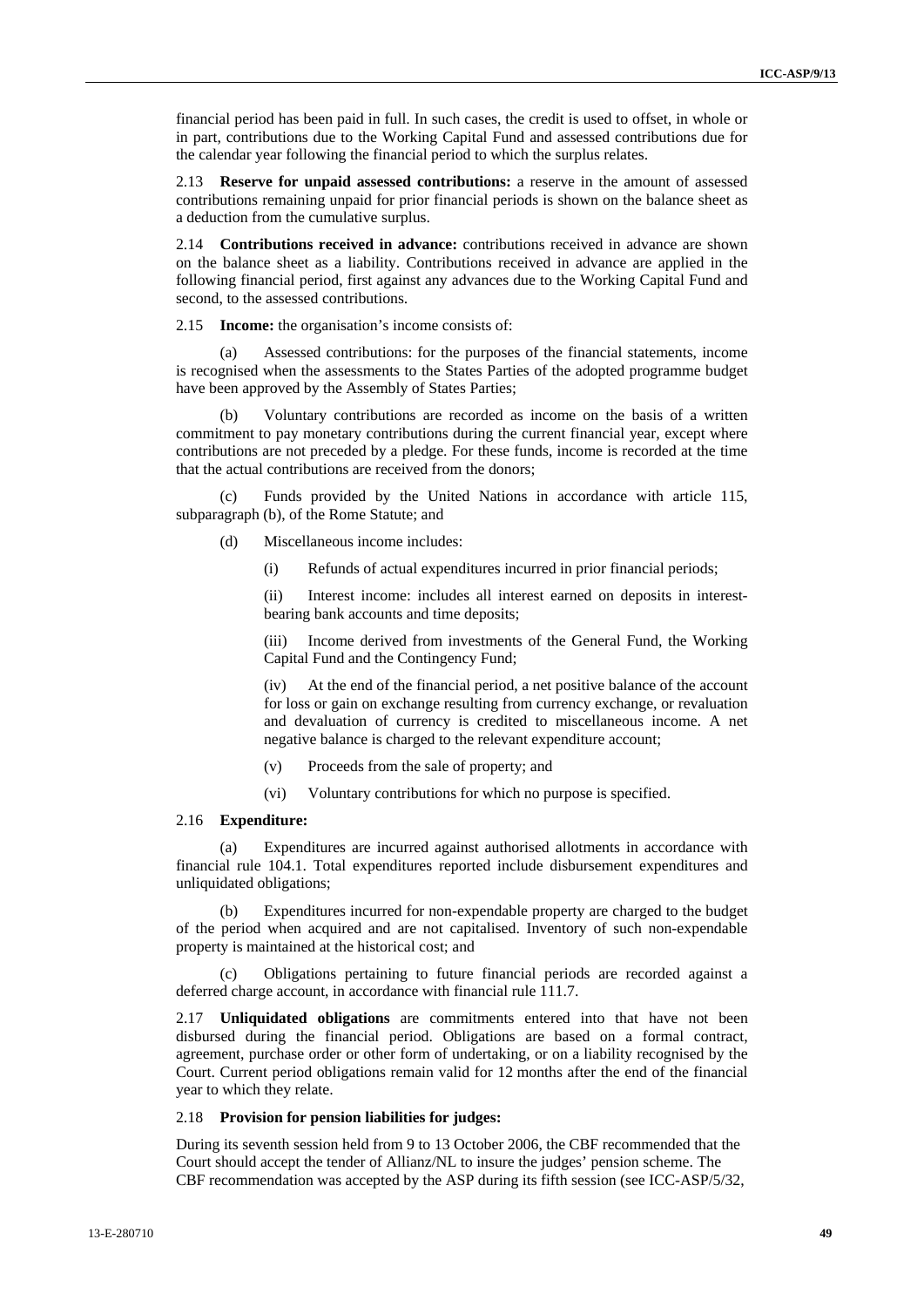para. 31). Allianz have been appointed as the Judges Pension Scheme Administrators and the commencement date for the contract is 31 December 2008.

The ICC pays Allianz and annual premium of  $\bigoplus$ , 975,611. Based on the premium paid the scheme is a defined benefit scheme which provides the following benefits for scheme members:

(a) a defined retirement pension for judges after the completion of the 9-year term (pro-rated if 9-year term is not completed);

- (b) surviving spouse pension is 50 percent; and
- (c) disability pension for judges aged 65 and under.

2.19 **Cash and term deposits** comprise funds held in interest-bearing bank accounts, time deposits and call accounts.

2.20 **Deferred income** includes pledged contributions for future financial periods and other income received but not yet earned.

2.21 **Prepaid expenses comprise:** That portion of the education grant advance which is assumed to pertain to the scholastic year completed at the date of the financial statement is reported as prepaid expenses for the purposes of the balance sheet statement only. The full amount of the advance is maintained in the accounts receivable of staff members and officials of the Court until the required evidence of entitlement is produced, at which time the budgetary account is charged and the advance settled. Compared to last year these costs were presented under deferred charges. Prepaid expenses seem to be a more appropriate accounting treatment, as the education costs are paid in advance of the school year. To keep the figures comparable a restatement of the 2008 figures was made to reflect the prepaid expenses for education grants.

2.22 **Repatriation grant liability:** internationally recruited staff members who separate become entitled to repatriation grants after one year of service. Similarly, judges become entitled to receive a relocation allowance after five years of service, upon termination of duty.

This method of estimating the liability is more prudent and in line with current best practice for employee benefits, where the underlying principle is that the cost of providing employee benefits should be recognised in the period in which the benefit is earned by the employee, rather than when it is paid or payable.

2.23 **Contingent liabilities,** if any, are disclosed in the notes to the financial statements.

2.24 **United Nations Joint Staff Pension Fund (UNJSPF)**: in accordance with decision ICC-ASP/1/Decision 3 of the Assembly of States Parties and United Nations General Assembly resolution 58/262 adopted on 23 December 2003, the ICC became a member organisation of the UNJSPF with effect from 1 January 2004. The UNJSPF provides retirement, death, disability and related benefits to ICC staff.

The Pension Fund is a funded defined benefit plan. The financial obligation of the organisation to the Fund consists of its mandated contribution at the rate established by the United Nations General Assembly of 15.8 per cent of pensionable remuneration, together with any share of any actuarial deficiency payments under Article 26 of the Regulations of the Fund. Such deficiency payments are only payable if and when the United Nations General Assembly has invoked the provision of article 26, following determination that there is a requirement for deficiency payments based on an assessment of the actuarial sufficiency of the Fund as of the valuation date. At the time of this report, the United Nations General Assembly has not invoked this provision.

#### **3. The International Criminal Court (statements I-IV)**

3.1 The International Criminal Court was established by the Rome Statute of the International Criminal Court on 17 July 1998, when 120 States participating in the "United Nations Diplomatic Conference of Plenipotentiaries on the Establishment of an International Criminal Court" adopted the Statute. The Court is an independent permanent judicial institution composed of the following organs: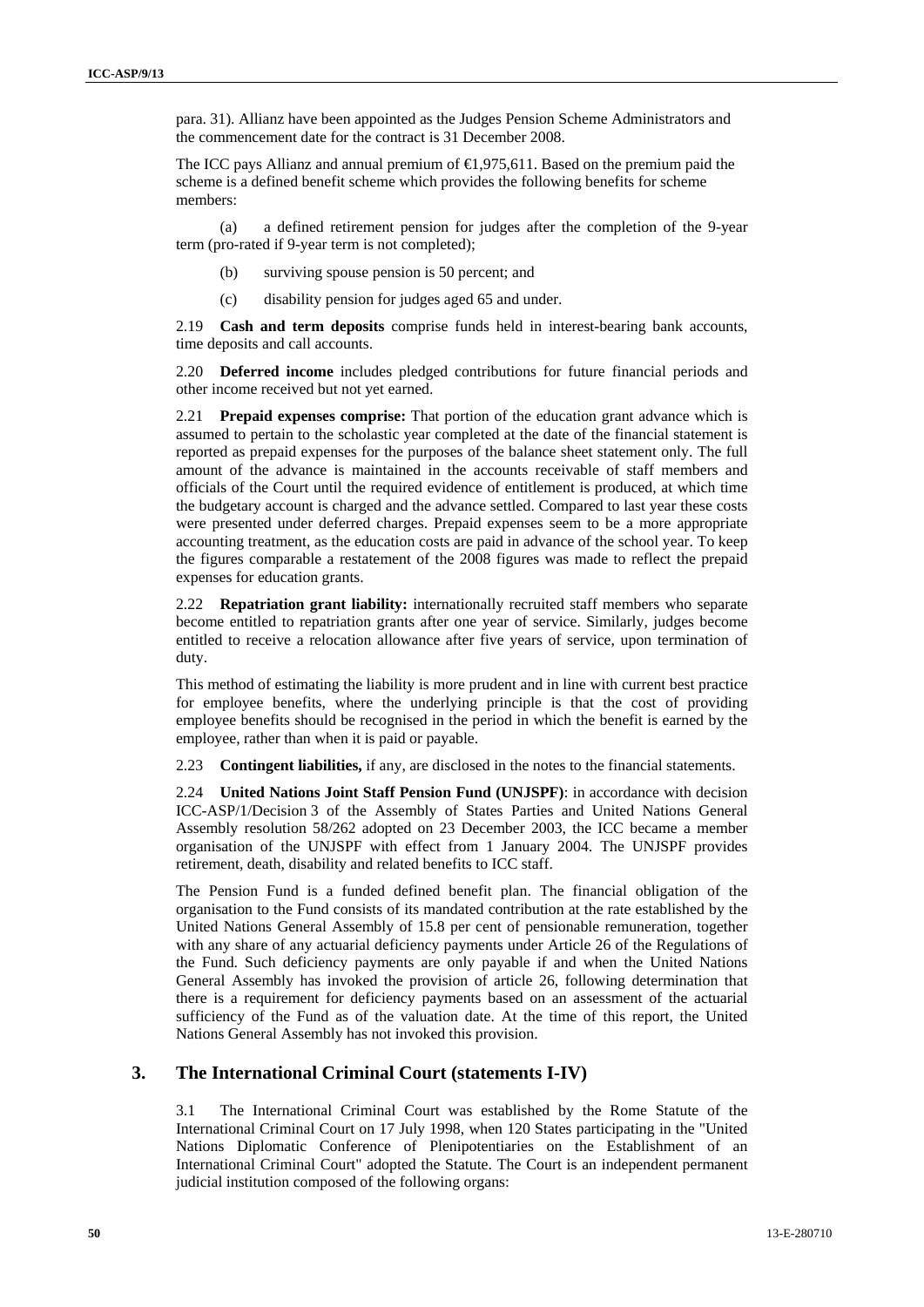(a) The Presidency, comprising the President and the First and Second Vice-Presidents;

(b) The Chambers, comprising an Appeals Division, a Trial Division and a Pre-Trial Division. The Appeals Division is composed of the President and four other judges; the Trial Division is composed of not less than six judges, as is the Pre-Trial Division;

The Office of the Prosecutor, which acts independently as a separate organ of the Court, is responsible for the investigation and prosecution of crimes within the jurisdiction of the Court;

- (d) The Registry, which is responsible for:
	- (i) Non-judicial support and administrative services for the Court;
	- (ii) The provision of judicial support for court services;
	- (iii) Management of the internal security of the Court; and

(iv) The implementation of mechanisms to assist and safeguard the rights of victims, witnesses and defence; and

(e) The Secretariat, which provides the Assembly and its Bureau, the Credentials Committee, the Committee on Budget and Finance, the Special Group on the Crime of Aggression, as well as, upon explicit decision by the Assembly, any subsidiary body that may be established by the Assembly, with independent substantive servicing as well as administrative and technical assistance.

The seat of the Court has been established at The Hague in the Netherlands in accordance with article 3 of the Rome Statute. The Court has also established six field offices to enable it to conduct its field operations. These field offices are operational in Uganda, Democratic Republic of the Congo (2), Chad (2) and Central African Republic.

For the purposes of the 2009 financial period, the appropriations were divided into six major programmes: the Judiciary (Presidency and Chambers), the Office of the Prosecutor, the Registry, the Secretariat of the Assembly of States Parties, the Secretariat of the Trust Fund for Victims and the Permanent Premises Project Office.

3.2 The financial period of the organisation is one calendar year unless otherwise decided by the Assembly of States Parties.

3.3 **Statement I** reports the income and expenditure and changes in reserve and fund balances during the financial period. It includes the calculation of the excess of income over expenditure for the current period and prior period adjustments of income or expenditure.

3.4 **Statement II** shows the assets, liabilities, reserves and fund balances as at 31 December 2009. The value of non-expendable property is excluded from the assets (see note 6).

3.5 **Statement III** is the cash flow summary statement prepared using the indirect method of International Accounting Standard 7.

3.6 **Statement IV** reports on expenditures against the appropriation approved for the financial period.

#### **4. General Fund, Working Capital Fund and Contingency Fund**

4.1 **Assessed contributions:** the Assembly of States Parties, in its resolution ICC-ASP/7/Res.4, approved the funding of the appropriations of the Court for the financial period 1 January to 31 December 2009 in the total amount of  $\bigoplus$  01,229,900. As at 31 December 2009, there were 110 States Parties to the Rome Statute.

4.2 **Interest income:** interest in the amount of €1,291,713 represents interest earned on the Court's bank accounts for the General Fund, the Working Capital Fund and the Contingency Fund.

4.3 **Miscellaneous income:** the total miscellaneous income of €294,384 represents the following: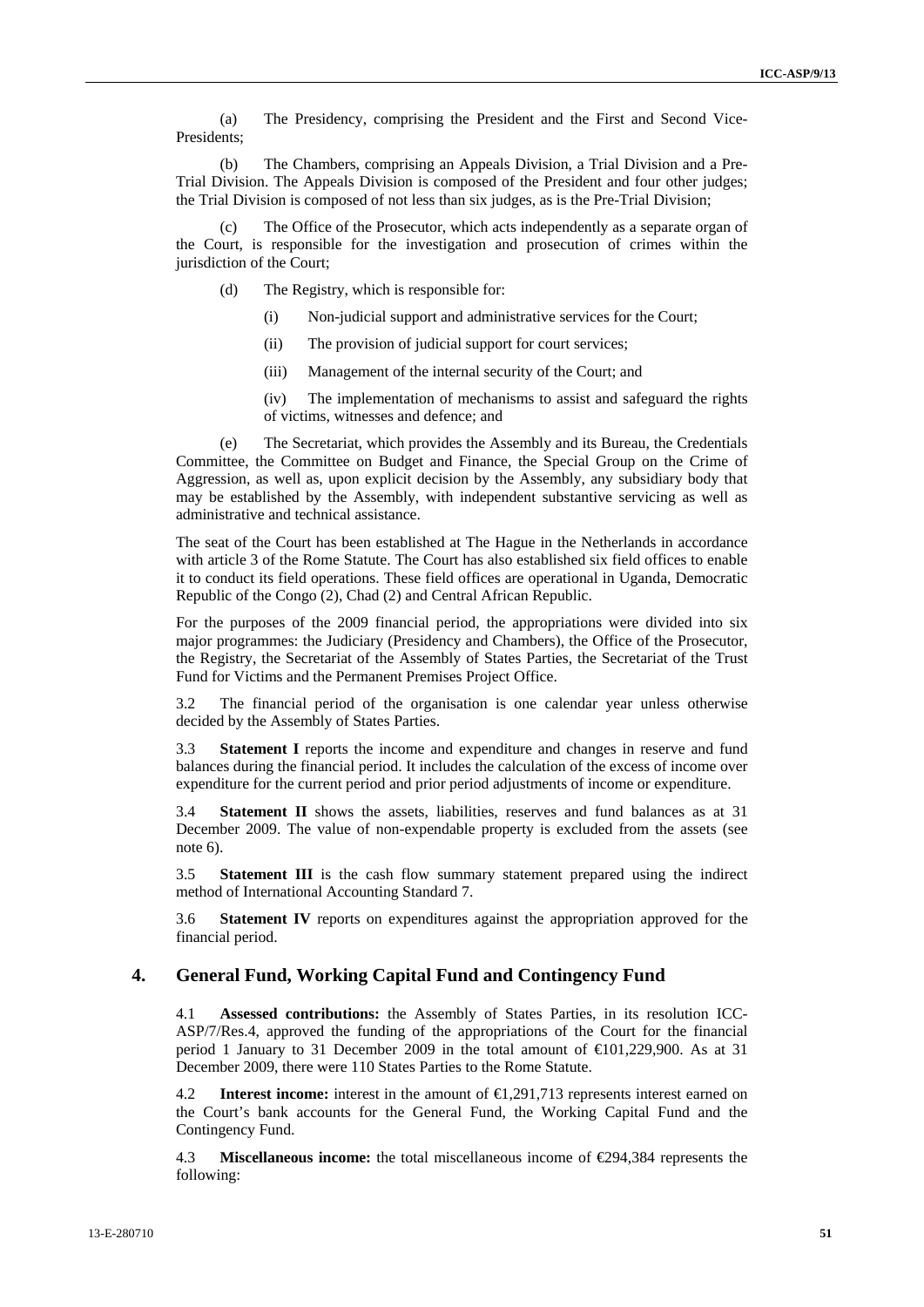#### **Table 1: Details of miscellaneous income**

| <b>Miscellaneous income</b>                                | <b>Amount</b> (euros) |
|------------------------------------------------------------|-----------------------|
| Refund of expenditures incurred in prior financial periods | 221,577               |
| Miscellaneous income                                       | 72,807                |
| <b>Total</b>                                               | 294,384               |

4.4 **Expenditures:** the total amount of expenditures, €93,492,219, comprises total disbursements of  $\mathfrak{S}4,398,821$ , outstanding obligations of  $\mathfrak{F}714,050$  and provisions for liabilities of  $\in$ 1,379,348. The expenditures are detailed in table 2 below.

| <b>Category of expenditure</b> | Appropriation<br>Amount | <b>Disbursed</b><br>expenditures | <b>Unliquidated</b><br><b>Obligations</b> | Provisions <sup>a)</sup> | <b>Total</b><br><b>Expenditures</b> |
|--------------------------------|-------------------------|----------------------------------|-------------------------------------------|--------------------------|-------------------------------------|
| Salaries & other staff costs   | 71,457,300              | 65,457,575                       | 933,529                                   | 1,379,348                | 67,770,452                          |
| Travel & hospitality           | 5,122,200               | 3,102,344                        | 857,863                                   | $\overline{\phantom{a}}$ | 3,960,207                           |
| Contractual services           | 8,986,000               | 5,787,185                        | 2,417,987                                 | $\overline{\phantom{a}}$ | 8,205,172                           |
| Operating expenses             | 13,207,300              | 7,706,166                        | 2,893,409                                 | $\overline{\phantom{a}}$ | 10,599,575                          |
| Acquisitions                   | 2,457,100               | 2,345,551                        | 611,262                                   | $\overline{\phantom{a}}$ | 2,956,813                           |
| <b>Total</b>                   | 101,229,900             | 84,398,821                       | 7,714,050                                 | 1,379,348                | 93,492,219                          |

**Table 2: Details of expenditures (in euros)** 

a) The amount of €1,379,348 is recorded in the accounts as the sum of the following provisions: a provision for US Tax Liability for staff of €60,161; provision for ILO cases of €223,700; and an accrual for repatriation grant of  $\text{\textsterling}1.095.487$  as stated in notes 4.5 and 4.6 below.

#### **Pension expenditures:**

During its seventh session held from 9 to 13 October 2006, the CBF recommended that the Court should accept the tender of Allianz/NL to insure the judges' pension scheme. The CBF recommendation followed the earlier ASP request to the CBF (ICC-ASP/4/Res.9) for the latter to advice on the most cost effective option of administering the judge's pension scheme. The CBF recommendation was accepted by the ASP during its fifth session (See ICC-ASP/5/32, para. 31).

The Commencement Date for the contract between ICC and Allianz/NL is 31 December 2008.

The pension scheme of the judges' pension will change from an accrual basis system to the payment of an annual premium to Allianz. The accrual amount premium for 2009 was paid to Allianz and recorded as disbursed expenditure for €2,280,263.

#### 4.5 **Provisions**

(a) **Repatriation Grant Accrual:** The Repatriation Grant Liability has been subdivided into a Repatriation Grant accrual of €3,512,533 and Repatriation Grant Liability of €283,544 under Other Accounts Payable, The distinction being that the Repatriation Grant Liability refers to amounts owed to staff as of 31 December 2009 who have already left the Court and the amounts are therefore due and payable. The Repatriation Grant Accrual refers to amounts earned by eligible employees as at 31 December 2009 but are not payable as at 31 December as the staff are still employed by the Court. The amount charged to the budget in 2009 for Repatriation Grant accrual was €1,095,487 which was split between the different organs of ICC; and

(b) **Provision for US Tax Liability:** According to the practice and fundamental principles of the International Civil Service, as adjudicated upon by the International Labour Organization Administrative Tribunal (ILOAT), all employees of the Court are entitled to exemption from taxation on Court salaries, emoluments and allowances paid by the Court. The calculated tax liability is  $60,161$  that estimated for the year 2009 for 10 United States taxpayers on the payroll of the Court during this period.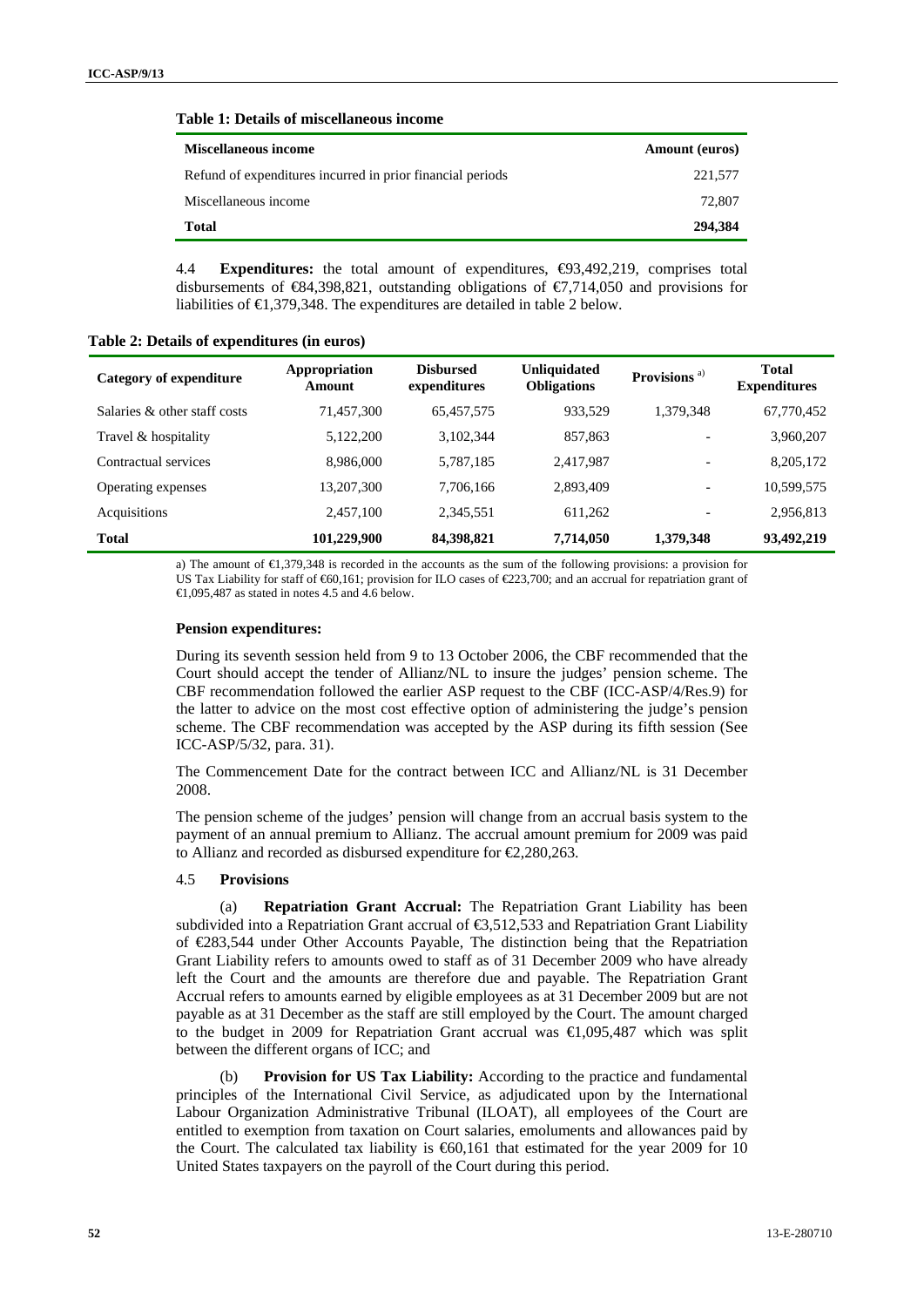#### 4.6 **Provision for ILO cases:**

During 2009 one case has been filed with the International Labour Organization Administrative Tribunal (ILOAT) by a former staff member of the ICC. The ICC Legal Department have assessed that it is probable that a payment will have to be made to this staff member and based upon ICC's experience of such cases an amount has been provided for in 2009.

4.7 **Savings on, or cancellation of, prior periods' obligations:** actual disbursements of prior periods' obligations of €8,999,929 amounted to €6,838,429 due to savings on or cancellation of obligations in the amount of  $\epsilon$ , 161, 500.

4.8 **Credits to States Parties:** cash surplus credited to eligible States Parties amounted to €19,194,864. This comprises cash surpluses from 2007 and had been apportioned to States Parties in accordance with their respective assessments for that financial period. The sum of €396,357 of this cash surplus had been returned to States Parties and the remaining amount of €18,798,507 was credited towards assessed contributions due and is included in the total amount of collections during 2009 (Schedule 1).

4.9 **Working Capital Fund:** the Assembly of States Parties, in its resolution ICC-ASP/7/Res.4, established the Working Capital Fund for the financial period 1 January to 31 December 2009 in the amount of  $\epsilon$ ,405,983 at the same level compared to the previous financial period.

4.10 **Assessed contributions receivable:** the outstanding balance of contributions of €1,093,012 comprises €332,437 due for prior financial periods and €760,575 due for 2009 (Schedule 1). Contributions received from States Parties in excess of contributions due in the amount of  $\epsilon$ ,523,706 are reported as contributions received in advance (see note 4.15(b) below).

4.11 **Other contributions receivable** refer to the outstanding balance due to the Working Capital Fund. The outstanding balance as at 31 December 2009 was  $\epsilon$ 270 (Schedules 2 and 3).

4.12 **Interfund balances receivable** to the General Fund as at 31 December 2009 amount to  $\in$  140,150, from the trust funds for which there are separate accounts.

4.13 **Other accounts receivable** in the total amount of  $\bigoplus$ , 811, 247 are detailed in table 3 below.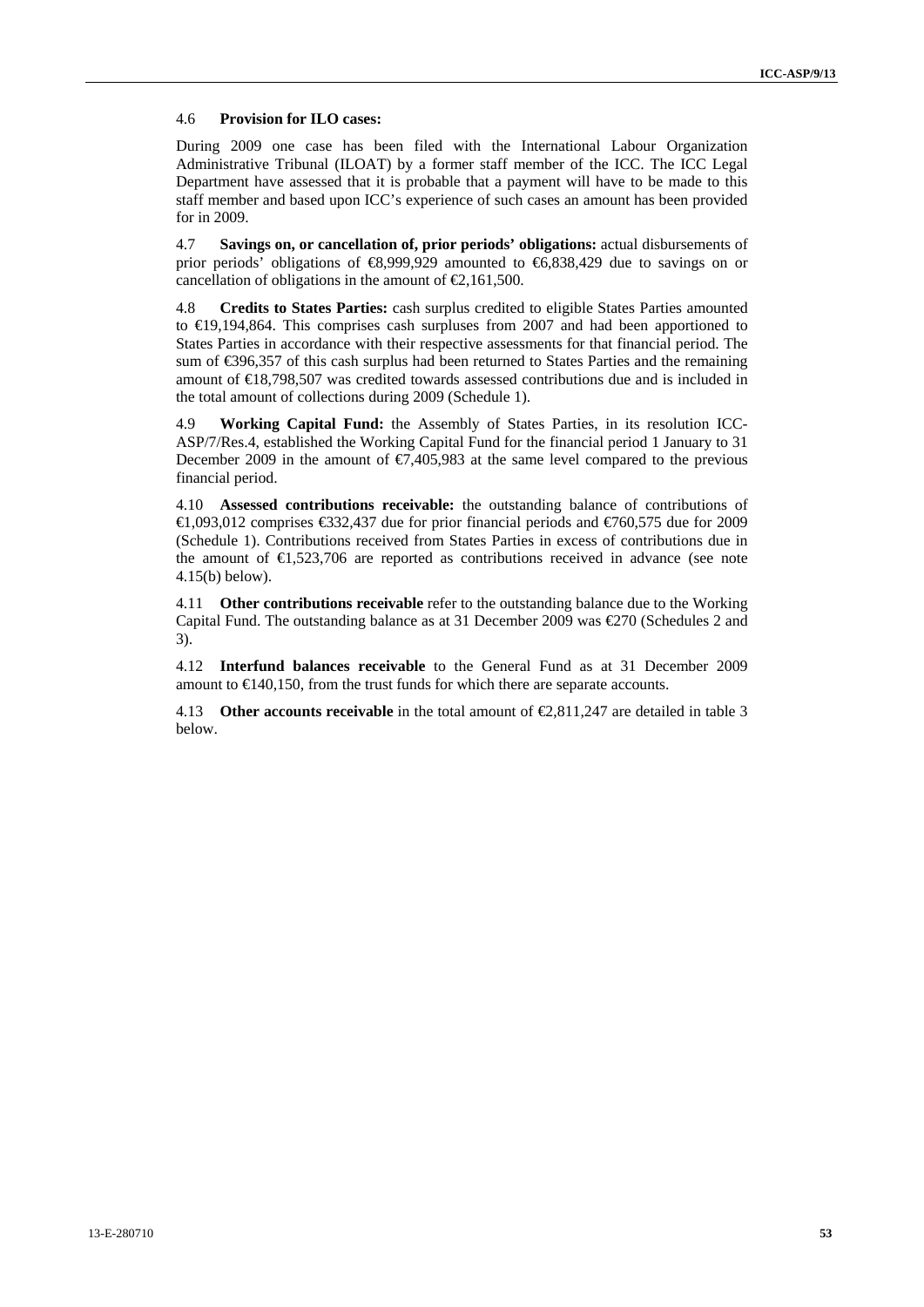#### **Table 3: Details of other accounts receivable**

| <b>Accounts receivable</b>                                    | 2009 Amount (euros) | 2008 Amount (euros) |
|---------------------------------------------------------------|---------------------|---------------------|
| Governments (value-added tax) <sup>a)</sup>                   | 1,127,297           | 989,495             |
| <b>Staff</b>                                                  | 277,681             | 665,523             |
| <b>Vendors</b>                                                | 9.921               | 77,871              |
| Interest accrued                                              | 97.439              | 1,715,624           |
| Travel advances (other than cash advances) <sup>b)</sup>      | 513,251             | 495,306             |
| Advances to vendors for travel-related expenses <sup>c)</sup> | 565.848             | 507,269             |
| Others <sup><math>d)</math></sup>                             | 219,810             | 132,673             |
| <b>Total</b>                                                  | 2,811,247           | 4,583,761           |

a) Value-added tax: the amount of €1,127,297 recorded in the accounts as receivable from government for valueadded tax (VAT) paid on goods and services does include the amount of €215,019 representing VAT for purchases in Uganda during 2005, 2006, 2007, 2008 and 2009. This amount is a receivable form the Ugandan government. It is not certain whether the amount of  $E$ 15,019 will be fully recoverable, as the law granting VAT exemption status to ICC in Uganda was signed on 18 October 2008 and entered into force on 1<sup>st</sup> July 2008. Efforts are made for retroactive VAT reimbursement on the basis that the ICC was entitled to VAT exemption status from the beginning of its operations in Uganda and that the delays in formally recognizing that status were not caused by ICC.

**b)** Travel advances (other than cash advances): represent the amount of travel advances for which the travellers had not submitted travel expense claims to be recorded in the accounts as expenditure in 2009. This is the amount of travel advances with the exception of those paid in the form of cash. Cash advances are recorded as receivables from the travellers and are included in the total amounts for "Staff", "Vendors", or "Others" receivables.

**c) Advances to vendors for travel-related expenses:** represent the amounts paid to vendors for travel-related expenses such as tickets and shipments for which the travel claims had not been submitted by the travellers to be recorded as expenditure in the accounts as at 31 December 2009.

**d) Within the others accounts receivable** an amount of €109,293 is included related to the Defence Counsel Costs of an accused. As a result of a judicial decision dated 20 October 2009 (Trial chamber III, number ICC-01/05- 01/08-568), the Court advanced an amount of €178,872 for legal costs to cover the legal representation of an accused person whose assets have been frozen. At the closing of the financial statements an amount of €69,579 was retrieved by the Court from the frozen assets. It is likely but cannot be guaranteed that a full recovery of the amount will be possible when the Court applies for all the assets to be released.

4.14 **Education grant advances:** prepaid expenses contain the amount of €688,312 which is the portion of the education grant advance that is assumed to pertain to the scholastic years completed as at 31 December 2009 and 2010. To keep the figures comparable a restatement of the 2008 figures was made to reflect the prepaid expenses for education grants for the amount of  $\epsilon$ 787,308.

4.15 **Contributions or payments received in advance:** a total of €3,671,716 was received from States Parties to be applied to the next financial period. This comprises:

(a) €1,523,706 received from States Parties in advance for 2009 assessed contributions (Schedule 1); and

(b) €2,148,010 representing contributions received in excess of assessed contributions for 2009 resulting from assessment of new States Parties, overpayments or the distribution of 2007 cash surplus (Schedule 1).

4.16 **Other accounts payable** in the total amount of €1,338,759 are detailed in table 4 below.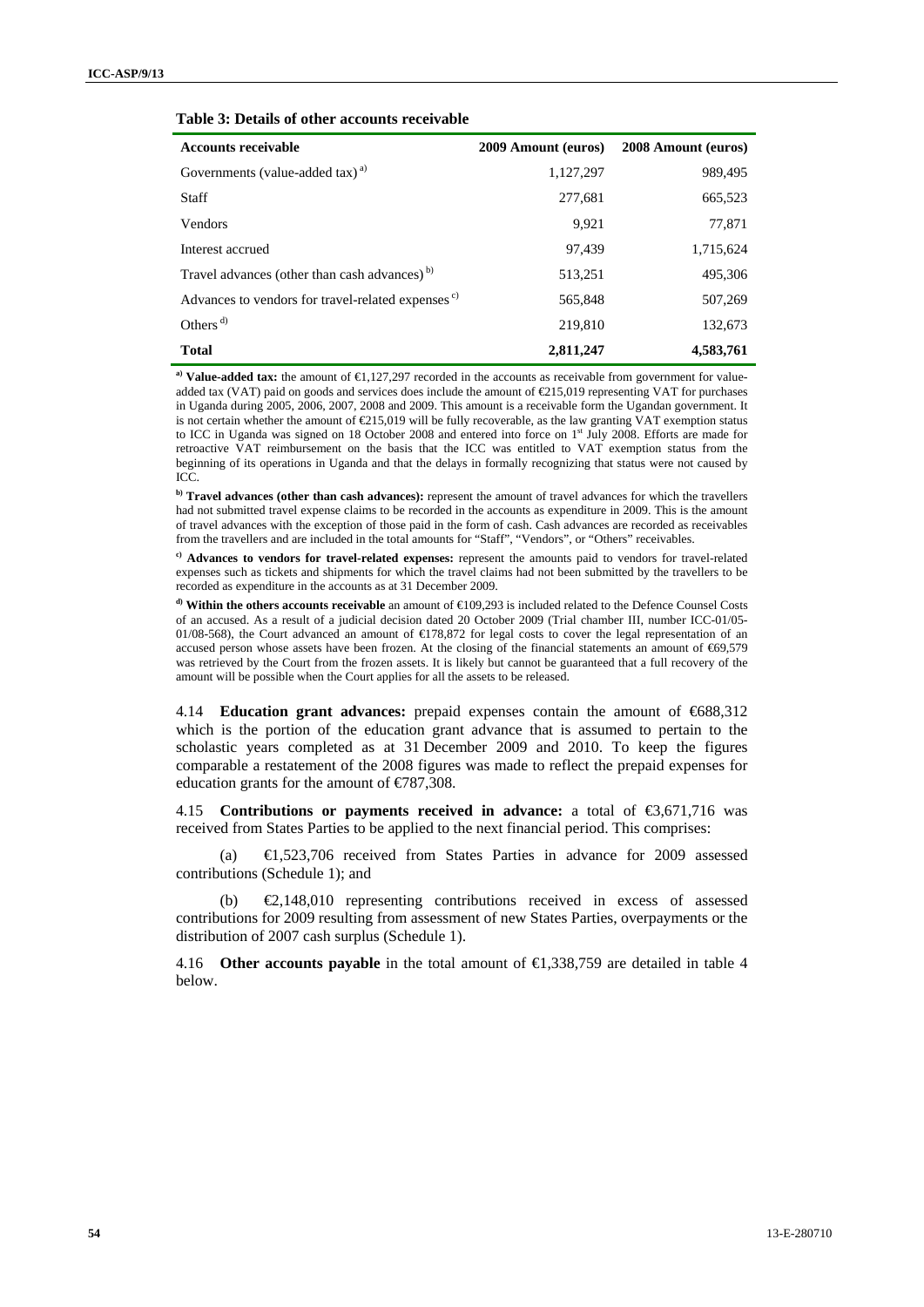#### **Table 4: Details of other accounts payable**

| <b>Accounts payable</b>                                               | 2009 Amount<br>(euros) | 2008 Amount<br>(euros) |
|-----------------------------------------------------------------------|------------------------|------------------------|
| <b>Staff</b>                                                          | 161,520                | 41,780                 |
| <b>Vendors</b>                                                        | 447.034                | 130,304                |
| Deferred payment from Special Court for Sierra<br>Leone <sup>a)</sup> | 386,039                | 356,870                |
| Repatriation grant liability <sup>b)</sup>                            | 283.544                | 197,433                |
| <b>Others</b>                                                         | 50.745                 | 64.596                 |
| Interest accrued (Loan from MFA Netherlands) <sup>c)</sup>            | 9.877                  |                        |
| <b>Total</b>                                                          | 1,338,759              | 790.983                |

a) **Deferred payment from the Special Court of Sierra Leone:** on 29 March 2006, the ICC received a request from the President of the Special Court of Sierra Leone (Special Court) to provide temporary assistance with regard to the provision of courtroom and detention services and facilities and support for the conduct of the trial of Charles Taylor. After consultations with the Bureau of the Assembly of States Parties, the ICC agreed to provide the services and facilities on condition that full payment in advance would be made before services are rendered. Based on this decision, the ICC and the Special Court signed a Memorandum of Understanding (MOU) on 13 April 2006 regarding the administrative arrangements between the two Courts.

Following this agreement, the Special Court made advance payments to the ICC to cover its expenditures. The amount of €386,039 is the balance of the advance payments received from the Special Court less the expenditures incurred by the Special Court as at 31 December 2009.

b) **Repatriation grant liability:** The accounting for repatriation grants has been adjusted in 2008 to increase financial statement transparency. The Repatriation Grant Liability has been subdivided into a Repatriation Grant accrual of €3,512,533 and Repatriation Grant Liability of €283,544 under Other Accounts Payable. The distinction being that the Repatriation Grant Liability refers to amounts owed to staff as of 31 December 2009 who have already left the Court and the amounts are therefore due and payable. The Repatriation Grant Accrual refers to amounts earned by eligible employees as at 31 December 2009 but are not payable as at 31 December as the staff are still employed by the Court.

<sup>c)</sup> Interest Accrued: the amount of ⊕,877 is the Interest accrued on the utilisation of the Host State Loan of €1,425,000 during 2009. Those interests were paid to the MFA Netherlands in February 2010 in accordance with annex II to Resolution ICC-ASP/7/Res.1. The Interest is to be paid annually, as of the first utilization of the host State loan. Repayment of the loan, through regular annual instalments, will commence after expiration of the existing or future leases of the interim premises. For more information regarding the Permanent Premises Project, please refer to point 14, of the present report.

4.17 **Contingency Fund:** the amount of €9,168,567 representing the cash surplus for 2002-2003 financial period had been credited to establish the Contingency Fund in accordance with resolution ICC-ASP/ICC/Res.4 (b). The fund had not been used in 2009.

4.18 **Reserve for unpaid assessed contributions**: an amount of €332,437, being the amount of outstanding assessed contributions for prior financial periods (Schedule 1), is deducted from the cumulative surplus to derive the cash surplus for 2008 for distribution to States Parties (Schedule 4).

#### **5. Trust Funds**

5.1 **Voluntary contributions:** contributions in the amount of €1,652,499 have been pledged and/or received for 2009 projects.

5.2 **Interest income:** interest in the amount of €3,697 represents interest earned on the Court's bank account for the Trust Funds.

5.3 **Refund to donors:** the amount of €19,203 was refunded to donors, being the amount in excess of the requirements of the specific projects completed (Schedules 6 and 7).

5.4 **Other accounts receivable:** the amount of €754 is the interest earned but not received with regard to the bank account of the Trust Funds.

5.5 **Contributions or payments received in advance:** the ICC received voluntary contributions in the total amount of  $\bigoplus$ , 259,277 for projects starting after 31 December 2009 (Schedule 6).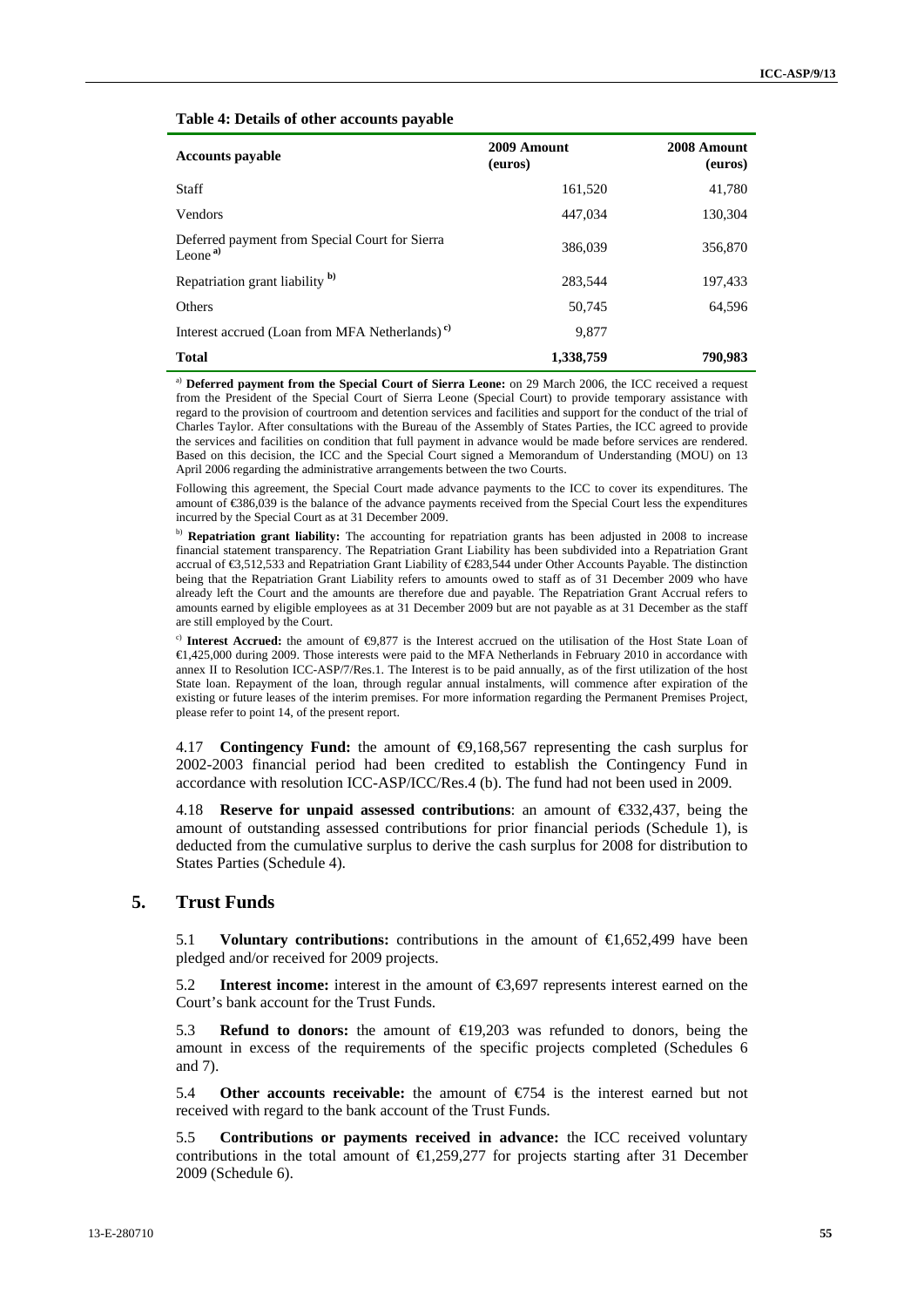5.6 **Interfund balances payable:** as at 31 December 2009, interfund balances between the Trust Fund and the General Fund amounted to a payable of  $\in$  40,150.

5.7 **Restatement of 2008**: In the financial Statements for the period ending 31 December 2007, the ICC erroneously reported  $\epsilon$ 207,256 as voluntary contributions outstanding pledged from the European Commission in schedule 6. This pledge was received and to correct the Trust Fund balance it has been reduced by  $\epsilon$ 207,256 in the comparative figure for 2008 as this is the earliest year of account disclosed in these financial statements.

#### **6. Non-expendable property**

6.1 A summary of non-expendable property, at historical cost, as at 31 December 2009 is provided in table 6 below. In accordance with the current ICC accounting policies, nonexpendable property is not included in the fixed assets of the organisation, but is directly charged to the budget upon acquisition.

| <b>Asset management category</b>                        | <b>Opening</b><br>balance as at<br>1 January 2009 | <b>Acquisitions</b><br>adjustments | Written-off<br>items $a^{(i)}$ | <b>Closing</b><br>balance as at<br>31 December<br>2009 |
|---------------------------------------------------------|---------------------------------------------------|------------------------------------|--------------------------------|--------------------------------------------------------|
| Information, technology and<br>communications equipment | 6,809,746                                         | 704,828                            | (253, 559)                     | 7,261,015                                              |
| Security and safety<br>equipment                        | 814,865                                           | 7,844                              | (798)                          | 821,911                                                |
| General services equipment                              | 1,029,438                                         | 49.441                             | (3,047)                        | 1,075,832                                              |
| Vehicles and transportation<br>equipment                | 811,106                                           | 82,491                             | (29,054)                       | 864,543                                                |
| Office of the Prosecutor<br>equipment                   | 1,334,178                                         | 20,049                             | (6,186)                        | 1,348,041                                              |
| Other equipment                                         | 1,175,624                                         | 250,616                            |                                | 1,426,240                                              |
| Courtrooms and Pre-Trial<br>Chamber*                    | 1,362,918                                         |                                    |                                | 1,362,918                                              |
| <b>Total</b>                                            | 13,337,875                                        | 1,115,269                          | (292, 644)                     | 14,160,500                                             |

#### **Table 5: Summary of non-expendable property (in euros)**

\* Courtrooms and Pre-Trial chamber – Courtroom elements constituting an integral part of the installation.

In addition to the above, the ICC's records include the following non-expendable property acquired from voluntary contributions:

| Table 6: Summary of non-expendable property funded by other sources (in euros) |  |  |  |
|--------------------------------------------------------------------------------|--|--|--|
|                                                                                |  |  |  |

| <b>Asset management category</b> | <b>Opening balance</b><br>as at 1 January<br>2009 | Written-off items <sup>a)</sup> | <b>Closing balance</b><br>as at<br>31 December<br>2009 |
|----------------------------------|---------------------------------------------------|---------------------------------|--------------------------------------------------------|
| Advance team budget              | 18.277                                            | (717)                           | 17,560                                                 |
| Donations to the ICC             | 419.557                                           | (91, 382)                       | 328,175                                                |
| <b>Total</b>                     | 437,834                                           | (92,099)                        | 345,735                                                |

a) During 2009, items valued at a total amount of €384,743 had been written off.

#### **7. Write-off losses of cash, receivables and property**

7.1 In addition to the items written off during 2009 as stated in 6.1 above, a total amount of €2,095 had been written off as loss of cash; a total amount of €56,613 had been written off as irrecoverable accounts receivable since 2005.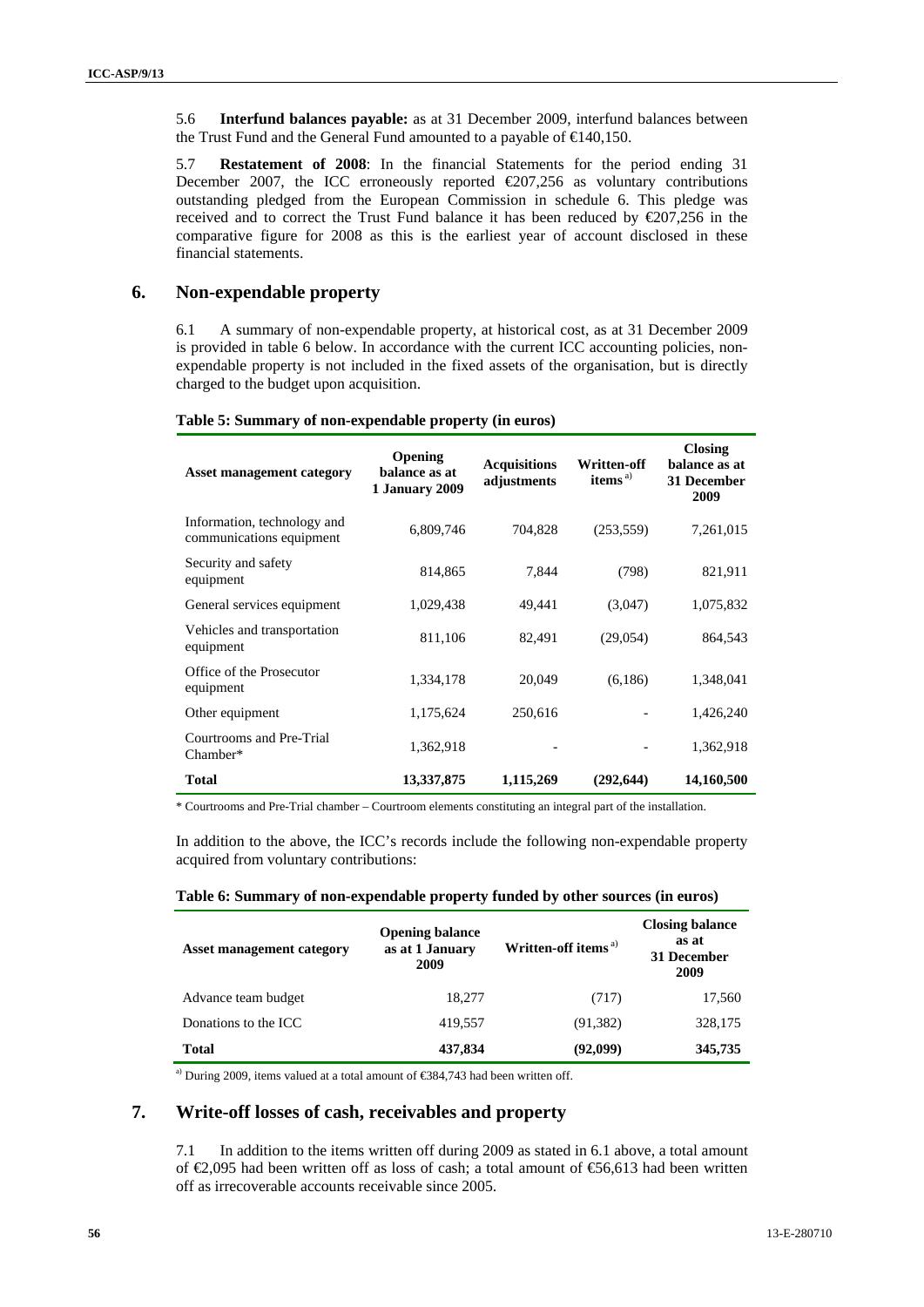#### **8.** *Ex-gratia* **payments**

8.1 No *ex-gratia* payments were made by the Court during the financial period.

#### **9. Gratis personnel**

9.1 No services of gratis personnel were received during the financial period.

#### **10. Contingent liabilities**

10.1 During 2009 three potential cases have been identified where a former staff member of the ICC may consider filing actions with the International Labour Organization Administrative Tribunal (ILOAT). In such an eventuality the ICC will attempt to establish the likely outcome of these cases and take action to account for them accordingly.

#### **11. Service-incurred injury**

11.1 The ICC entered into an agreement with an insurance company to offer coverage for service-incurred injuries for ICC staff, judges, consultants and temporary assistants. The insurance premium, calculated as a percentage of the pensionable remuneration for the staff members and a comparable percentage for judges, consultants and temporary assistants, is charged to the organisation's budget and is reflected in the accounts under expenditures. The total premium paid during 2009 for this insurance was  $\epsilon$ 71,244.

#### **12. Contributions in kind**

12.1 The following are the significant (higher than  $\epsilon$ 25,000) contributions in kind received by the Court during the financial period:

As reported in the financial statements for the prior financial periods, the Court continues to receive the following contributions from the host State:

> (i) Premises to the Court free of rent for a period of 10 years, starting 1 July 2002; and

> (ii) Costs associated with the interim premises of the Court to a maximum of €33 million, including the costs of building a courtroom.

#### **13. Contributions to the Trust Fund for Victims**

13.1 In its resolution ICC-ASP/1/Res.6, the Assembly of States Parties established the Trust Fund for Victims for the benefit of victims of crimes within the jurisdiction of the ICC, and the families of such victims.

In the annex to that resolution, the Assembly established a Board of Directors, which is responsible for the management of the Trust Fund, and decided that the Registrar of the Court should be responsible for providing such assistance as is necessary for the proper functioning of the Board in carrying out its tasks and should participate in the meetings of the Board in an advisory capacity.

In 2009, the ASP approved an appropriation of  $\bigoplus$ , 301,400 for the Secretariat of the Trust Fund for Victims which administers the Trust Fund and offers administrative support to the Board and its meetings. Expenditures recorded in the accounts for the Secretariat during the financial period are €1,263,964.

#### **14. The Permanent Premises Project: General description**

14.1 The Permanent Premises Project was established by the Assembly of States Parties (ASP), in its resolution ICC-ASP/4/Res.2, which emphasized that "the Court is a permanent judicial institution and as such requires functional permanent premises to enable the Court to discharge its duties effectively and to reflect the significance of the Court for the fight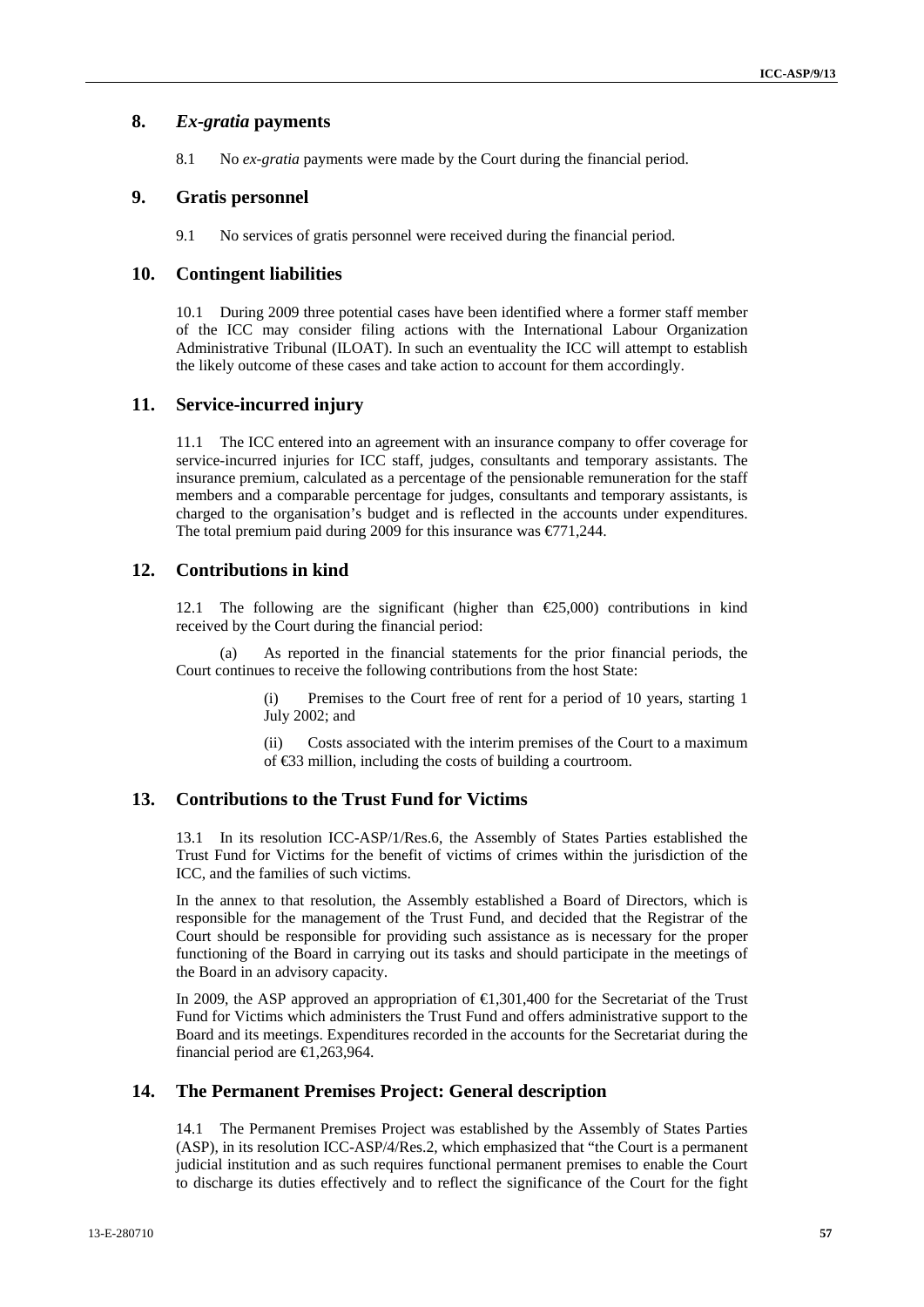against impunity", and reiterating the importance of permanent premises to the future of the Court.

14.2 In its Resolution ICC-ASP/6/Res.1 the ASP further recalled that the overall construction costs, which include a contingency reserve, fees for the consultants and contractors, pre-tender and post-tender inflation, any fees for permits and dues and a fund for integrated, specialized representational features were estimated to be no more than  $\epsilon \neq 90$ million at the 2014 price level. In the annex II to Resolution ICC-ASP/6/Res.1, the Assembly of States Parties established an Oversight Committee of State Parties which is established as a subsidiary body of the Assembly of States Parties pursuant to article 112, para. 4, of the Rome Statute.

14.3 The mandate of the Oversight Committee is to provide a standing body to act on behalf of the Assembly in the construction of the permanent premises of the International Criminal Court. The role of the Oversight Committee will be strategic oversight, with routine management of the project resting with the Project Director. The Oversight Committee is a body consisting of 10 State Parties, with at least one member from each regional group.

#### **15. The Permanent Premises Project: Accounting and financial reporting policies**

15.1 The accounts of the Permanent Premises Project are maintained in accordance with the Financial Regulations and Rules of the ICC, as established by the Assembly of States Parties in the annex to resolution ICC-ASP/1/Res.6. Therefore, the accounts of the Permanent Premises Project are currently in conformity with the United Nations system accounting standards. These notes form an integral part of the Permanent Premises Project's financial statements.

15.2 **Fund accounting**: the Permanent Premises Project's accounts are maintained on a fund accounting basis.

15.3 **Financial period**: the financial period of the Permanent Premises Project is one calendar year, unless otherwise decided by the Assembly of States Parties.

15.4 **Historical cost basis**: the accounts are prepared on the historical cost basis of accounting and are not adjusted to reflect the effects of changing prices for goods and services.

15.5 **Currency of accounts**: the accounts of the Permanent Premises Project are presented in euros. Accounting records kept in other currencies are converted into euros at the United Nations operational rate of exchange in effect at the date of the financial statement. Transactions in other currencies are converted into euros at the United Nations operational rate of exchange in effect at the date of transaction.

15.6 **Funding:** the Permanent Premises Project is funded by:

(a) Ministry of Foreign Affairs of the Host State Netherlands: through the provision to the Court of a loan of up to a maximum of  $\epsilon$ 200 million, to be repaid over a period of 30 years at an interest rate of 2.5 per cent, on the basis of annex II to Resolution ICC-ASP/7/Res.1. The Interest is to be paid annually, as of the first utilization of the host State loan. Repayment of the loan, through regular annual instalments, will commence after expiration of the existing or future leases of the interim premises;

(b) Assessed Contributions based on the principles laid out in Resolution ICC-ASP/7/Res.1 Annex III for one-time payments of the assessed share;

(c) Voluntary contributions from governments, international organisations, individuals, corporations and other entities, in accordance with annex VI of ICC-ASP/6/Res.1 adopted by the Assembly of States Parties on the establishment of a permanent premises construction trust fund; and

(d) Alternative resources as the Assembly of States Parties may decide to allocate.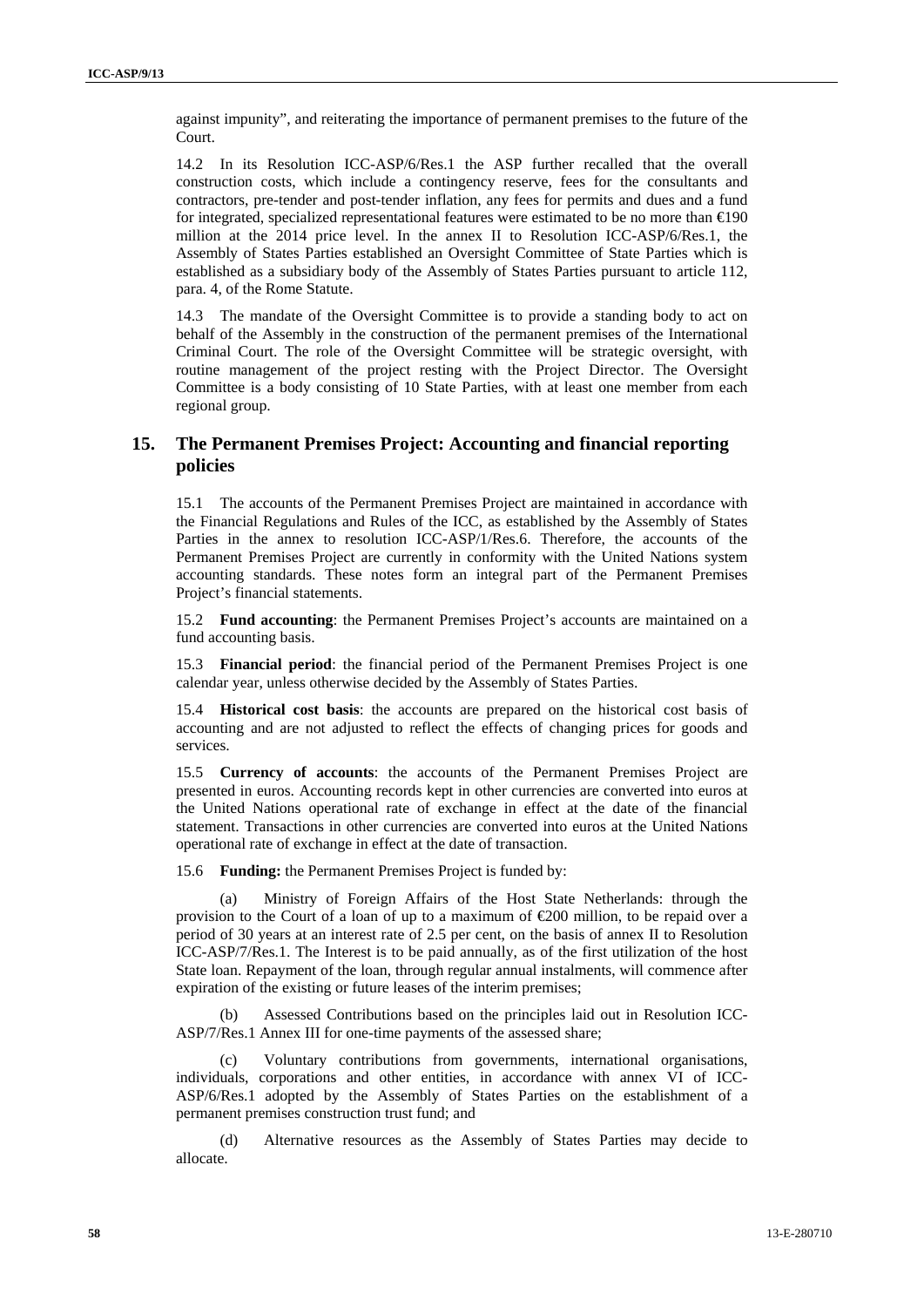15.7 **Income:** assessed and voluntary contributions are recorded as income on the basis of a written commitment to pay monetary contributions during the current financial year, except where contributions are not preceded by a pledge. For these funds, income is recorded at the time that the actual contributions are received from the donors.

15.8 **Cash and term deposits** comprise funds held in interest-bearing bank accounts, time deposits, and call accounts.

#### **16. The Permanent Premises Project: Notes to Statements (I-III)**

16.1 **Statement I** reports the income and expenditure and changes in reserve and fund balances during the financial period. It includes the calculation of the excess of income over expenditure for the current period and prior-period adjustments of income or expenditure.

16.2 **Statement II** shows the assets, liabilities, reserves and fund balances as at 31 December 2009.

16.3 **Statement III** is the cash flow summary statement prepared using the indirect method of International Accounting Standard 7.

16.4 **Assessed Contributions and Voluntary contributions** in the total amount of €0 were received from governments, individuals, organisations and other entities.

16.5 **Expenditures:** the total amount of expenditures of €1,279,471 comprises disbursements of  $\in$ 1,274,082 and outstanding obligations of  $\in$ 5,389.

16.6 **Savings on, or cancellation of, prior periods' obligations:** actual disbursements of prior periods' obligations of  $\Theta$  amounted to  $\Theta$  due to savings on or cancellation of obligations in the amount of  $\Theta$ .

16.7 **Other accounts receivable** in the amount of €554 represent interest earned but not yet received as at 31 December 2009 and €205,304 represent Value-added tax paid on goods and services to be received from the Dutch government.

16.8 **Other accounts payable** in the amount of €1,105,903 represent invoices booked in the accounts but not yet paid as at 31 December 2009. Those invoices were paid in January and February 2010.

16.9 **Contributions received in advance** in the amount of €2,092,090 is an advance payment issued by the Embassy of Italy for 2010 contribution to the Permanent Premises Project in relation to one-time payments option as referred to resolution ICC-ASP/7/Res.1.

16.10 **Host State Loan** in the amount of €1,425,000 was utilized during 2009 to finance costs related to the construction of the permanent premises. The Interests accrued on the utilisation of the loan of  $\Theta$ ,877 are included in the annual programme budget of the Court for 2009 and paid to the MFA Netherlands in February 2010.

16.11 **Project Director's Office:** in annex IV and V of resolution ICC-ASP/6/Res.1, the Assembly of States Parties decided to establish the Project Director's Office within the annual proposed programme budget of the Court under major programme VII to cover the Staff costs and other operational costs related to the premises project. The Project Director's Office operates under the full authority of the Assembly of Sate Parties and report directly and be accountable to the Assembly through the Oversight Committee.

Without prejudice to the paragraph above, the Project Director's Office is an integral part of the International Criminal Court; for administrative and staff purposes, the Project Director's Office and its staff are attached to the Registry of the Court.

In 2009, the Assembly of States Parties approved an appropriation of €502,000 for the Project Director's Office which is responsible for the management of the Permanent Premises Project. Expenditures recorded in the accounts for the Project Director's Office during the financial period are  $\epsilon$  517,410.